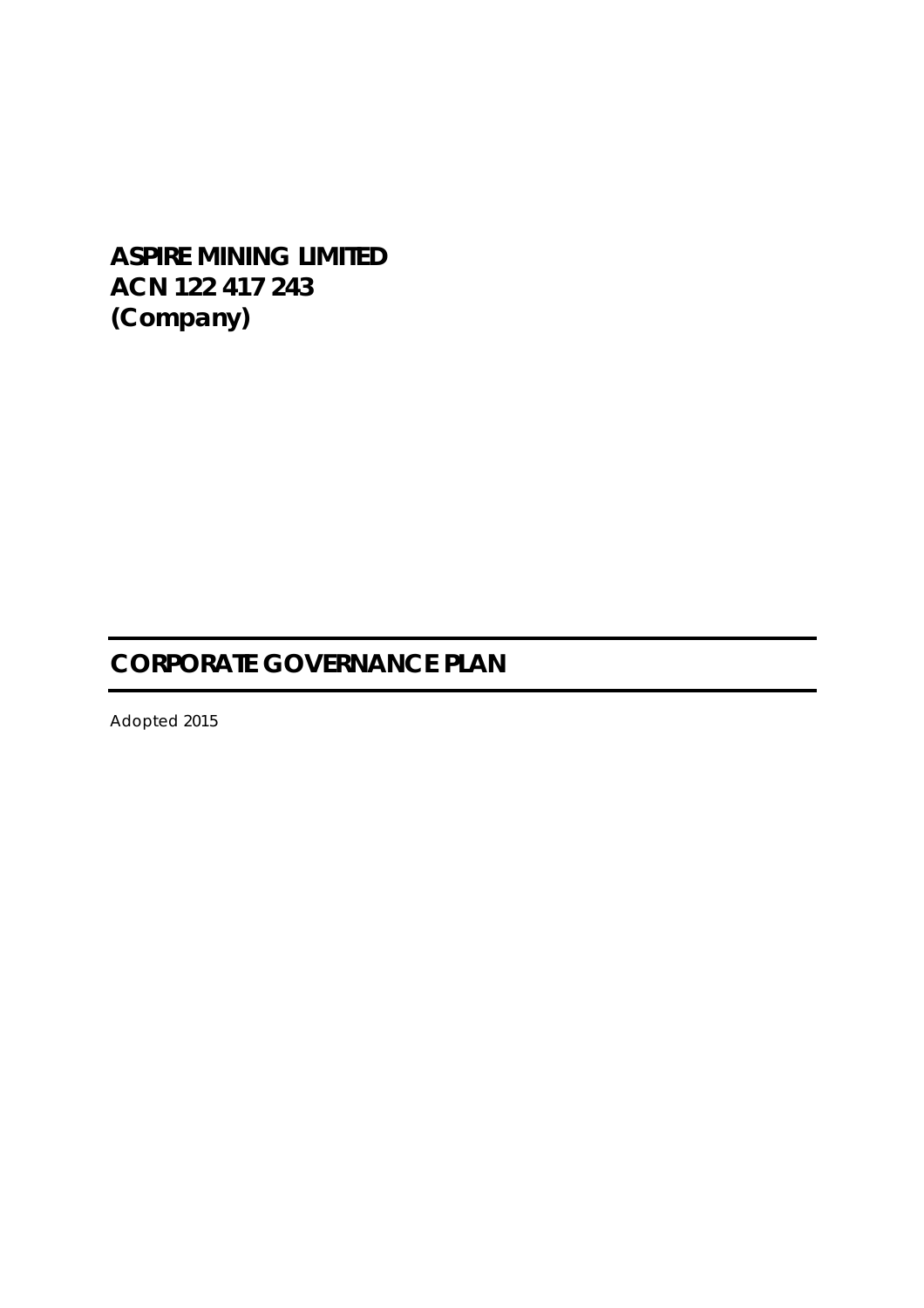**TABLE OF CONTENTS**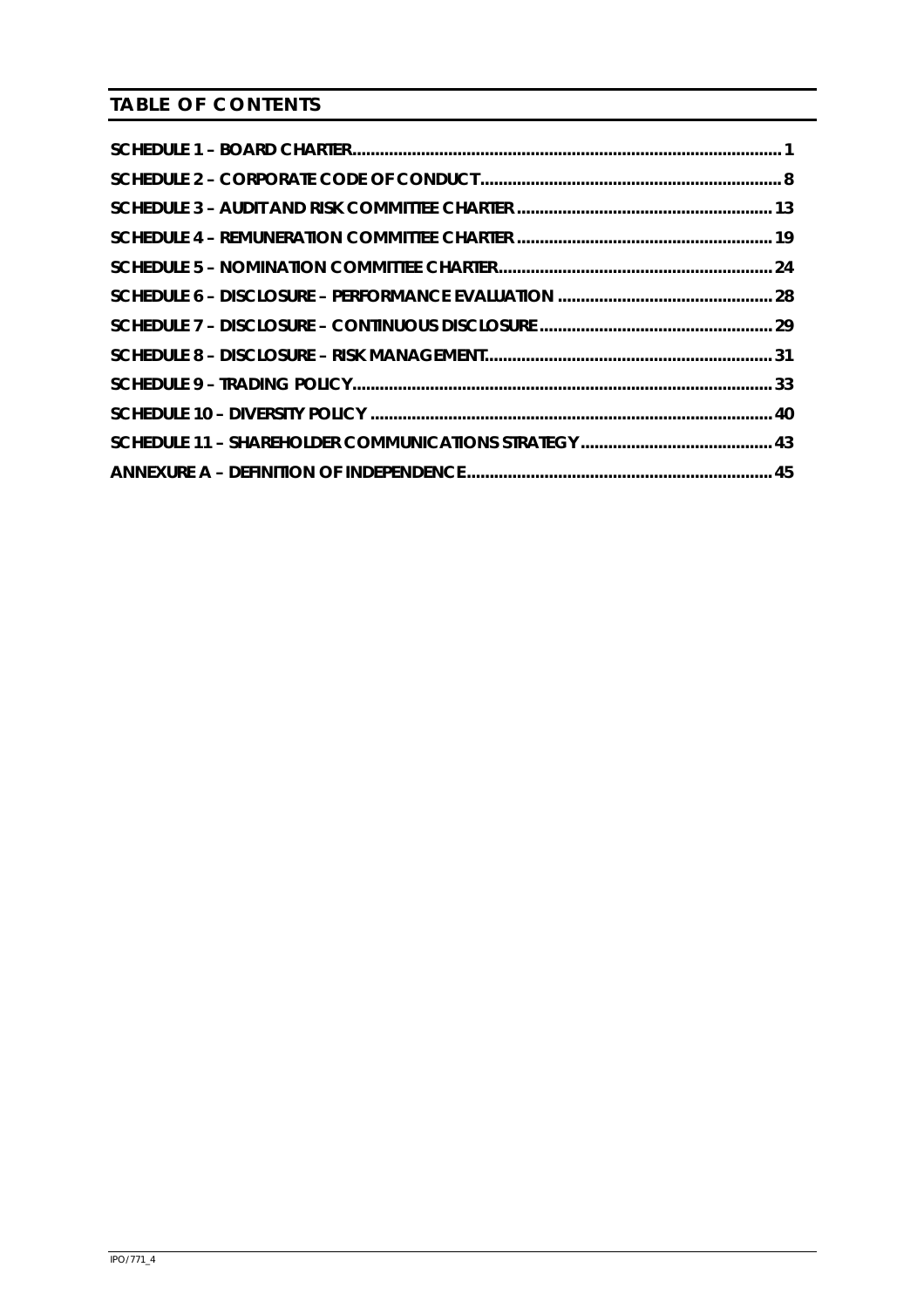# **SCHEDULE 1 – BOARD CHARTER**

### **1. ROLE OF THE BOARD**

The role of the Board is to provide overall strategic guidance and effective oversight of management. In carrying out the responsibilities and powers set out in this Charter, the Board of Aspire Mining Limited (**Aspire** or the **Company**):

- a) Recognises its overriding responsibility to act honestly, fairly, diligently and in accordance with the law in serving the interests of its shareholders; and
- b) Recognises its duties and responsibilities to its employees, customers and the community.

The Board derives its authority to act from the Company's Constitution.

### **2. THE BOARD'S RELATIONSHIP WITH MANAGEMENT**

- (a) The Board shall delegate responsibility for the day-to-day operations and administration of the Company to the Chief Executive Officer/Managing **Director**
- (b) The role of management is to support the Chief Executive Officer/Managing Director and implement the running of the general operations and financial business of the Company, in accordance with the delegated authority of the Board.
- (c) In addition to formal reporting structures, members of the Board are encouraged to have direct communications with management and other employees within the Group to facilitate the carrying out of their duties as Directors.

#### **3. SPECIFIC RESPONSIBILITIES OF THE BOARD**

In addition to matters it is expressly required by law to approve, the Board has reserved the following matters to itself.

- (a) Driving the strategic direction of the Company, ensuring appropriate resources are available to meet objectives and monitoring management's performance.
- (b) Appointment, and where necessary, the replacement, of the Chief Executive Officer/Managing Director and other senior executives and the determination of their terms and conditions including remuneration and termination.
- (c) Approving the Company's remuneration framework for Directors, the Chief Executive Officer/Managing Director, and senior executives which includes an appropriate combination of fixed, performance and equitybased remuneration, superannuation, and termination benefits.
- (d) Monitoring the timeliness and effectiveness of reporting to Shareholders.
- (e) Reviewing and ratifying systems of audit, risk management and internal compliance and control, codes of conduct and legal compliance to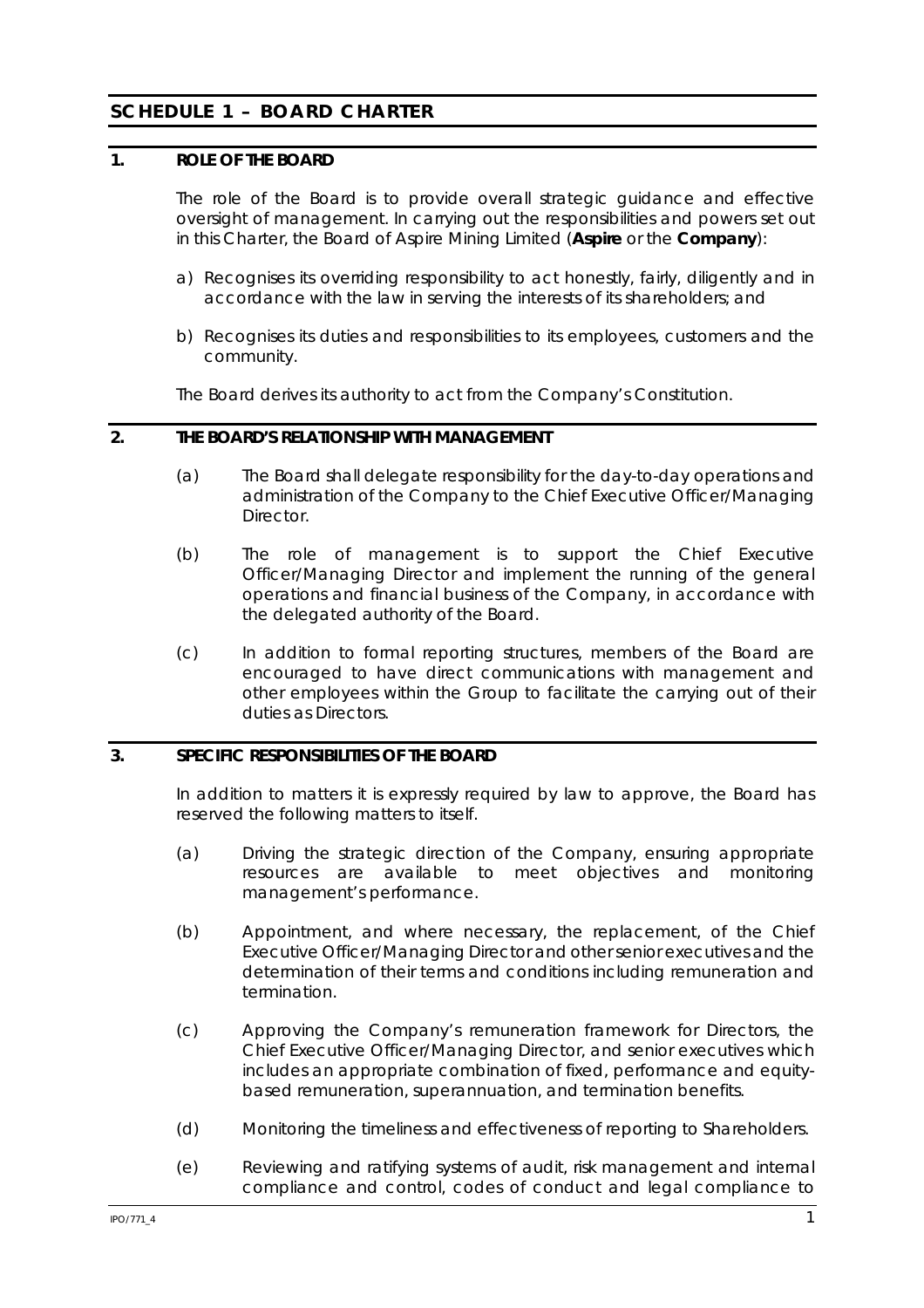minimise the possibility of the Company operating beyond acceptable risk parameters.

- (f) Approving and monitoring the progress of major capital expenditure, capital management and significant acquisitions and divestitures.
- (g) Approving and monitoring the budget and the adequacy and integrity of financial and other reporting such that the financial performance of the company has sufficient clarity to be actively monitored.
- (h) Approving the annual, half yearly and quarterly accounts.
- (i) Approving significant changes to the organisational structure.
- (j) Approving decisions affecting the Company's capital such as the issue of share, options, equity instruments and/or other securities in the Company, including determining the Company's dividend policy and declaring dividends.
- (k) Recommending to shareholders the appointment of the external auditor as and when their appointment or re-appointment is required to be approved by them (in accordance with the ASX Listing Rules if applicable).
- (l) Ensuring a high standard of corporate governance practice and regulatory compliance and promoting ethical and responsible decision making.
- (m) Procuring appropriate professional development opportunities for Directors to develop and maintain the skills and knowledge needed to perform their role as Directors effectively.
- (n) Meeting with the external auditor, at their request, without management being present.
- (o) The Board shall ensure that the Company has in place effective disclosure policies and procedures so that shareholders and the financial market are fully informed to the extent required by the applicable disclosure rules and legislation on matters that may influence the share price of the Company or its listed debt securities.

### **2. COMPOSITION OF THE BOARD**

- (a) The Board shall comprise Directors with a mix of qualifications, experience and expertise which will assist the Board in fulfilling its responsibilities, as well as assisting the Company in achieving growth and delivering value to shareholders.
- (b) In appointing new members to the Board, consideration will be given to the demonstrated ability and also future potential of the appointee to contribute to the ongoing effectiveness of the Board, to exercise sound business judgement, to commit the necessary time to fulfil the requirements of the role effectively and to contribute to the development of the strategic direction of the Company.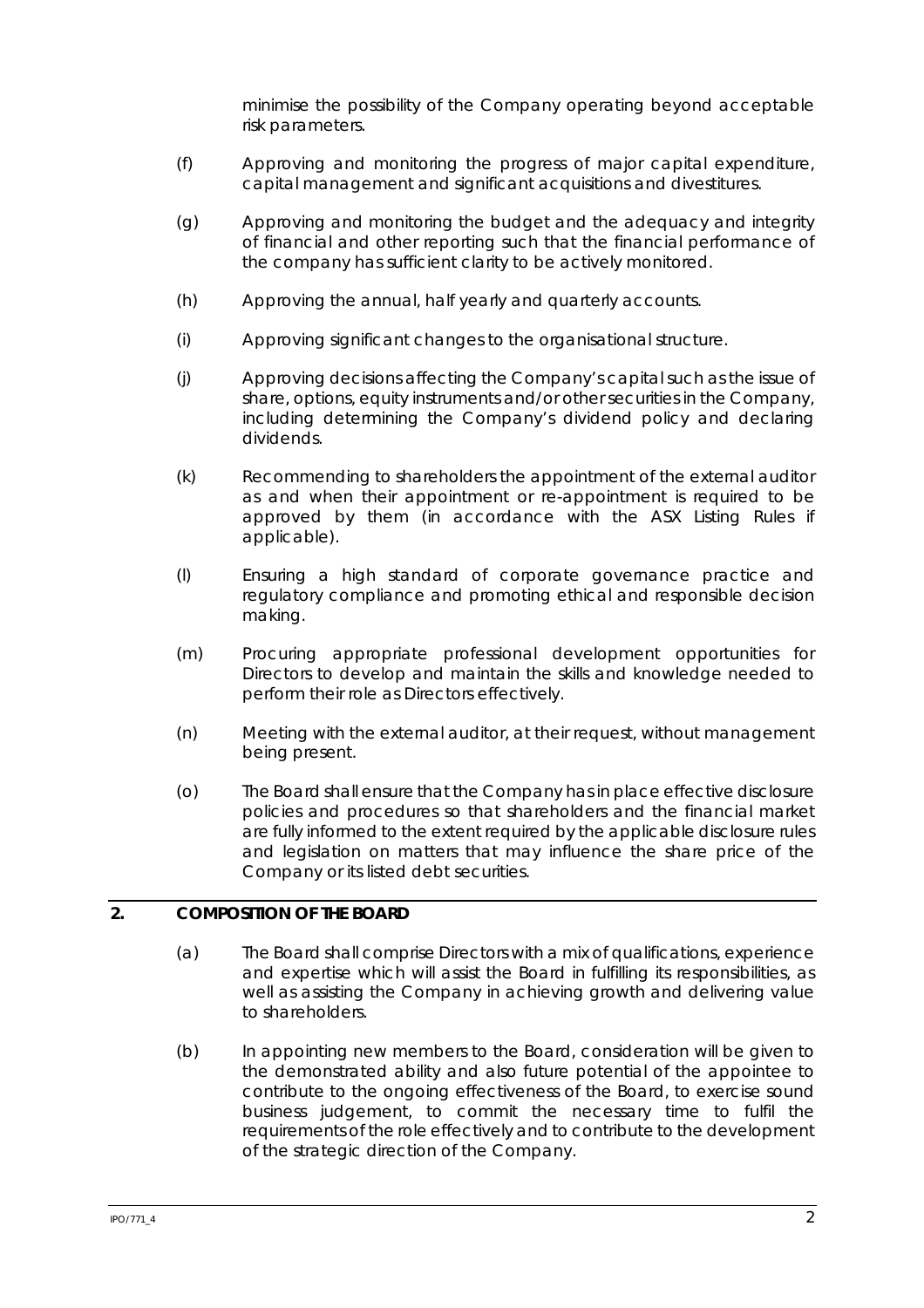- (c) The composition of the Board is to be reviewed regularly against the Company's Board skills matrix prepared and maintained by the Nominations Committee (if one exists) to ensure the appropriate mix of skills and expertise is present to facilitate successful strategic direction.
- (d) At least half of the Board will be comprised of non-executive Directors. Where practical, at least 50% of the Board will be independent.
	- (i) An independent Director is a director who is free of any interest, position, association or relationship that might influence, or reasonably be perceived to influence, in a material respect his or her capacity to bring an independent judgement to bear on issues before the Board and to act in the best interests of the Company and its security holders generally.
	- (ii) In considering whether a Director is independent, the Board will consider the definition of what constitutes independence as detailed in Box 2.3 of the ASX Corporate Governance Council's *Corporate Governance Principles and Recommendations 3rd Edition* as set out in Annexure A (**Independence Tests**).
- (e) Prior to the Board proposing re-election of non-executive Directors, their performance will be evaluated by the Remuneration and Nomination Committee to ensure that they continue to contribute effectively to the Board.
- (f) The Company will disclose the length of service of each Director in, its Annual Report and/or its corporate governance statement
- (g) The Company will disclose the relevant qualifications and experience of each Board Member in its Annual Report and/or its corporate governance statement.

### **3. DIRECTOR RESPONSIBILITIES**

- (a) Where a Director has an interest, position, association or relationship of the type described in the Independence Tests, but the Board is of the opinion that it does not compromise the independence of the Director, the Company will disclose the nature of the interest, position, association or relationship in question and an explanation of why the Board is of that opinion.
- (b) Directors must disclose their interests, positions, associations or relationships. The independence of the Directors should be regularly assessed by the Board in light of the interests disclosed by them.
- (c) Directors are expected to bring their independent views and judgement to the Board and must declare immediately to the Board any potential or active conflicts of interest.
- (d) Directors must declare immediately to the Board, and the Board will determine whether to declare to the market, any loss of independence.
- (e) No member of the Board (other than a Managing Director) may serve for more than three years or past the third annual general meeting following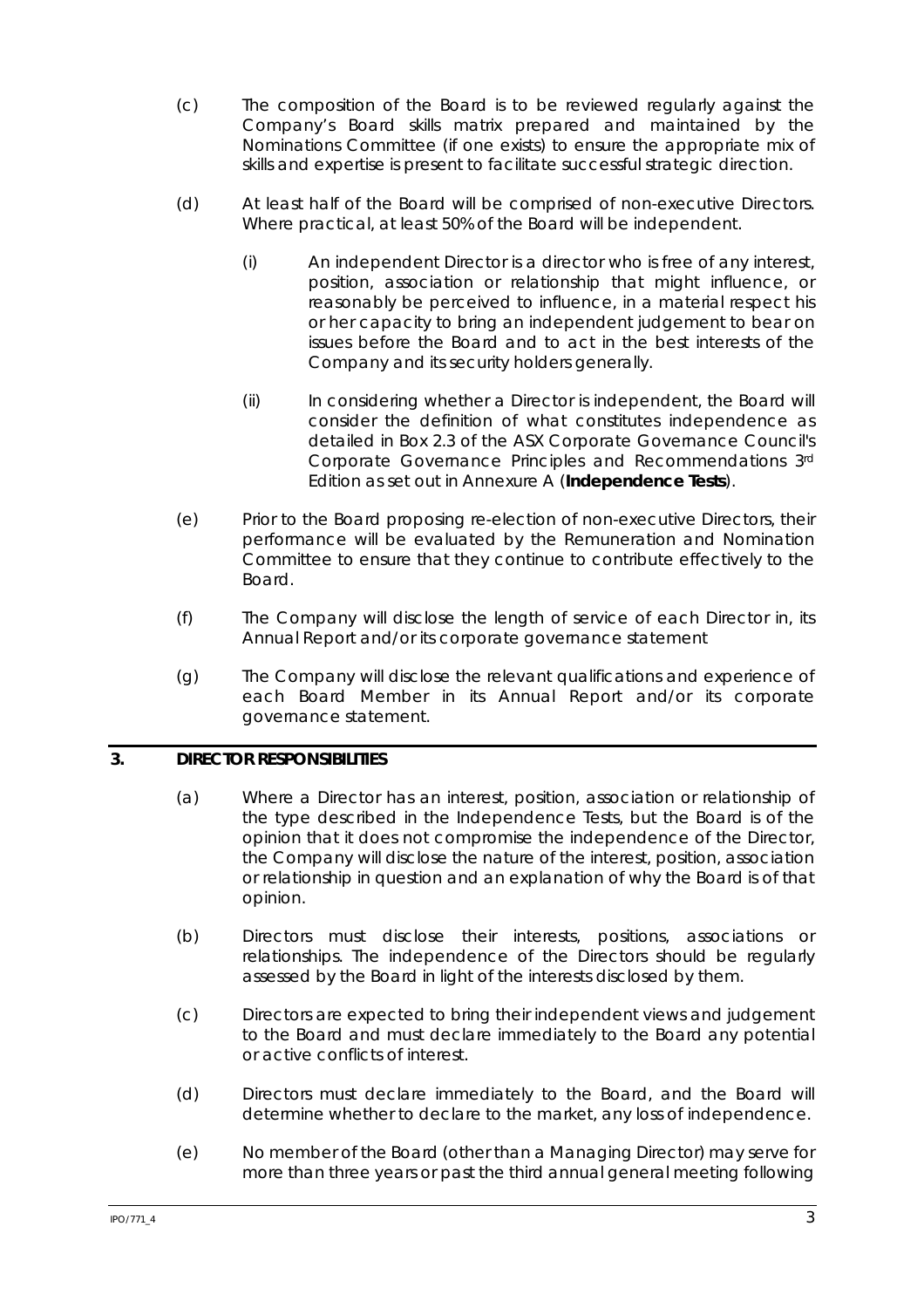their appointment, whichever is the longer, without being re-elected by the shareholders.

# **4. THE ROLE OF THE CHAIRMAN**

- (a) The Chairman is responsible for the leadership of the Board, ensuring it is effective, setting the agenda of the Board, conducting the Board meetings, ensuring then approving that an accurate record of the minutes of board meetings is held by the Company and conducting the shareholder meetings.
- (b) The Chairman should be a non-executive Director. If a Chairman ceases to be an independent Director then the Board will consider appointing a lead independent Director who can fulfil the role whenever the Chairman is conflicted.
- (c) The Chief Executive Officer/Managing Director should not be the Chairman of the Company during his term as Chief Executive Officer/Managing Director or in the future.
- (d) The Chairman must be able to commit the time to discharge the role effectively.
- (e) The Chairman shall facilitate the effective contribution of all Directors and promote constructive and respectful relations between Board members and management.
- (f) In the event that the Chairman is absent from a meeting of the Board then the Board shall appoint a Chairman for that meeting in an Acting capacity

### **5. BOARD COMMITTEES**

- (a) If the Board considers it appropriate based on its size and structure and the Company's operations are of a sufficient magnitude, the Board will establish the following committees, each with written charters to assist the Board in fulfilling its duties:
	- (i) Audit and Risk Committee;
	- (ii) Remuneration Committee; and
	- (iii) Nomination Committee.
- (b) The charter of each Committee must be approved by the Board and reviewed following any applicable regulatory changes.
- (c) The Board will ensure that the Committees are sufficiently funded to enable them to fulfil their roles and discharge their responsibilities.
- (d) Members of Committees are appointed by the Board. The Board may appoint additional Directors to Committees or remove and replace members of Committees by resolution.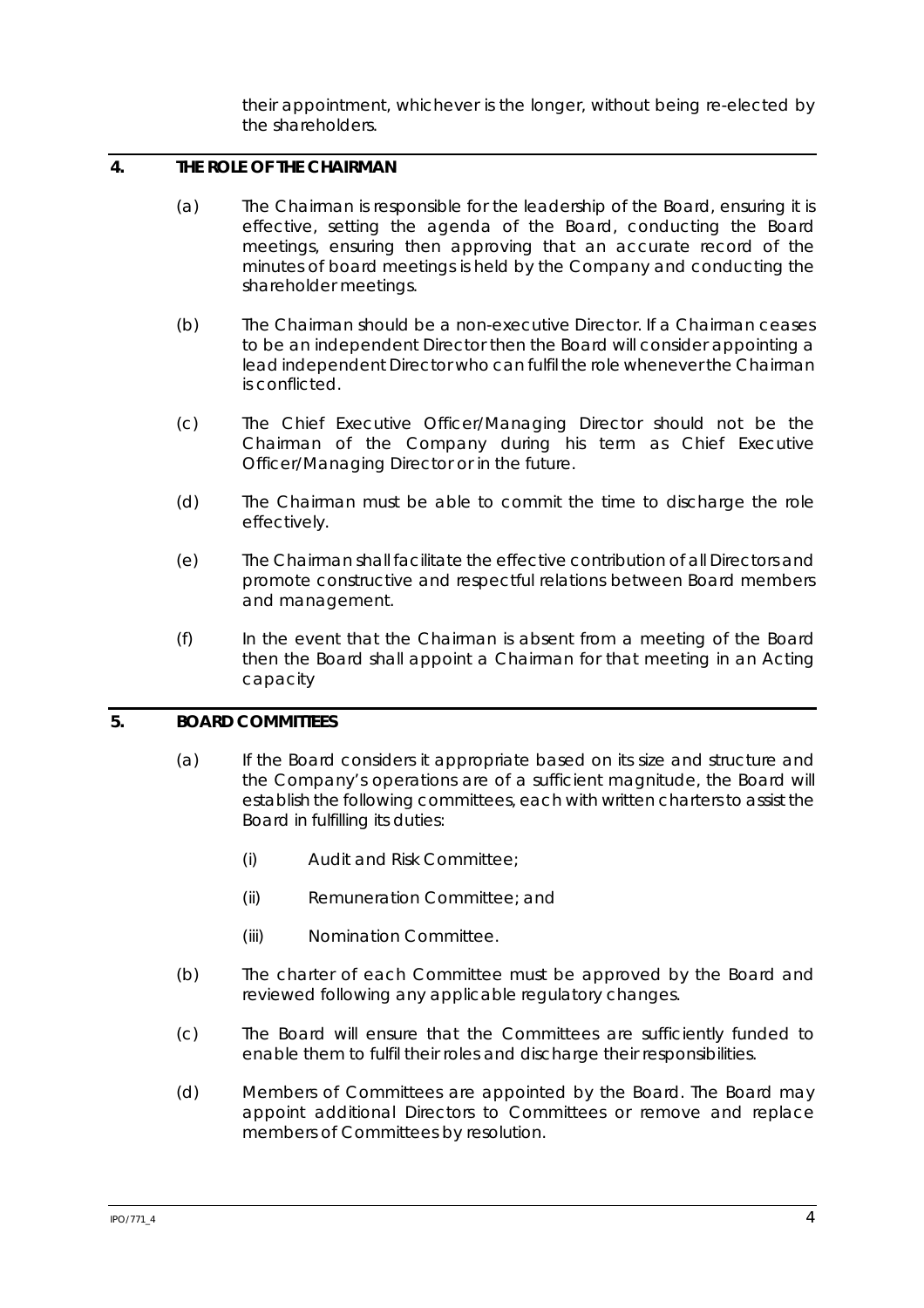- (e) The Company will disclose the members and Chairman of each Committee in its annual report and/or its corporate governance statement.
- (f) The minutes of each Committee meeting shall be provided to the Board at the next occasion the Board meets following approval of the minutes of such Committee meeting.
- (g) The Company must disclose in, its annual report and/or its corporate governance statement, in relation to each reporting period relevant to a Committee, the number of times each Committee met throughout the period and the individual attendances of the members at those Committee meetings.
- (h) Where the Board does not consider that the Company will benefit from a particular separate committee:
	- (i) the Board must carry out the duties that would ordinarily be assigned to that committee under the written terms of reference for that committee; and
	- (ii) the Company must disclose in, or in conjunction with, its annual report:
		- (A) the fact a Committee has not been established; or
		- (B) if an Audit and Risk Committee has not been established, the processes the Board employs that independently verify and safeguard the integrity of its financial reporting, including the processes for the appointment and removal of the external auditor and the rotation of the audit engagement partner, and the process it employs for overseeing the Company's risk management framework.

### **6. BOARD MEETINGS**

- (a) There must be two Directors present at a meeting to constitute a quorum.
- (b) The Board will schedule formal Board meetings at least quarterly and hold additional meetings, including by telephone, as may be required.
- (c) Non-executive Directors may confer at scheduled times without management being present.
- (d) The minutes of each Board meeting shall be prepared by the Company Secretary, approved by the Chairman and circulated to Directors after each meeting.
- (e) The Company Secretary shall ensure that the business at Board and committee meetings is accurately captured in the minutes.
- (f) The Company Secretary shall distribute supporting papers for each meeting of the Board as far in advance as practicable.
- (g) Minutes of meetings must be approved at the next Board meeting.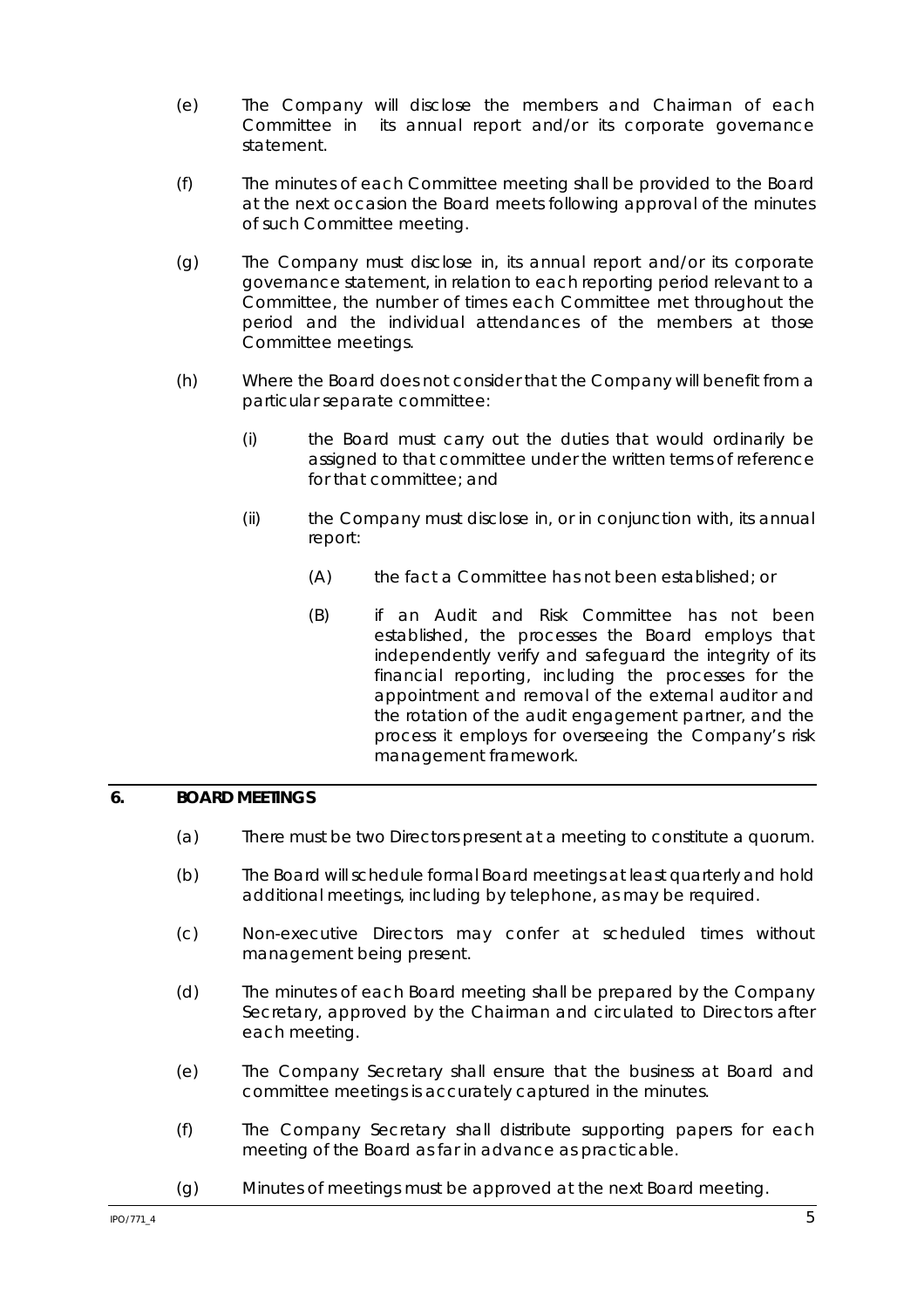### **7. THE COMPANY SECRETARY**

- (a) When requested by the Board, the Company Secretary will facilitate the flow of information of the Board, between the Board and its Committees and between senior executives and non-executive Directors.
- (b) The Company Secretary is accountable directly to the Board, through the Chair, on all matters to do with the proper functioning of the Board.
- (c) The Company Secretary is to help organise and facilitate the induction and professional development of Directors which may include:
	- (i) Provision of Board papers for review;
	- (ii) Project site visit as required;
	- (iii) Professional development activities as highlighted by Directors, the Board and/or the Committees from time to time
- (d) The Company Secretary is to facilitate and monitor the implementation of Board policies and procedures.
- (e) The Company Secretary is to provide advice to the Board on corporate governance matters, the application of the Company's Constitution, the ASX Listing Rules and applicable other laws.
- (f) All Directors have access to the advice and services provided by the Company Secretary.
- (g) The Board has the responsibility for the appointment and removal, by resolution, of the Company Secretary.

#### **8. ACCESS TO ADVICE**

- (a) All Directors have unrestricted access to company records and information except where the Board determines that such access would be adverse to the Company's interests.
- (b) All Directors may consult management and employees as required to enable them to discharge their duties as Directors.
- (c) The Board, Committees or individual Directors may seek independent external professional advice as considered necessary at the expense of the Company, subject to prior consultation with the Chairman. A copy of any such advice received is made available to all members of the Board.

# **9. PERFORMANCE REVIEW**

The Nomination Committee or the Board under direction of the Chairman shall conduct an annual performance review of the Board that:

- (a) compares the performance of the Board with the requirements of its Charter;
- (b) critically reviews the mix of the Board; and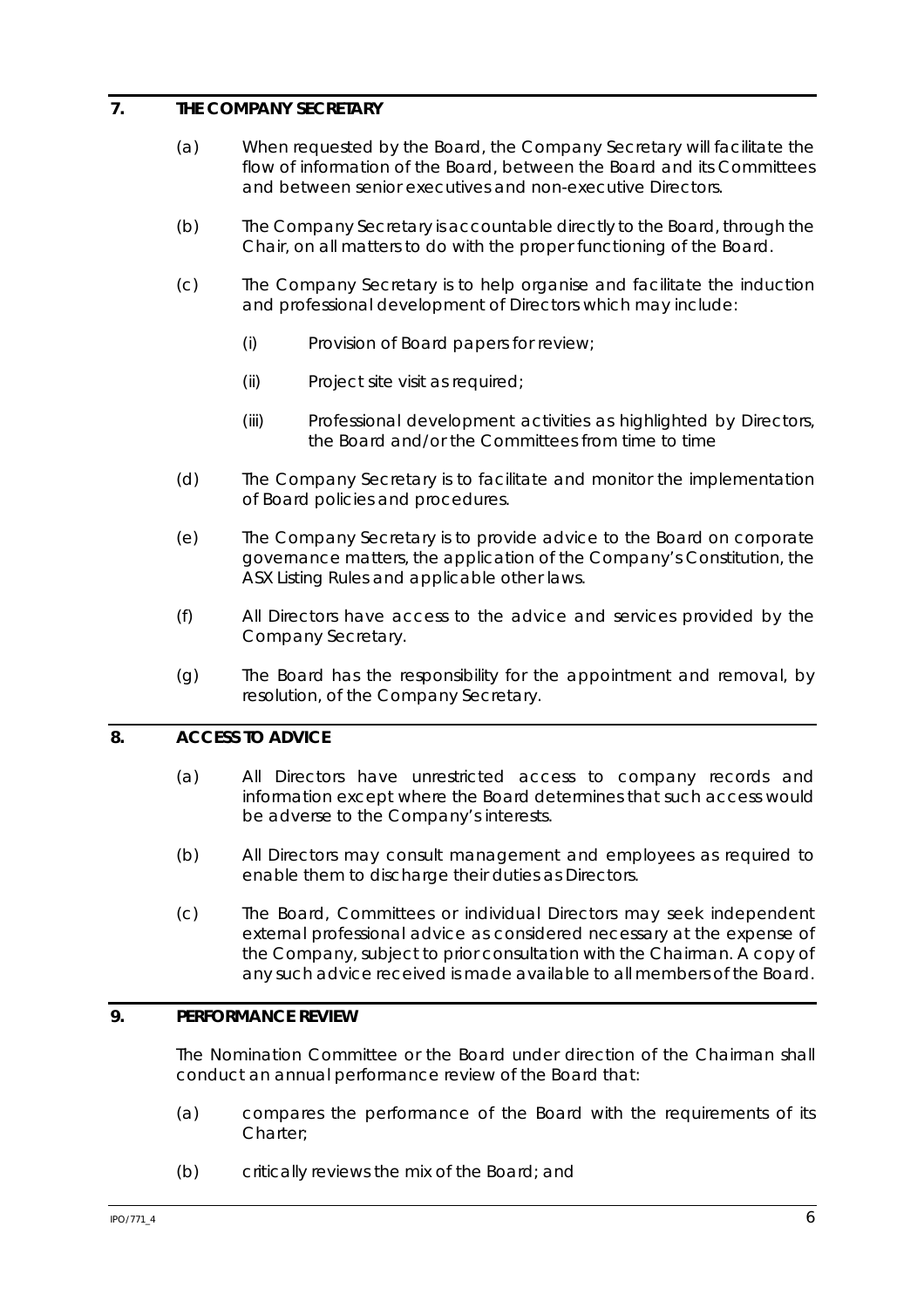(c) suggests any amendments to the Charter as are deemed necessary or appropriate.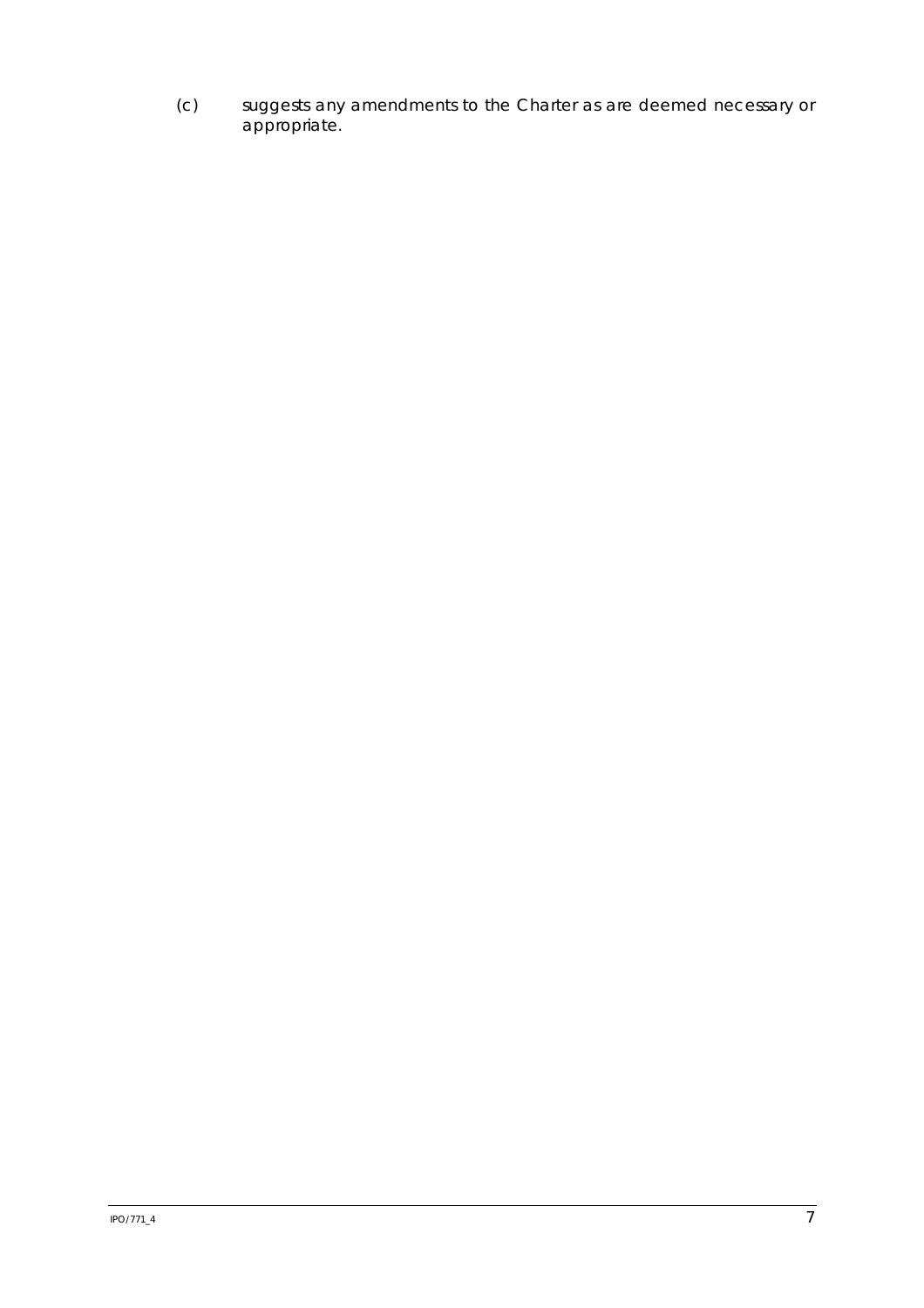# **SCHEDULE 2 – CORPORATE CODE OF CONDUCT**

# **1. PURPOSE**

The purpose of this Corporate Code of Conduct is to provide a framework for decisions and actions in relation to ethical conduct in employment. It underpins the Company's commitment to integrity and fair dealing in its business affairs and to a duty of care to all employees, clients and stakeholders. The document sets out the principles covering appropriate conduct in a variety of contexts and outlines the minimum standard of behaviour expected from employees.

### **2. ACCOUNTABILITIES**

### **2.1 Managers and Supervisors**

Managers and supervisors are responsible and accountable for:

- (a) undertaking their duties and behaving in a manner that is consistent with the provisions of the Code of Conduct;
- (b) the effective implementation, promotion and support of the Code of Conduct in their areas of responsibility; and
- (c) ensuring employees under their control understand and follow the provisions outlined in the Code of Conduct.

### **2.2 Employees**

All employees are responsible for:

- (a) undertaking their duties in a manner that is consistent with the provisions of the Code of Conduct;
- (b) reporting suspected corrupt conduct; and
- (c) reporting any departure from the Code of Conduct by themselves or others.

# **3. PERSONAL AND PROFESSIONAL BEHAVIOUR**

When carrying out your duties, you should:

- (a) behave honestly and with integrity and report other employees who are behaving dishonestly;
- (b) carry out your work with integrity and to a high standard and in particular, commit to the Company's policy of producing quality goods and services;
- (c) operate within the law at all times;
- (d) act in the best interests of the Company;
- (e) follow the policies of the Company; and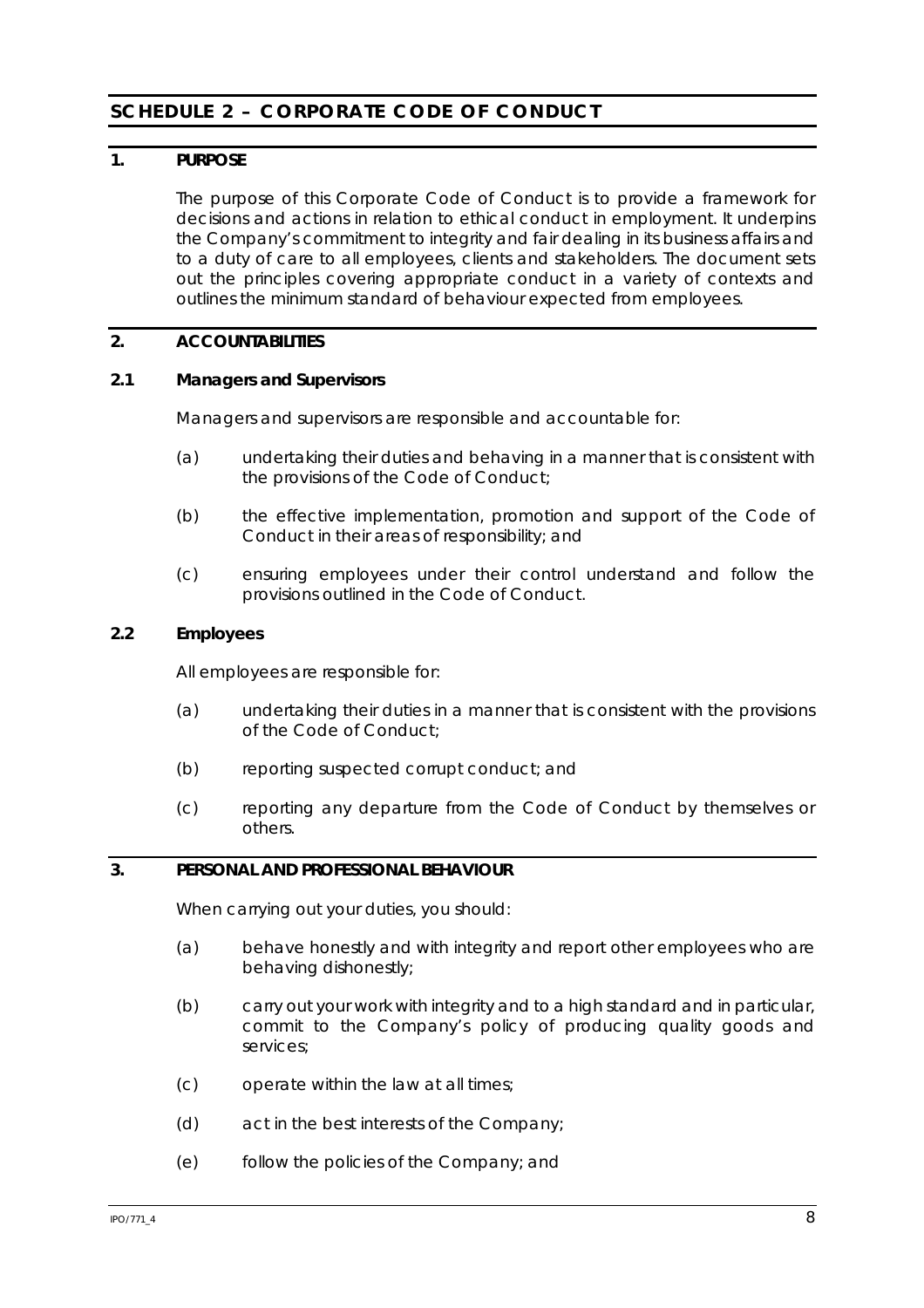(f) act in an appropriate business-like manner when representing the Company in public forums.

# **4. CONFLICT OF INTEREST**

Potential for conflict of interest arises when it is likely that you could be influenced, or it could be perceived that you are influenced by a personal interest when carrying out your duties. Conflicts of interest that lead to biased decision making may constitute corrupt conduct.

- (a) Some situations that may give rise to a conflict of interest include situations where you have:
	- (i) financial interests in a matter the Company deals with or you are aware that your friends or relatives have a financial interest in the matter;
	- (ii) directorships/management of outside organisations;
	- (iii) membership of boards of outside organisations;
	- (iv) personal relationships with people the Company is dealing with which go beyond the level of a professional working relationship;
	- (v) secondary employment, business, commercial, or other activities outside of the workplace which impacts on your duty and obligations to the Company;
	- (vi) access to information that can be used for personal gain; and
	- (vii) offer of an inducement.
- (b) You may often be the only person aware of the potential for conflict. It is your responsibility to avoid any conflict from arising that could compromise your ability to perform your duties impartially. You must report any potential or actual conflicts of interest to your manager.
- (c) If you are uncertain whether a conflict exists, you should discuss that matter with your manager and attempt to resolve any conflicts that may exist.
- (d) You must not submit or accept any bribe, or other improper inducement. Any such inducements are to be reported to your manager.

### **5. PUBLIC AND MEDIA COMMENT**

- (a) Individuals have a right to give their opinions on political and social issues in their private capacity as members of the community.
- (b) Employees must not make official comment on matters relating to the Company unless they are:
	- (i) authorised to do so by either the Chairman or the Chief Executive Officer/Managing Director; or
	- (ii) giving evidence in court; or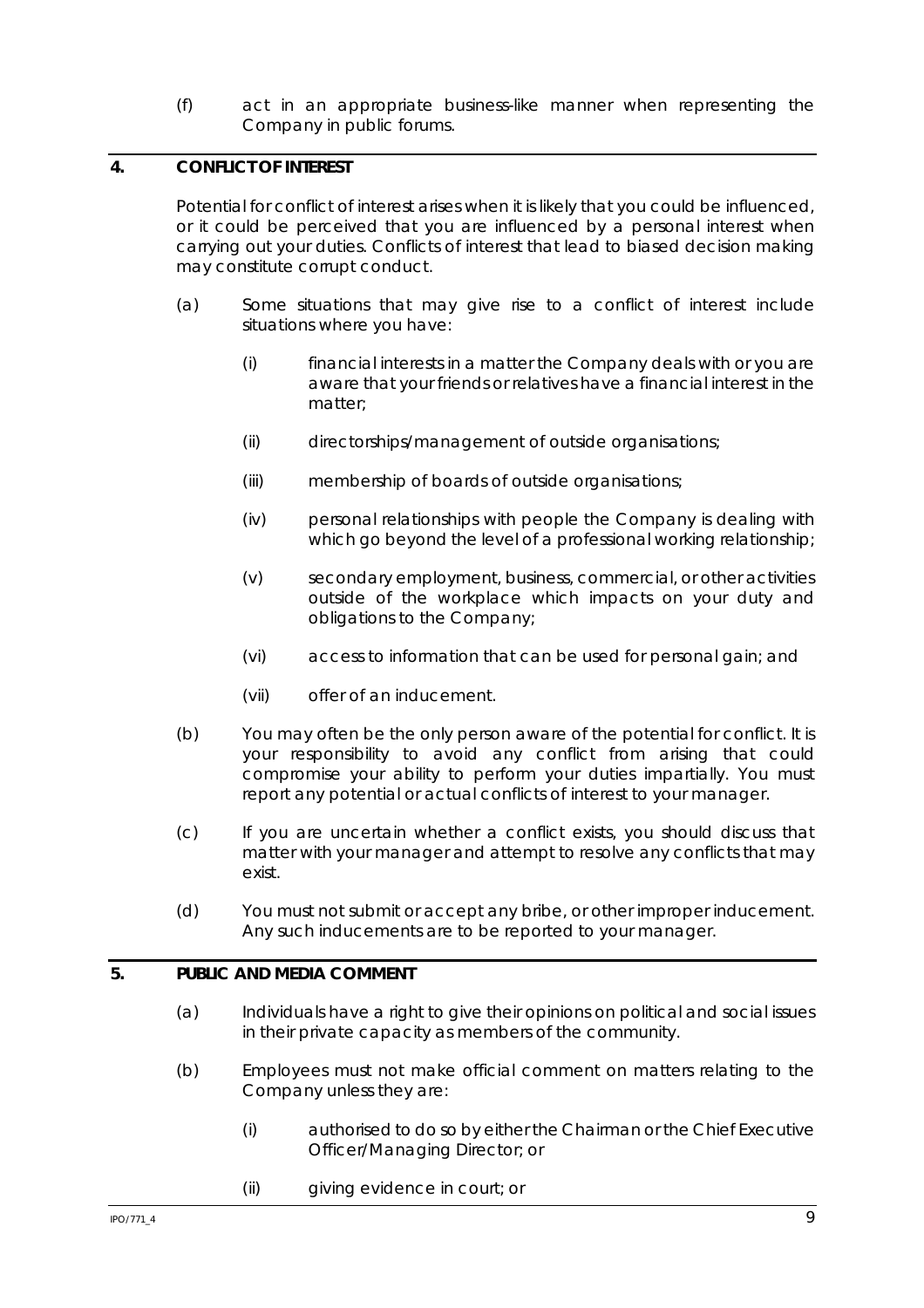- (iii) otherwise authorised or required to by law.
- (c) Employees must not release unpublished or privileged information unless they have the authority to do so from the Chairman or the Chief Executive Officer/Managing Director.
- (d) The above restrictions apply except where prohibited by law, for example in relation to "whistleblowing".

### **6. USE OF COMPANY RESOURCES**

Requests to use Company resources outside core business time should be referred to management for approval.

If employees are authorised to use Company resources outside core business times they must take responsibility for maintaining, replacing, and safeguarding the property and following any special directions or conditions that apply.

Employees using Company resources *without* obtaining prior approval could face disciplinary and/or criminal action. Company resources are not to be used for any private commercial purposes.

# **7. SECURITY OF INFORMATION**

Employees are to make sure that confidential and sensitive information cannot be accessed by unauthorised persons. Sensitive material should be securely stored overnight or when unattended. Employees must ensure that confidential information is only disclosed or discussed with people who are authorised to have access to it. It is considered a serious act of misconduct to deliberately release confidential documents or information to unauthorised persons, and may incur disciplinary action.

### **8. INTELLECTUAL PROPERTY/COPYRIGHT**

Intellectual property includes the rights relating to scientific discoveries, industrial designs, trademarks, service marks, commercial names and designations, and inventions and is valuable to the Company.

The Company is the owner of intellectual property created by employees in the course of their employment unless a specific prior agreement has been made. Employees must obtain written permission to use any such intellectual property from the Company Secretary/Group Legal Counsel before making any use of that property for purposes other than as required in their role as employee.

# **9. DISCRIMINATION AND HARASSMENT**

Employees must not harass, discriminate, or support others who harass and discriminate against colleagues or members of the public on the grounds of sex, pregnancy, marital status, age, race (including their colour, nationality, descent, ethnic or religious background), physical or intellectual impairment, homosexuality or transgender.

Such harassment or discrimination may constitute an offence under legislation. The Company's executives should understand and apply the principles of equal employment opportunity.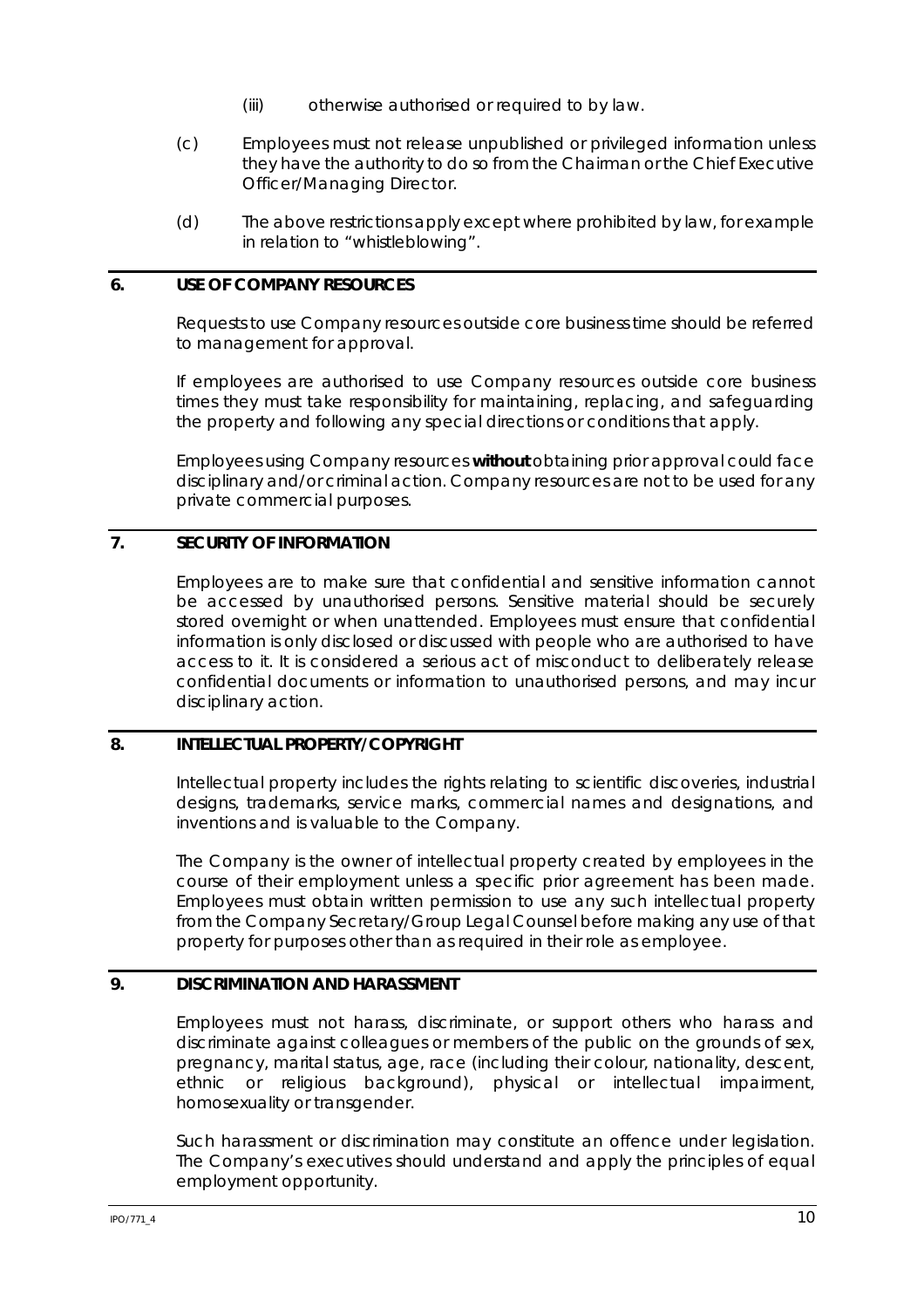### **10. CORRUPT CONDUCT**

Corrupt conduct involves the dishonest or partial use of power or position which results in one person/group being advantaged over another. Corruption can take many forms including, but not limited to:

- (a) official misconduct;
- (b) bribery and blackmail;
- (c) unauthorised use of confidential information;
- (d) fraud; and
- (e) theft.

Corrupt conduct will not be tolerated by the Company. Disciplinary action up to and including dismissal will be taken in the event of any employee participating in corrupt conduct.

### **11. OCCUPATIONAL HEALTH AND SAFETY**

It is the responsibility of all employees to act in accordance with occupational health and safety legislation, regulations and policies applicable to their respective organisations and to use security and safety equipment provided.

Specifically all employees are responsible for safety in their work area by:

- (a) following the safety and security directives of management;
- (b) advising management of areas where there is potential problem in safety and reporting suspicious occurrences; and
- (c) minimising risks in the workplace.

### **12. LEGISLATION**

It is essential that all employees comply with the laws and regulations of the countries in which we operate. Violations of such laws may have serious consequences for the Company and any individuals concerned. Any known violation must be reported immediately to management.

### **13. FAIR DEALING**

The Company aims to succeed through fair and honest competition and not through unethical or illegal business practices. Each employee should endeavour to deal fairly with the Company's suppliers, customers and other employees.

### **14. INSIDER TRADING**

All employees must observe the Company's "*Trading Policy*". In conjunction with the legal prohibition on dealing in the Company's securities when in possession of unpublished price sensitive information, the Company has established specific time periods when Directors, management and employees are permitted to buy and sell the Company's securities.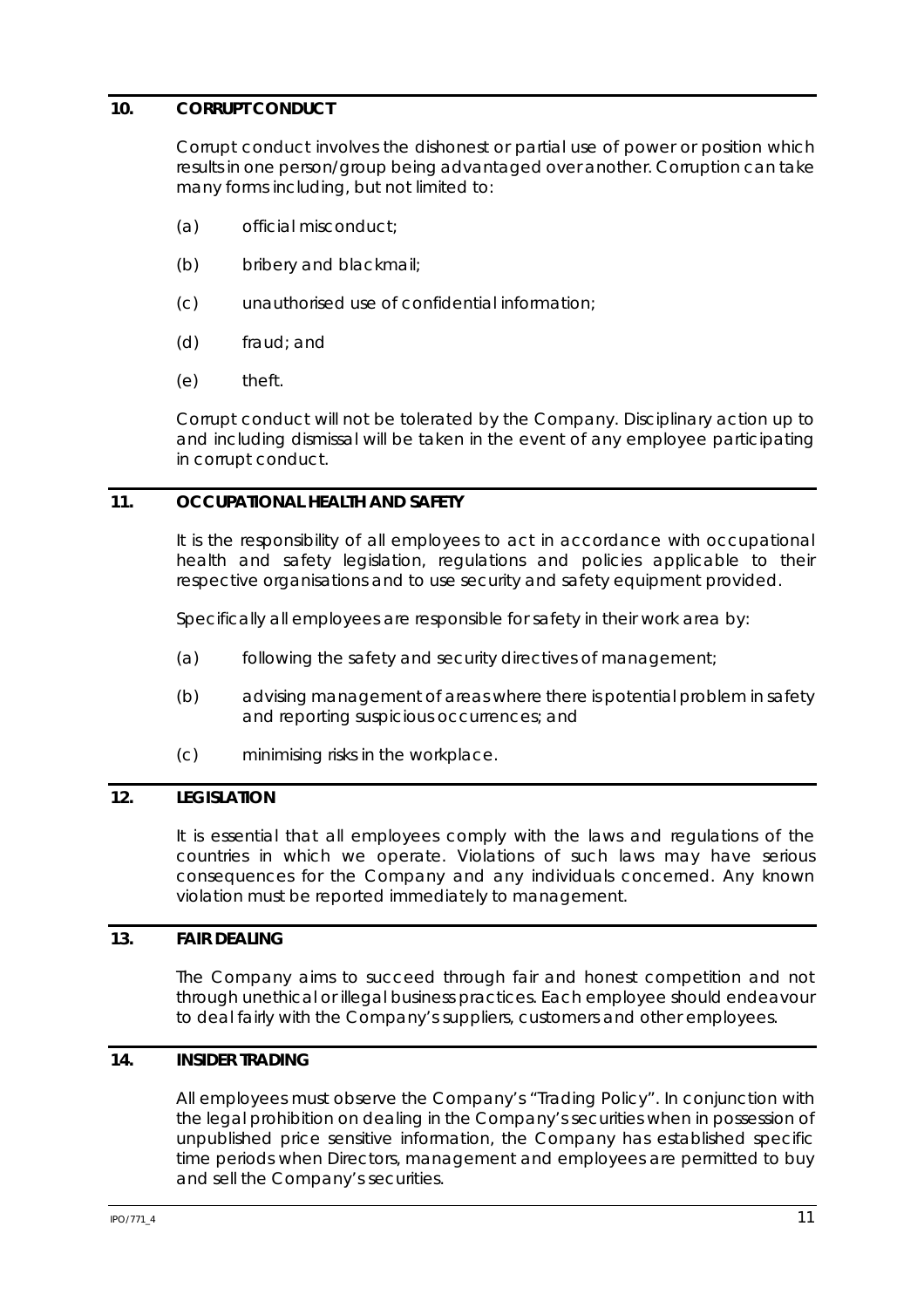### **15. RESPONSIBILITIES TO INVESTORS**

The Company strives for full, fair and accurate disclosure of financial and other information on a timely basis.

# **16. BREACHES OF THE CODE OF CONDUCT**

Employees should note that breaches of certain sections of this Code of Conduct may be punishable under legislation.

Breaches of this Code of Conduct may lead to disciplinary action. The process for disciplinary action is outlined in Company policies and guidelines, relevant industrial awards and agreements.

### **17. REPORTING MATTERS OF CONCERN**

Employees are encouraged to raise any matters of concern in good faith with the head of their business unit or with the Company Secretary/Group Legal Counsel, without fear of retribution.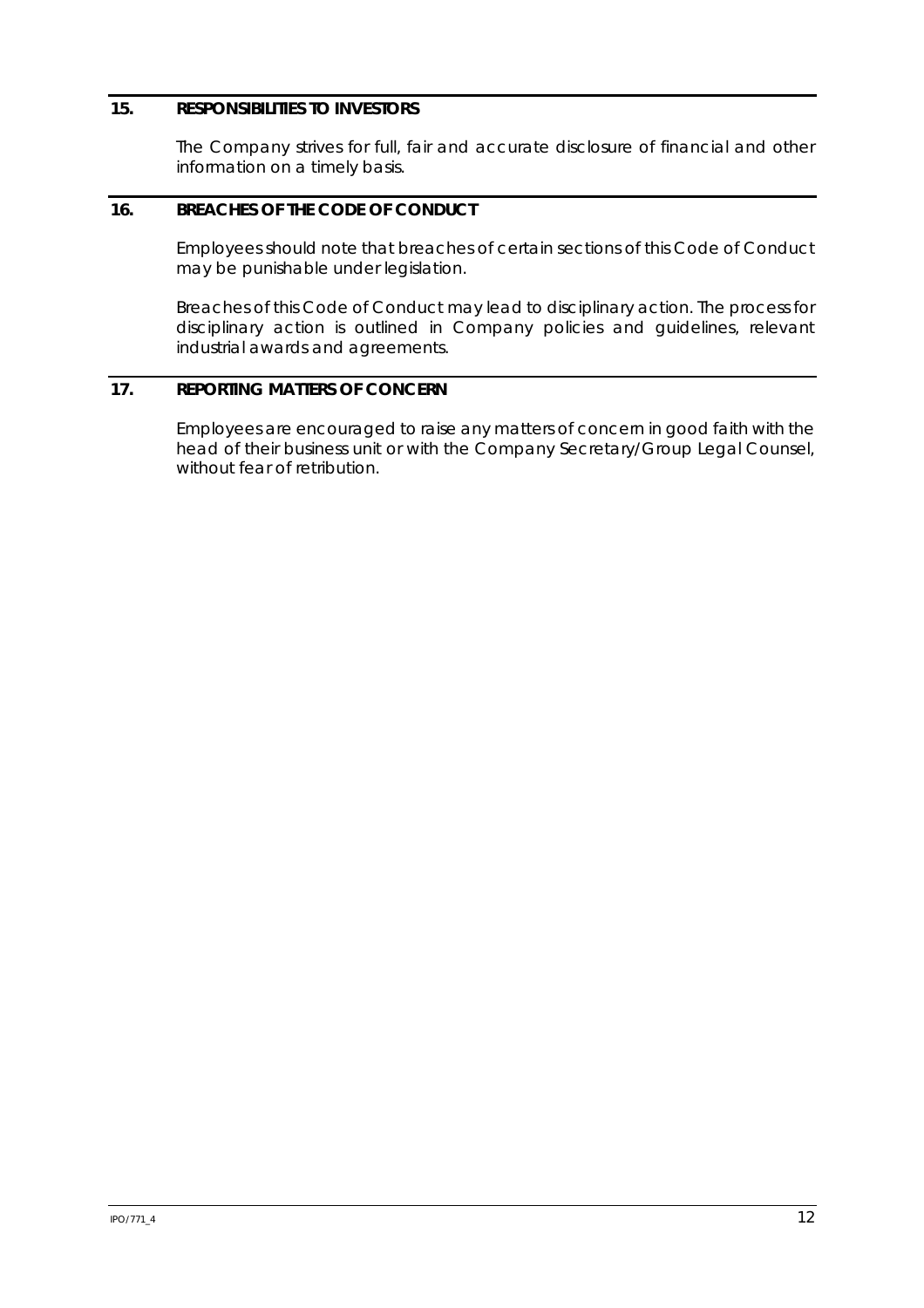# **SCHEDULE 3 – AUDIT AND RISK COMMITTEE CHARTER**

### **1. ROLE**

The role of the Audit and Risk Committee is to assist the Board in monitoring and reviewing any matters of significance affecting financial reporting and compliance. This Charter defines the Audit and Risk Committee's function, composition, mode of operation, authority and responsibilities.

### **2. COMPOSITION**

The Board will to adhere to the following composition requirements for the Committee.

- (a) The Committee must comprise at least three members.
- (b) All members of the Committee must be non-executive Directors.
- (c) A majority of the members of the Committee must be independent nonexecutive Directors in accordance with the criteria set out in Annexure A.
- (d) The Board will appoint members of the Committee. The Board may remove and replace members of the Committee by resolution.
- (e) All members of the Committee must be able to read and understand financial statements.
- (f) The Chairman of the Committee must not be the Chairman of the Board of Directors and must be independent.
- (g) The Chairman shall have leadership experience and a strong finance, accounting or business background.
- (h) The external auditors, the other Directors, the Managing Director, Chief Financial Officer, Company Secretary and senior executives, may be invited to Committee meetings at the discretion of the Committee.

### **3. PURPOSE**

The primary purpose of the Committee is to assist the Board in fulfilling its statutory and fiduciary responsibilities relating to:

- (a) the quality and integrity of the Company's financial statements, accounting policies and financial reporting and disclosure practices;
- (b) compliance with all applicable laws, regulations and company policy;
- (c) the effectiveness and adequacy of internal control processes;
- (d) the performance of the Company's external auditors and their appointment and removal;
- (e) the independence of the external auditor and the rotation of the lead engagement partner;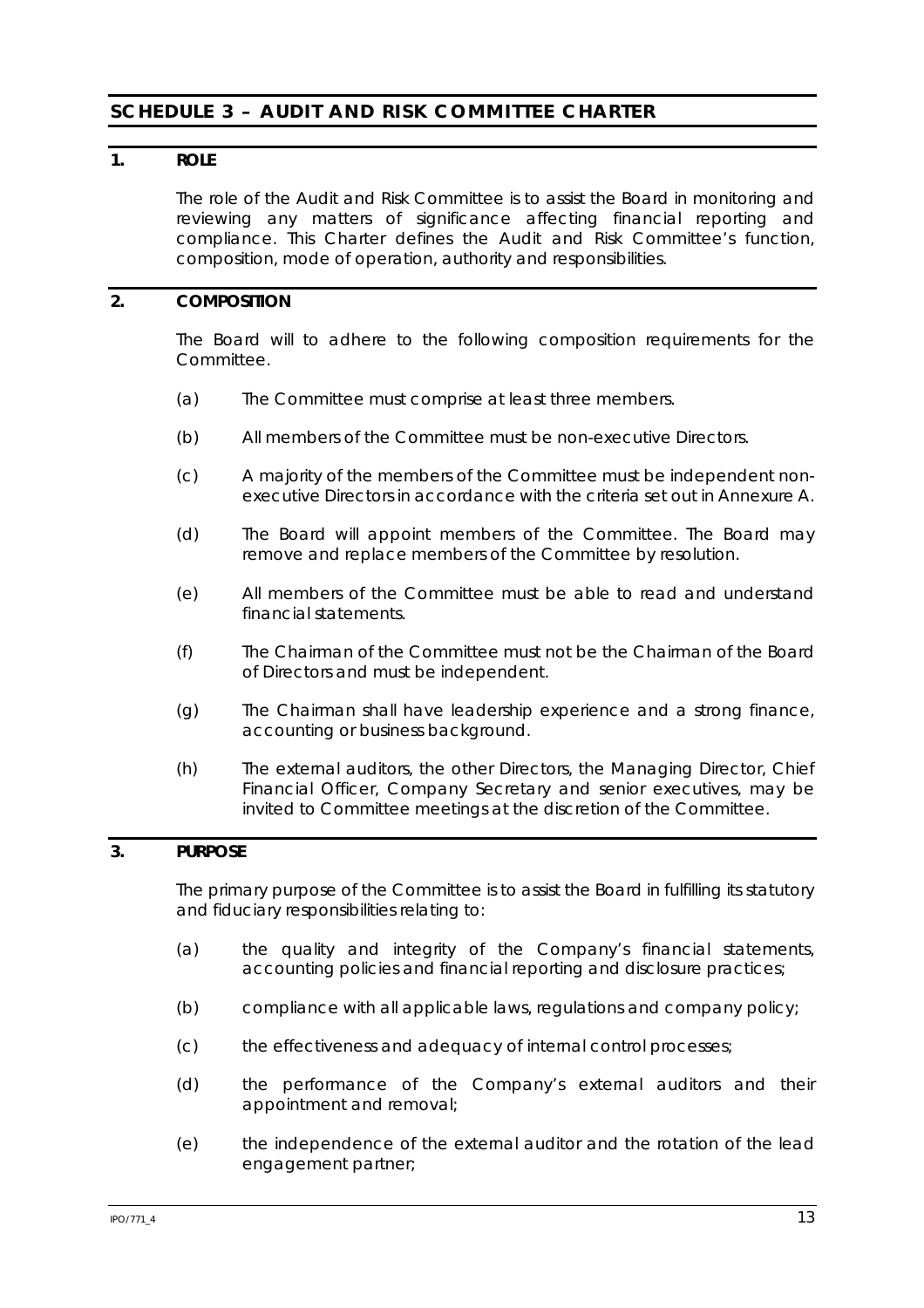- (f) the identification and management of business, economic, environmental and social sustainability risks; and
- (g) the review of the Company's risk management framework at least annually to satisfy itself that it continues to be sound and to determine whether there have been any changes in the material business risks the Company faces and to ensure that they remain within the risk appetite set by the Board.

A secondary function of the Committee is to perform such special reviews or investigations as the Board may consider necessary.

### **4. DUTIES AND RESPONSIBILITIES OF THE COMMITTEE**

### **4.1 Review of Financial Reports**

- (a) Review the appropriateness of the accounting principles adopted by management in the financial reports and the integrity of the Company's financial reporting.
- (b) Oversee the financial reports and the results of the external audits of those reports.
- (c) Assess whether external reporting is adequate for shareholder needs.
- (d) Assess management processes supporting external reporting.
- (e) Establish procedures for treatment of accounting complaints.
- (f) Review the impact of any proposed changes in accounting policies on the financial statements.
- (g) Review the quarterly, half yearly and annual results.
- (h) Ensure that, before the Board approves the Company's financial statements for a financial period, the Chief Executive Officer and Chief Financial Officer (or, if none, the person(s) fulfilling those functions) have declared that, in their opinion, the financial records of the Company have been properly maintained and that the financial statements comply with the appropriate accounting standards and give true and fair view of the financial position and performance of the Company and that the opinion has been formed on the basis of a sound system of risk management and internal control which is operating effectively.

#### **4.2 Relationship with External Auditors**

- (a) Recommend to the Board procedures for the selection and appointment of external auditors and for the rotation of external auditor partners.
- (b) Review performance, succession plans and rotation of lead engagement partner.
- (c) Approve the external audit plan and fees proposed for audit work to be performed.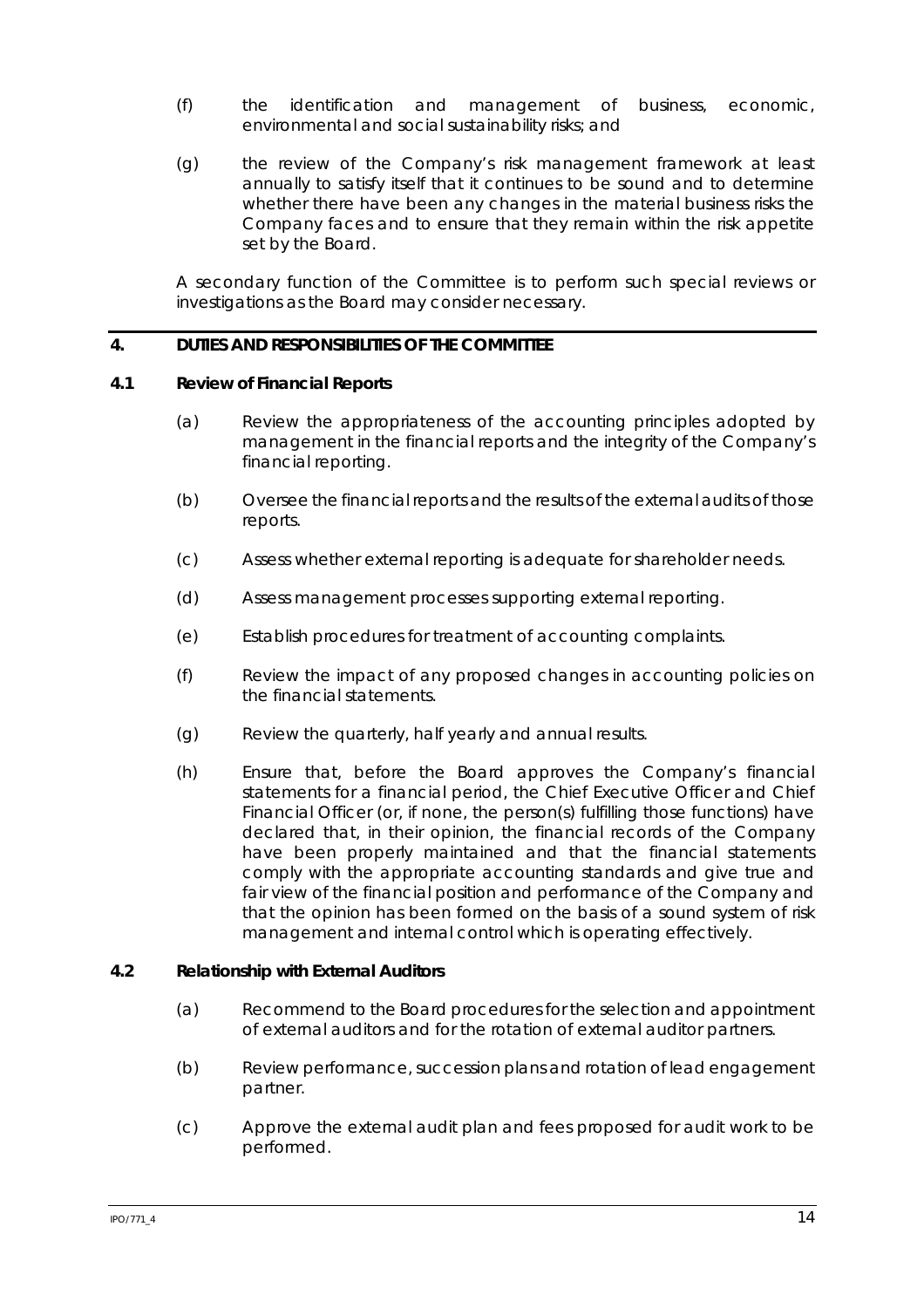- (d) Discuss any necessary recommendations to the Board for the approval of quarterly, half yearly or Annual Reports.
- (e) Review the adequacy of accounting and financial controls together with the implementation of any recommendations of the external auditor in relation thereto.
- (f) Meet with the external auditors at least twice in each financial period without management being present and at any other time the Committee considers appropriate.
- (g) Provide pre-approval of audit and non-audit services that are to be undertaken by the external auditor.
- (h) Ensure adequate disclosure as may be required by law of the Committee's approval of all non-audit services provided by the external auditor.
- (i) Ensure that the external auditor prepares and delivers an annual statement as to their independence which includes details of all relationships with the Company.
- (j) Receive from the external auditor their report on, among other things, critical accounting policies and alternative accounting treatment, prior to the filing of their audit report in compliance with the Corporations Act and with ASX requirements.
- (k) Ensure that the external auditor attends the Company's Annual General Meeting and is available to answer questions from security holders relevant to the audit.

### **4.3 Internal Audit Function**

- (a) Monitor the need for a formal internal audit function and its scope.
- (b) Assess the performance and objectivity of any internal audit procedures that may be in place.
- (c) Review risk management and internal compliance procedures.
- (d) Monitor the quality of the accounting function.
- (e) In the absence of an internal audit function, the Committee shall review the internal controls of the Company on an annual basis via consideration of any comments from the Company's internal and/or external auditors and/or commissioning an independent report on the Company's internal controls.
- (f) Ensure that if the Company establishes an internal audit function, that the head of internal audit shall have a direct reporting line to the Board and/or the Audit and Risk Committee in order to bring the requisite degree of independence and objectivity required by its role.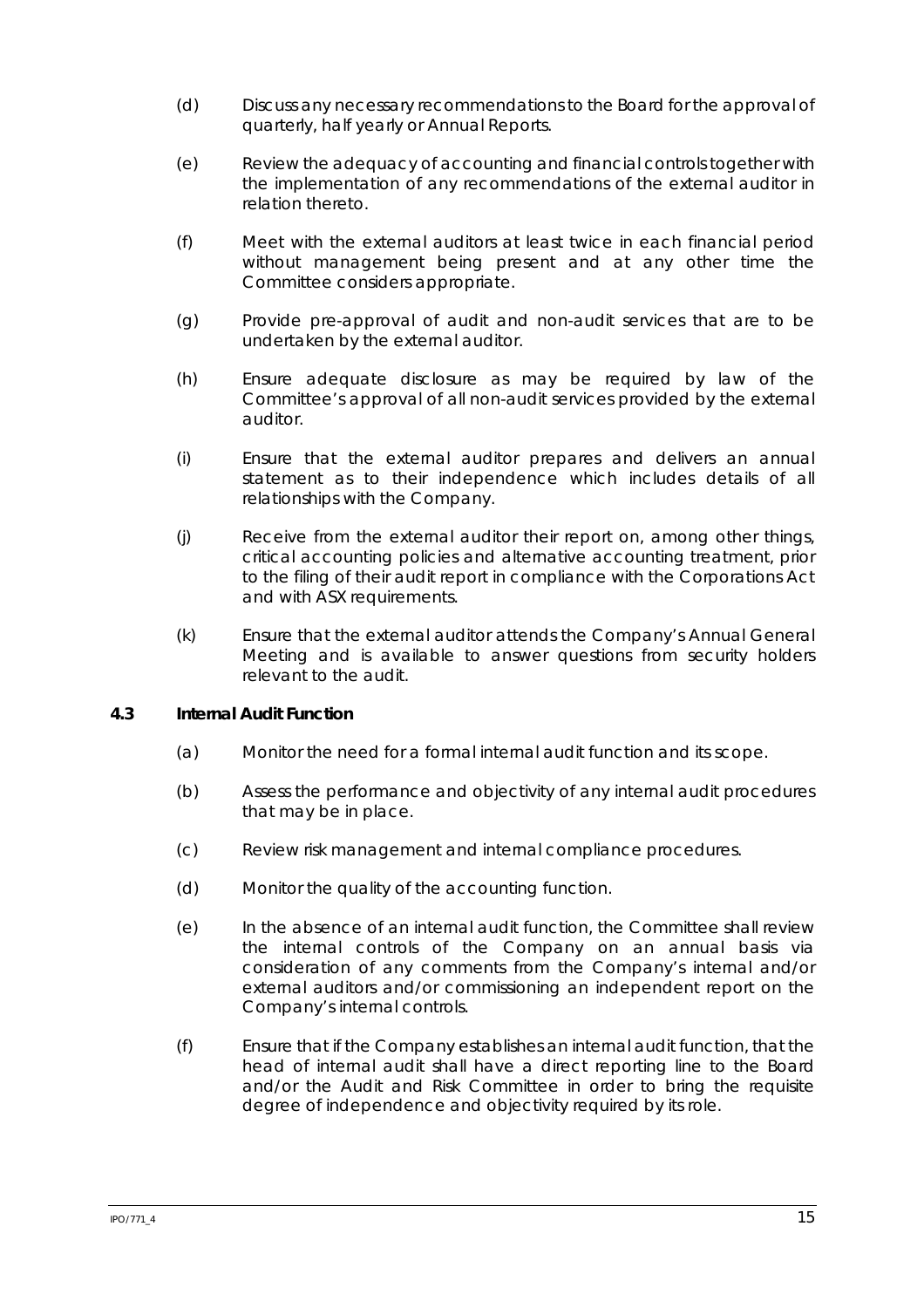### **4.4 Risk Management**

- (a) Oversee the Company's risk management systems, practices and procedures to ensure effective risk identification and management and compliance with internal guidelines and external requirements.
- (b) Assist in identifying and managing potential or apparent business, economic, environmental and social sustainability risks (if appropriate).
- (c) Review the Company's risk management framework at least annually to satisfy itself that it continues to be sound.
- (d) Review reports by management on the efficiency and effectiveness of the Company's risk management framework and associated internal compliance and control procedures.

### **4.5 Other**

- (a) The Committee will oversee the Company's environmental risk management and occupational health and safety processes.
- (b) The Committee will oversee procedures for whistle-blower protection.
- (c) As contemplated by the ASX Corporate Governance Council's *Corporate Governance Principles and Recommendations*, and to the extent that such deviation or waiver does not result in any breach of the law, the Committee may approve any deviation or waiver from the "*Corporate code of conduct*". Any such waiver or deviation will be promptly disclosed where required by applicable law.
- (d) Monitor related party transactions.

# **5. MEETINGS**

- (a) The Committee will meet at least each financial quarter and additionally as circumstances may require for it to undertake its role effectively.
- (b) Meetings are called by the Secretary as directed by the Board or at the request of the Chairman of the Committee.
- (c) Where deemed appropriate by the Chairman of the Committee, meetings and subsequent approvals and recommendations can be implemented by a circular written resolution or conference call.
- (d) A quorum shall consist of two members of the Committee. In the absence of the Chairman of the Committee or their nominees, the members shall elect one of their members as Chairman of that meeting.
- (e) Decisions will be based on a majority of votes with the Chairman having a casting vote.
- (f) The Committee Chairman, through the Secretary, will prepare a report of the actions of the Committee to be included in the Board papers for the next Board meeting.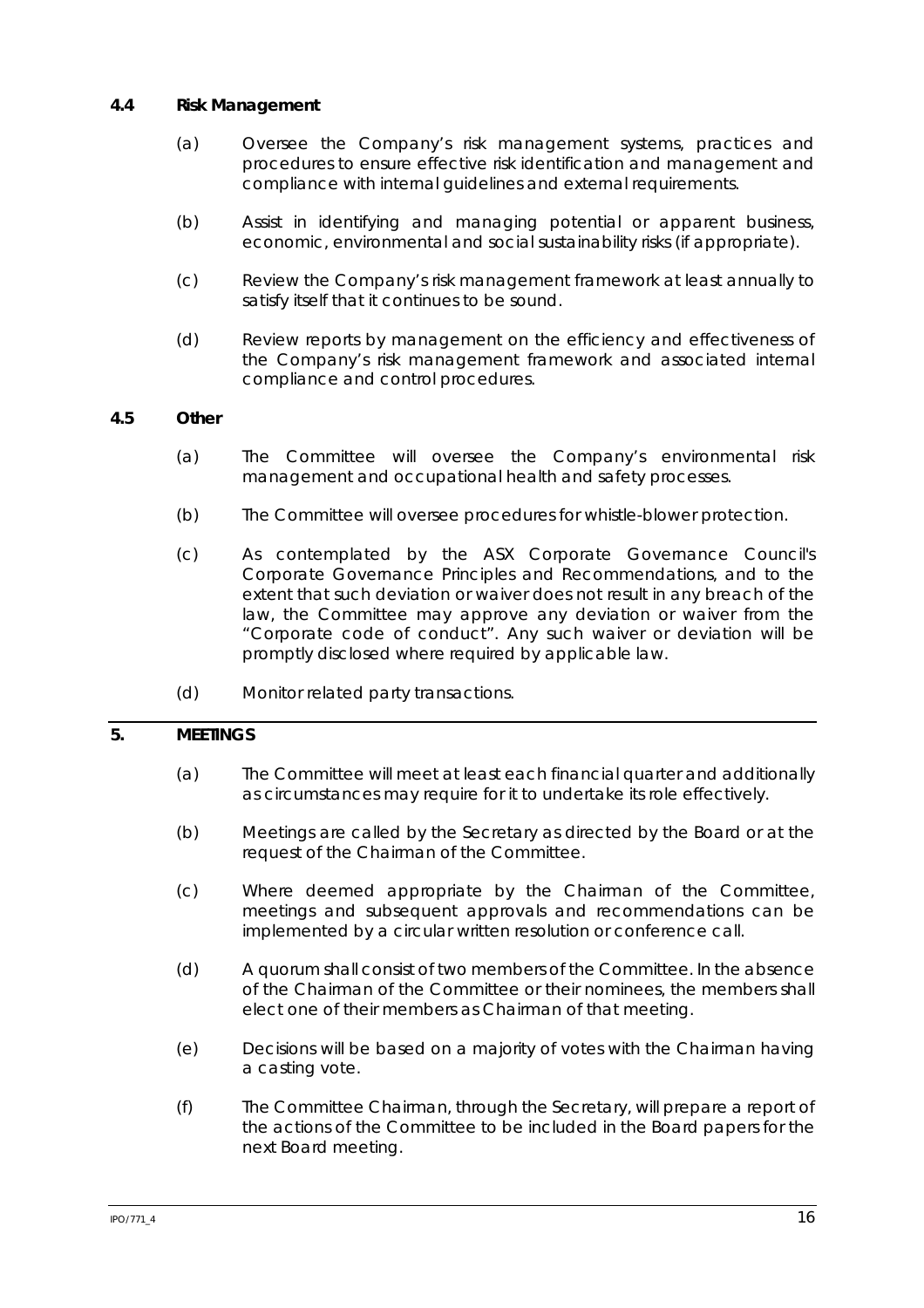(g) Minutes of each meeting are included in the papers for the next full Board meeting after each Committee meeting.

### **6. SECRETARY**

- (a) The Company Secretary or their nominee shall be the Secretary of the Committee and shall attend meetings of the Committee as required.
- (b) The Secretary will be responsible for keeping the minutes of meetings of the Committee and circulating them to Committee members and to the other members of the Board.
- (c) The Secretary shall distribute supporting papers for each meeting of the Committee as far in advance as possible.

## **7. RELIANCE ON INFORMATION OR PROFESSIONAL OR EXPERT ADVICE**

Each member of the Committee is entitled to rely on information, or professional or expert advice, to the extent permitted by law, given or prepared by:

- (a) an employee of the Group whom the member believes on reasonable grounds to be reliable and competent in relation to the matters concerned;
- (b) a professional adviser or expert in relation to matters that the member believes on reasonable grounds to be within the person's professional or expert competence; or
- (c) another Director or Officer of the Group in relation to matters within the Director's or Officer's authority.

### **8. ACCESS TO ADVICE**

- (a) Members of the Committee have rights of access to management and to the books and records of the Company to enable them to discharge their duties as Committee members, except where the Board determines that such access would be adverse to the Company's interests.
- (b) Members of the Committee may meet with the auditors, both internal and external, without management being present.
- (c) Members of the Committee may consult independent legal counsel or other advisers they consider necessary to assist them in carrying out their duties and responsibilities, subject to prior consultation with the Chairman. Any costs incurred as a result of the Committee consulting an independent expert will be borne by the Company.

### **9. REVIEW OF CHARTER**

(a) The Board will conduct an annual review of the membership to ensure that the Committee has carried out its functions in an effective manner, and will update the Charter as required or as a result of new laws or regulations.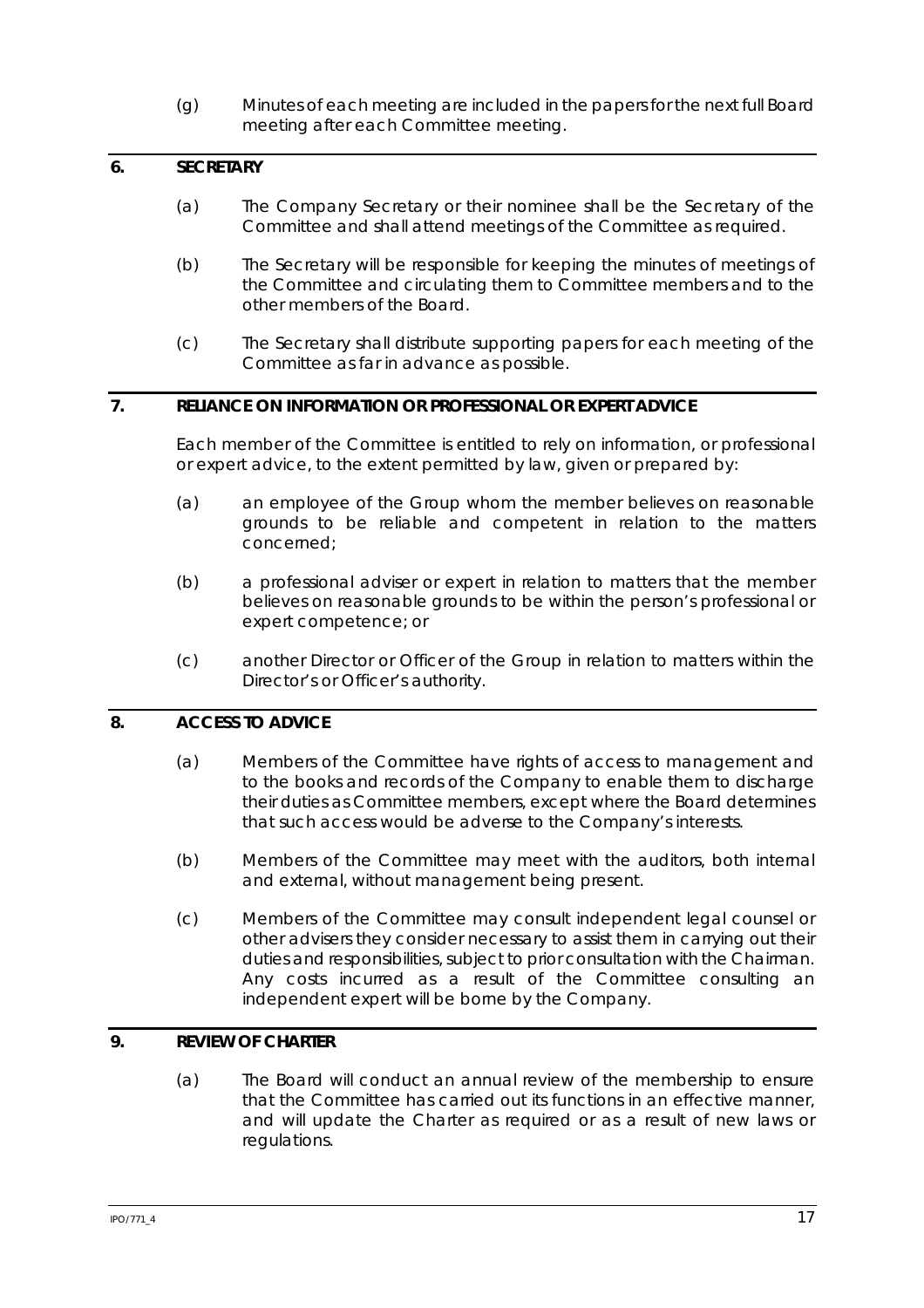(b) The Charter shall be made available to members on request, to senior management, to the external auditor and to other parties as deemed appropriate and will be posted to the Company's website.

# **10. REPORT TO THE BOARD**

- (a) The Committee must report to the Board formally at the next Board meeting following from the last Committee meeting on matters relevant to the Committee's role and responsibilities.
- (b) The Committee must brief the Board promptly on all urgent and significant matters.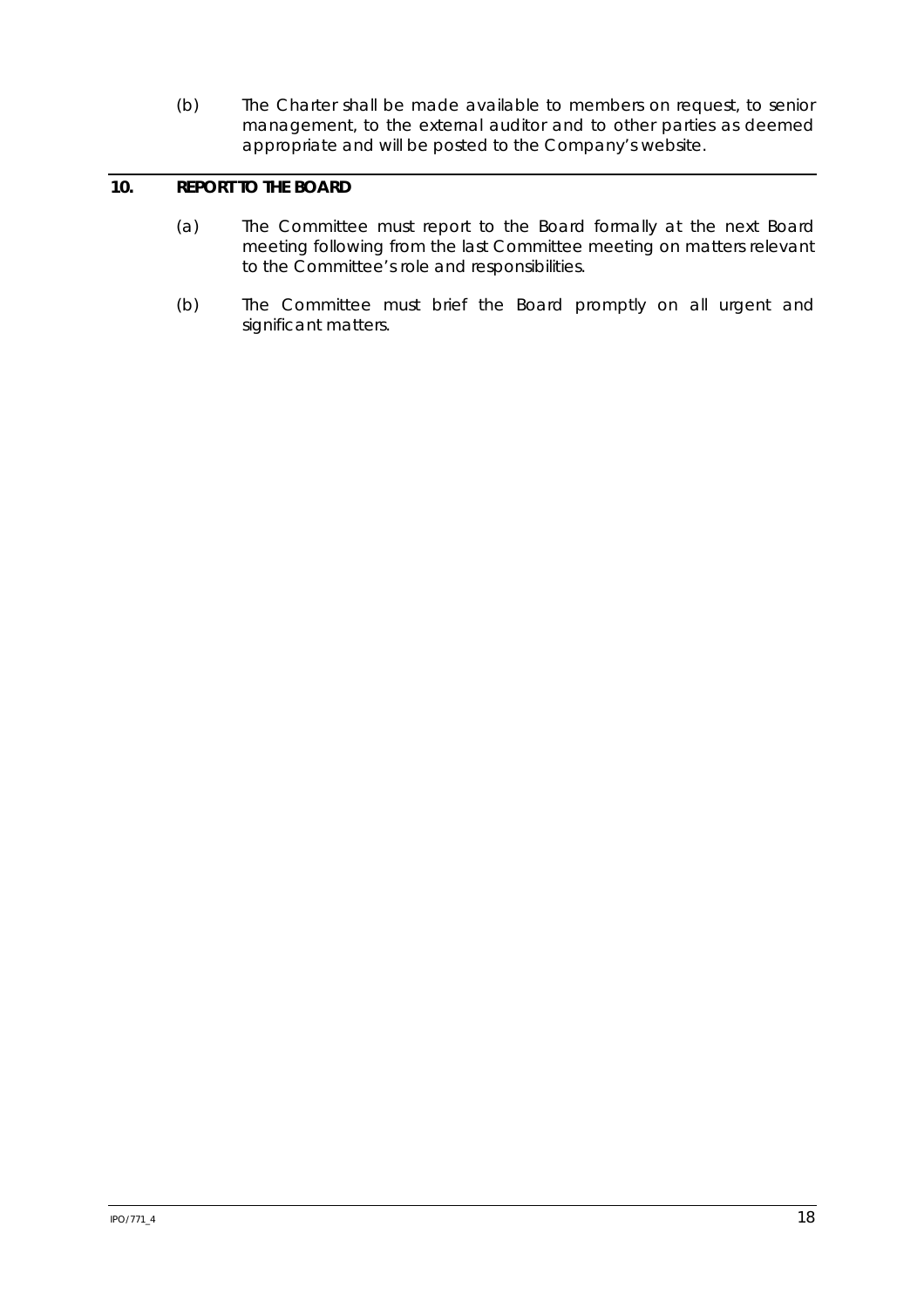# **SCHEDULE 4 – REMUNERATION COMMITTEE CHARTER**

### **1. ROLE**

The role of the Remuneration Committee is to assist the Board in monitoring and reviewing any matters of significance affecting the remuneration of the Board, senior executives and employees of the Company. This Charter defines the Remuneration Committee's function, composition, mode of operation, authority and responsibilities.

# **2. COMPOSITION**

The Board will adhere to the following composition requirements for the Committee.

- (a) The Committee shall comprise at least three Directors, the majority being independent Directors.
- (b) The Committee will be chaired by an independent Director who will be appointed by the Board.
- (c) The Board may appoint such additional Directors to the Committee or remove and replace members of the Committee by resolution.
- (d) A quorum will comprise any two independent Director Committee members. In the absence of the Committee Chairman or appointed delegate, the members shall elect one of their number as Chairman for that meeting.

### **3. PURPOSE**

The primary purpose of the Committee is to support and advise the Board in fulfilling its responsibilities to shareholders by:

- (a) reviewing and approving the executive remuneration and benefits policy to enable the Company to attract and retain executives and Directors who will create value for shareholders;
- (b) ensuring that the executive remuneration and benefits policy demonstrates a clear relationship between key executive performance and remuneration;
- (c) recommending to the Board the remuneration of executive Directors;
- (d) fairly and responsibly rewarding executives having regard to the performance of the Group, the performance of the executive and the prevailing remuneration expectations in the market;
- (e) reviewing the Company's recruitment, retention and termination policies and procedures for senior management;
- (f) reviewing and approving the remuneration of direct reports to the Chief Executive Officer/Managing Director, and as appropriate other senior executives; and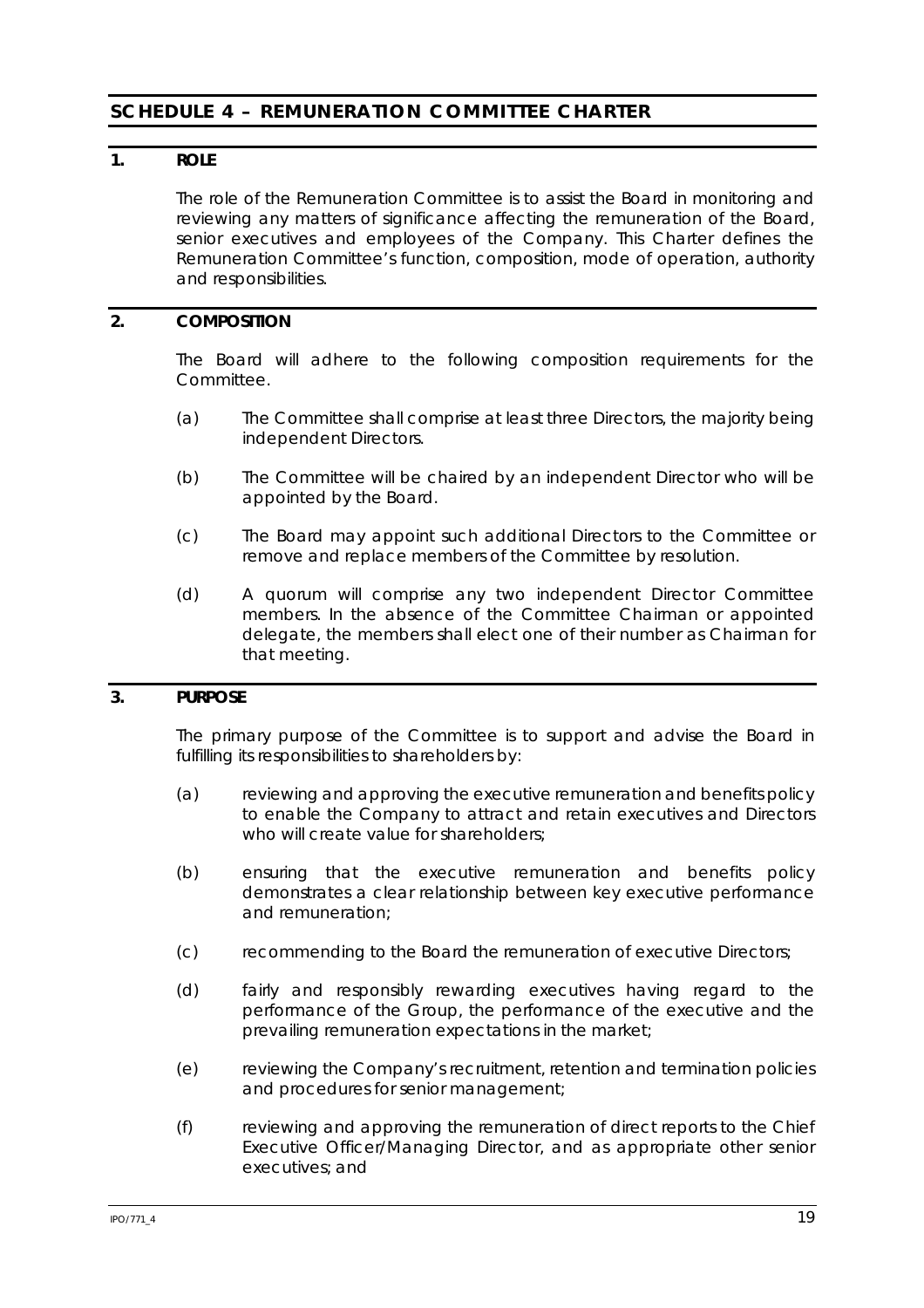(g) reviewing and approving any equity based plans and other incentive schemes.

The Committee shall have the right to seek any information it considers necessary to fulfil its duties, which include the right to obtain appropriate external advice at the Company's expense.

# **4. DUTIES AND RESPONSIBILITIES**

In order to fulfil its responsibilities to the board the committee shall:

### **4.1 Executive Remuneration Policy**

- (a) Review and approve the Group's recruitment, retention and termination policies and procedures for senior executives to enable the Company to attract and retain executives and Directors who can create value for shareholders.
- (b) Review the on-going appropriateness and relevance of the executive remuneration policy and other executive benefit programs.
- (c) Ensure that remuneration policies fairly and responsibly reward executives having regard to the performance of the Company, the performance of the executive and prevailing remuneration expectations in the market.

# **4.2 Executive Directors and Senior Management**

- (a) Consider and make recommendations to the Board on the remuneration for each executive Director (including base pay, incentive payments, equity awards, retirement rights, service contracts) having regard to the executive remuneration policy.
- (b) Review and approve the proposed remuneration (including incentive awards, equity awards and service contracts) for the direct reports of the Chief Executive Officer/Managing Director. As part of this review the Committee will oversee an annual performance evaluation of the senior executive team. This evaluation is based on specific criteria, including the business performance of the Company and its subsidiaries, whether strategic objectives are being achieved and the development of management and personnel.
- (c) Approve changes to the remuneration or contract terms of executive Directors and direct reports to the Chief Executive Officer/Managing Director.
- (d) Approve termination payments to executive Directors or direct reports to the Chief Executive Officer/Managing Director. Termination payments to other departing executives should be reported to the Committee at its next meeting.

### **4.3 Executive Incentive Plans (including Equity Based Plans)**

(a) Review and approve the design of any executive incentive plans and Company-wide equity plans (**Plan**).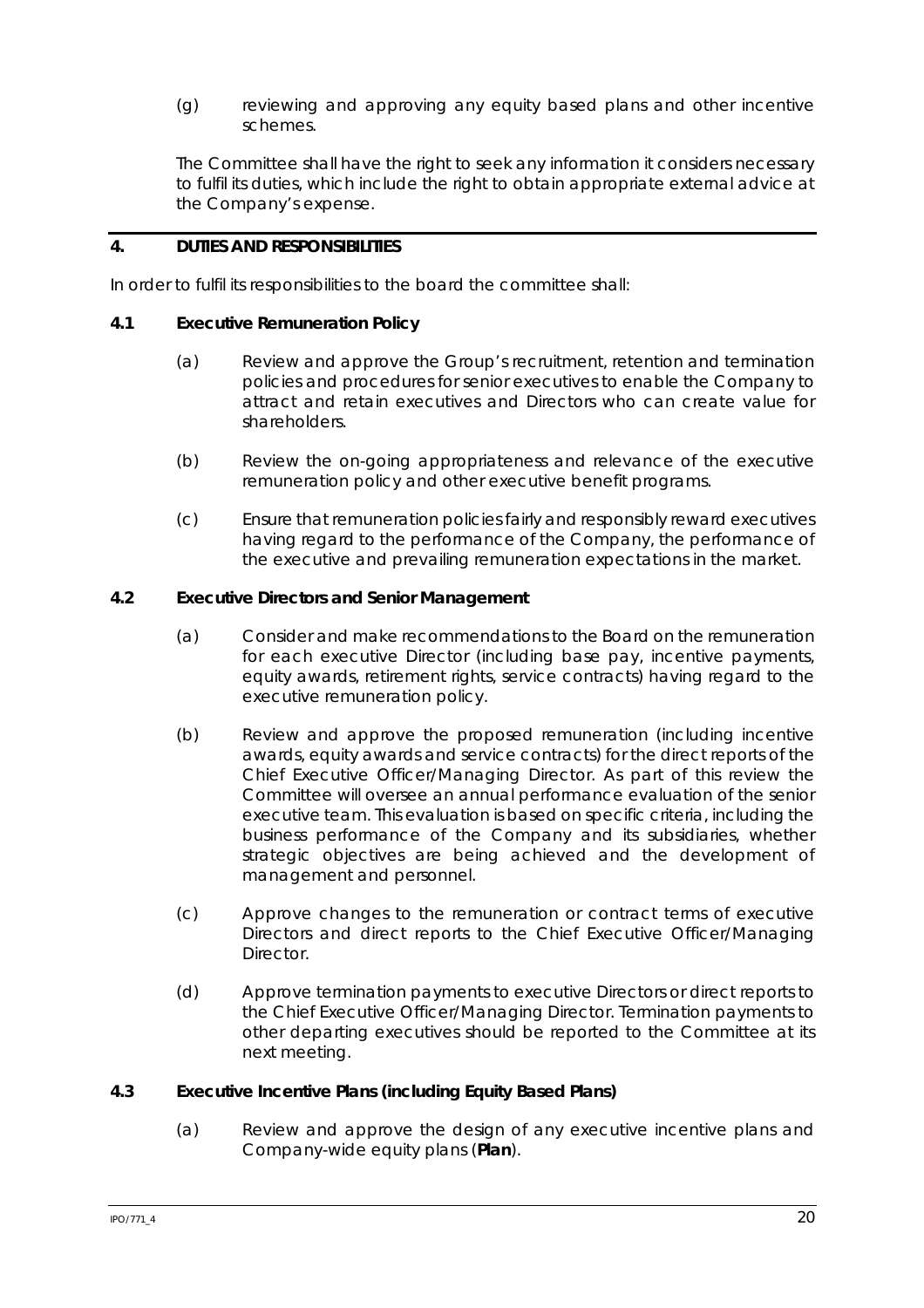- (b) Review and approve any Plan that may be introduced in the light of legislative, regulatory and market developments.
- (c) For each Plan, determine each year whether awards will be made under that Plan.
- (d) Review and approve total proposed awards under each Plan.
- (e) In addition to considering awards to executive Directors and direct reports to the Chief Executive Officer/Managing Director, review and approve proposed awards under each Plan on an individual basis for executives as required under the rules governing each Plan or as determined by the Committee.
- (f) Review, approve and keep under review performance hurdles for each Plan.
- (g) Review, manage and disclose the policy (if any) under which participants to a Plan may be permitted (at the discretion of the Company) to enter into transactions (whether through the use of derivatives or otherwise) which limit the economic risk of participating in the Plan.

### **4.4 Other**

The Committee shall perform other duties and activities that it or the Board considers appropriate.

# **5. MEETINGS**

- (a) The Committee will meet at least once per year and additionally as circumstances may require.
- (b) Meetings are called by the Secretary as directed by the Board or at the request of the Chairman of the Committee.
- (c) A quorum shall comprise any two members of the Committee. In the absence of the Committee Chairman or appointed delegate, the members shall elect one of their members as Chairman.
- (d) Where deemed appropriate by the Chairman of the Committee, meetings and subsequent approvals may be held or concluded by way of a circular written resolution or a conference call.
- (e) Decisions will be based on a majority of votes with the Chairman having the casting vote.
- (f) The Committee may invite any executive management team members or other individuals, including external third parties, to attend meetings of the Committee, as they consider appropriate.

# **6. SECRETARY**

(a) The Company Secretary or their nominee shall be the Secretary of the Committee, and shall attend meetings of the Committee as required.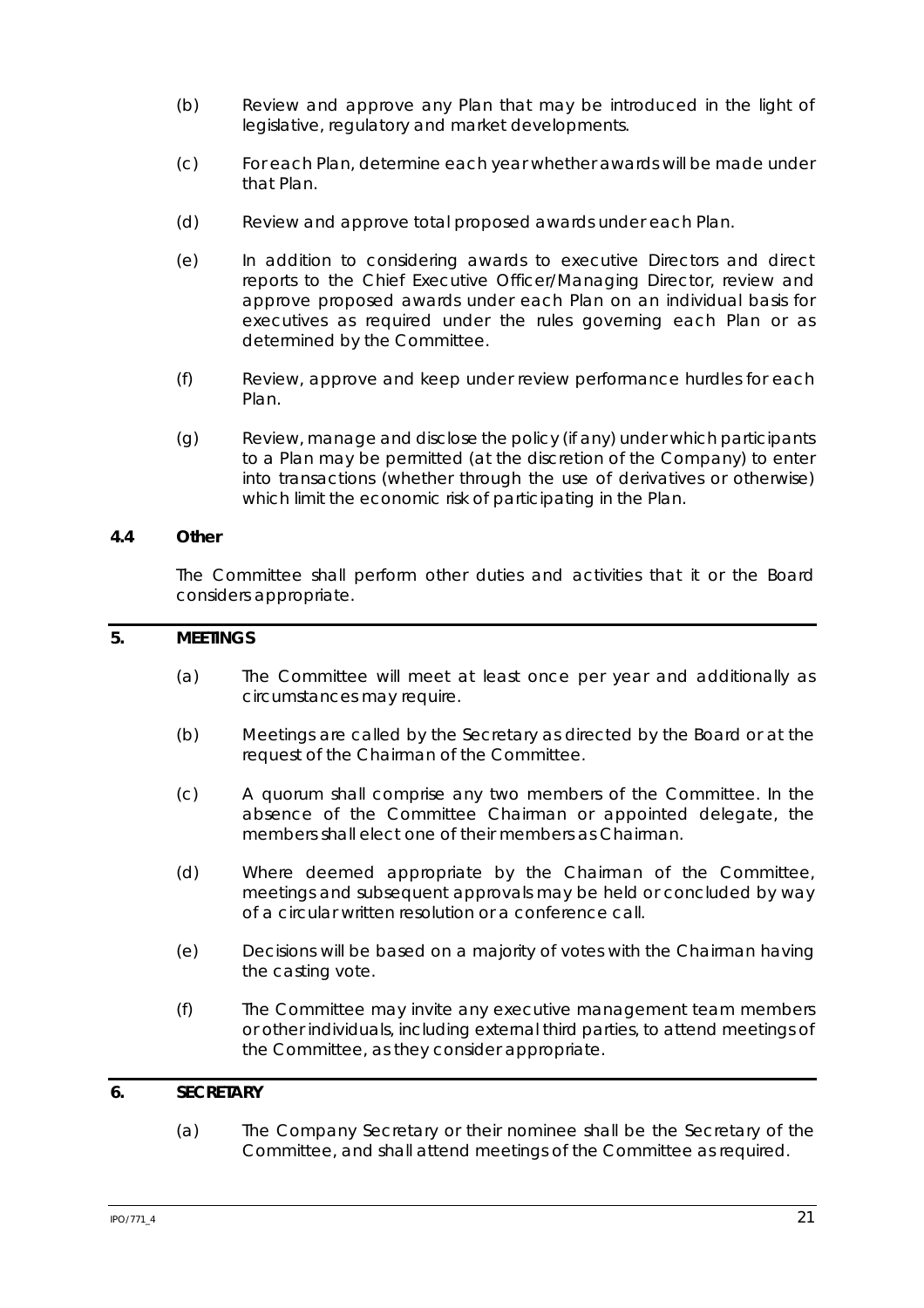- (b) The Secretary will be responsible for keeping the minutes of meeting of the Committee and circulating them to Committee members and to the other members of the Board.
- (c) The Secretary shall distribute supporting papers for each meeting of the Committee as far in advance as possible.

# **7. RELIANCE ON INFORMATION OR PROFESSIONAL OR EXPERT ADVICE**

Each member of the Committee is entitled to rely on information, or professional or expert advice, to the extent permitted by law, given or prepared by:

- (a) an employee of the Group whom the member believes on reasonable grounds to be reliable and competent in relation to the matters concerned;
- (b) a professional adviser or expert in relation to matters that the member believes on reasonable grounds to be within the person's professional or expert competence; or
- (c) another Director or officer of the Group in relation to matters within the Director's or officer's authority.

# **8. ACCESS TO ADVICE**

- (a) Members of the Committee have rights of access to the books and records of the Company to enable them to discharge their duties as Committee members, except where the Board determines that such access would be adverse to the Company's interests.
- (b) The Committee may consult independent experts to assist it in carrying out its duties and responsibilities. Any costs incurred as a result of the Committee consulting an independent expert will be borne by the Company, subject to paragraph 7(c) of the Board Charter.

### **9. REVIEW OF CHARTER**

- (a) The Board will conduct an annual review of the membership to ensure that the Committee has carried out its functions in an effective manner, and will update the Charter as required or as a result of new laws or regulations.
- (b) The Charter shall be made available to members on request, to senior management, to the external auditor and to other parties as deemed appropriate and will be posted to the Company's website.

# **10. REPORTING**

- (a) The Committee must report to the Board formally at the next Board meeting following from the last Committee meeting on matters relevant to the Committee's role and responsibilities.
- (b) The Committee must brief the Board promptly on all urgent and significant matters.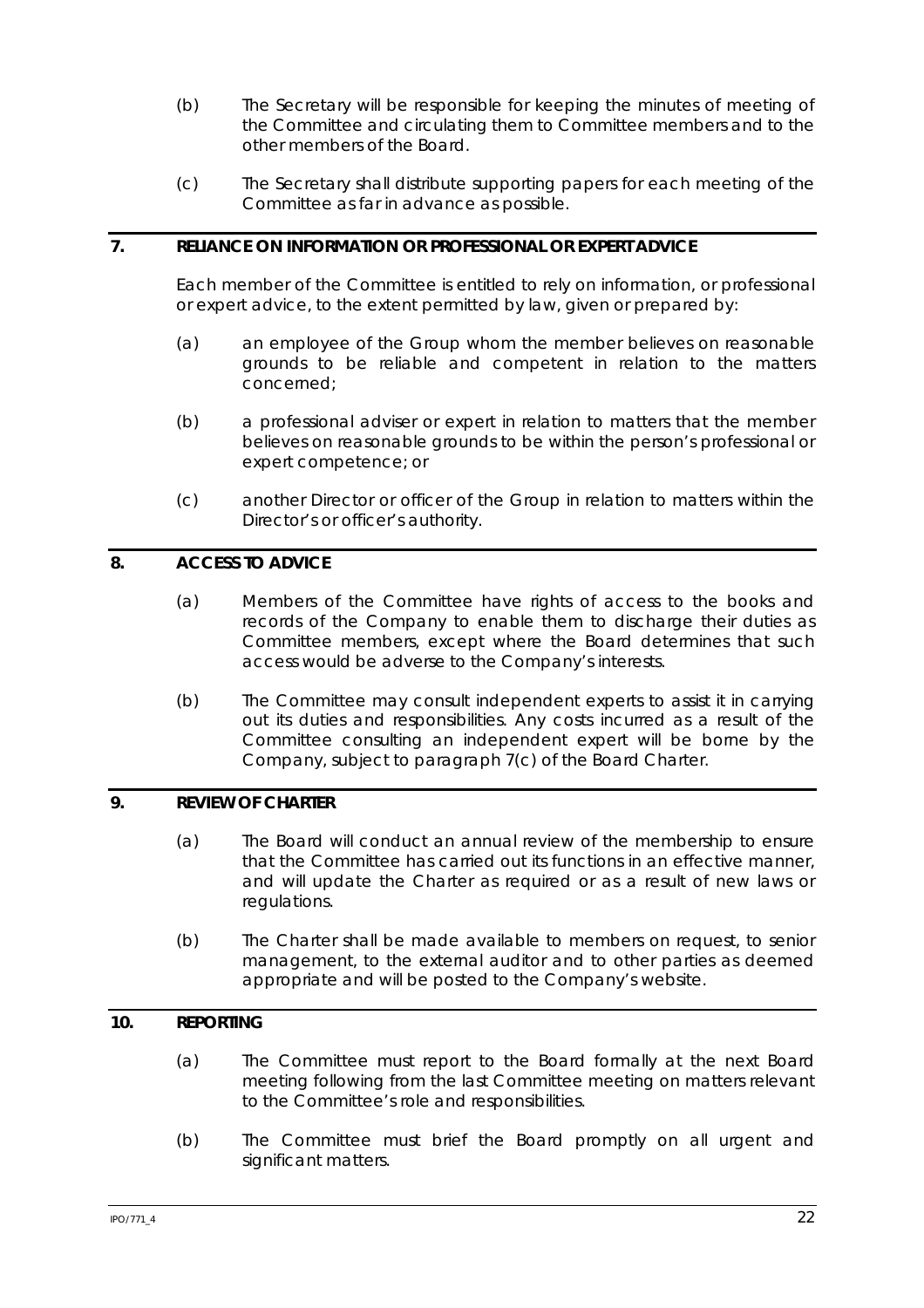(c) The Company must disclose the policies and practices regarding the remuneration of non-executive directors, executive directors and other senior executives in the annual report and as otherwise required by law.

# **11. APPROVALS**

The Committee must approve the following prior to implementation:

- (a) Changes to the remuneration and benefits or contract terms of executive Directors and direct reports to the Chief Executive Officer/Managing Director and the Managing Director;
- (b) The Plans or amendments to current equity plans or executive cashbased incentive plans;
- (c) Total level of awards proposed from equity plans or executive cashbased incentive plans; and
- (d) Termination payments to executive Directors or direct reports to the Chief Executive Officer/Managing Director. Termination payments to other departing executives should be reported to the Committee at its next meeting.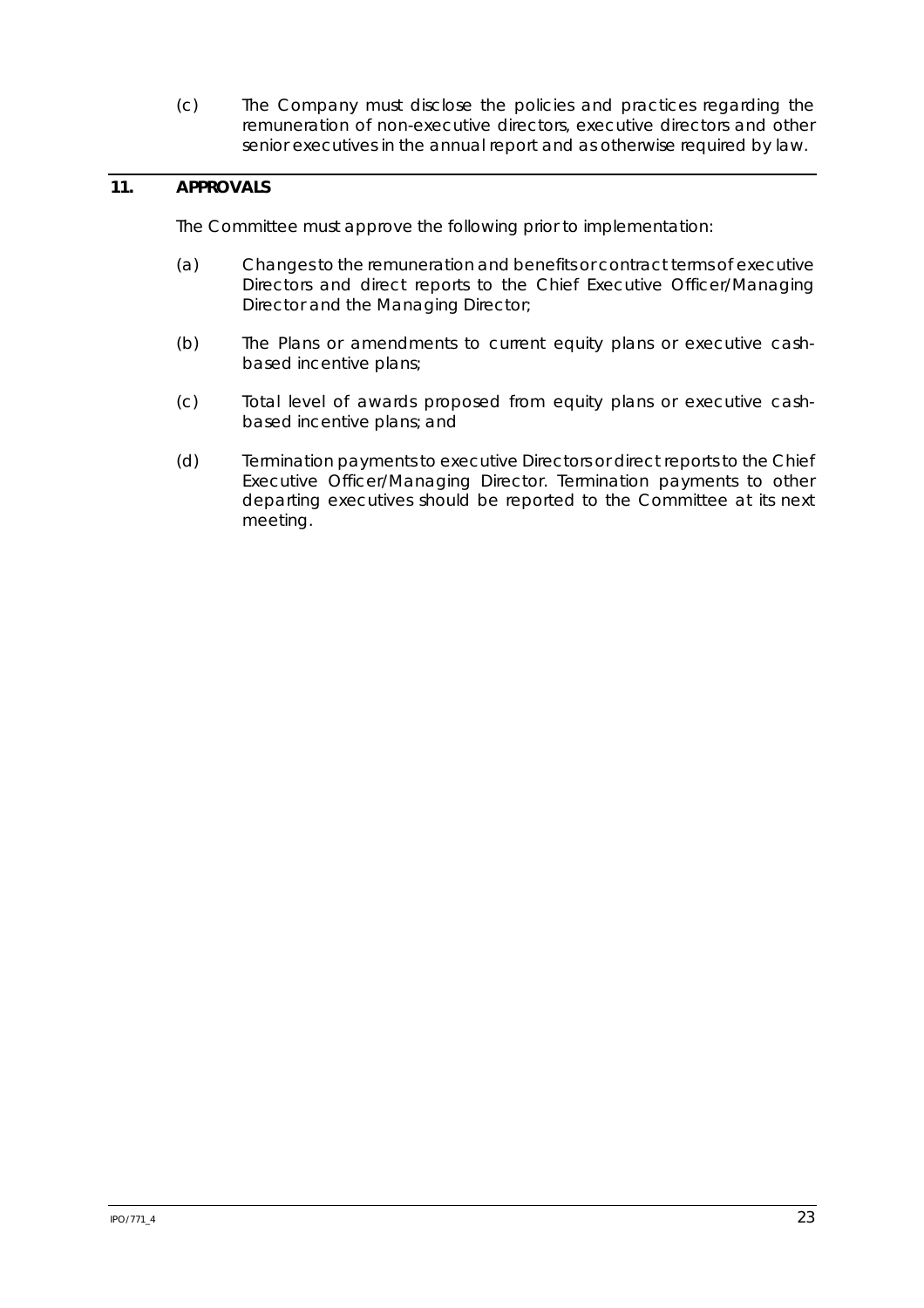# **SCHEDULE 5 – NOMINATION COMMITTEE CHARTER**

### **1. ROLE**

The role of the Nomination Committee is to assist the Board in monitoring and reviewing any matters of significance affecting the composition of the Board and the Executive Team. This Charter defines the Nomination Committee's function, composition, mode of operation, authority and responsibilities.

# **2. COMPOSITION**

The Board will adhere to the following composition requirements for the Committee:

- (a) The Committee shall comprise at least three Directors, the majority of whom must be independent and non-executive, one of whom will be appointed the Committee Chairman.
- (b) The Board may appoint additional non-executive Directors to the Committee or remove and replace members of the Committee by resolution.

# **3. PURPOSE**

The primary purpose of the Committee is to support and advise the Board in:

- (a) maintaining a Board that has an appropriate mix of skills and experience to be an effective decision-making body; and
- (b) ensuring that the Board is comprised of Directors who contribute to the successful management of the Company and discharge their duties having regard to the law and the highest standards of corporate governance.

### **4. DUTIES AND RESPONSIBILITIES OF THE COMMITTEE**

- (a) Periodically review and consider the structure and balance of the Board and executive team and make recommendations regarding appointments, retirements and terms of office of Directors and senior executives.
- (b) Make recommendations to the Board on the appropriate size and composition of the Board and the executive team.
- (c) Make recommendations to the Board on the terms and conditions of appointment to, and removal and retirement from, the Board and the executive team.
- (d) Identify and recommend to the Board candidates for the Board and executive team after considering the necessary and desirable competencies of new Board members to ensure the appropriate mix of skills and experience and after assessment of how the candidates can contribute to the strategic direction of the Company.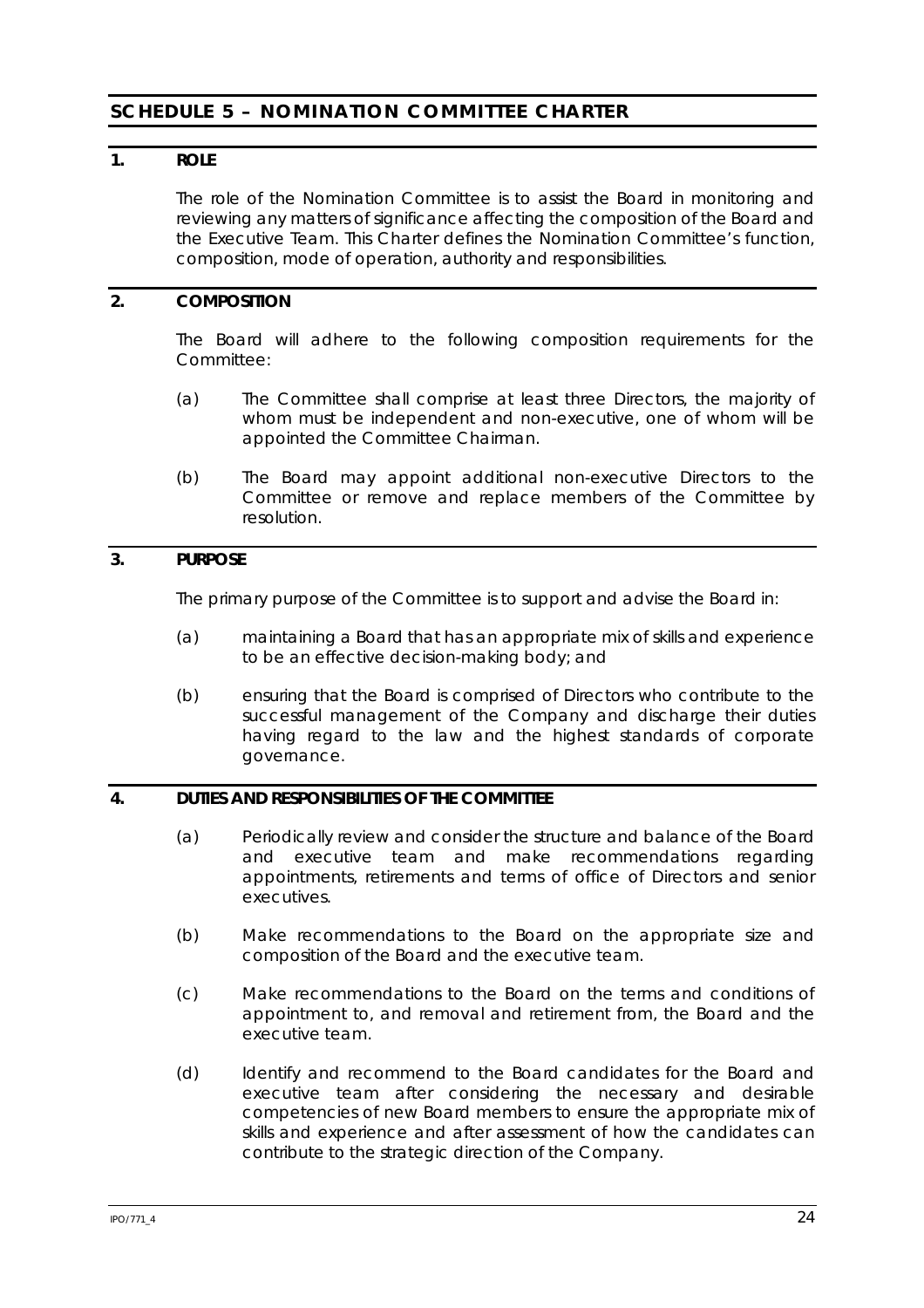- (e) Undertake appropriate checks before appointing a candidate, or putting forward to security holders a candidate for election, as a Director, including checks in respect of character, experience, education, criminal record and bankruptcy history.
- (f) Ensure that all material information relevant to a decision on whether or not to elect or re-elect a Director will be provided to security holders in the Notice of Meeting containing the resolution to elect or re-elect a Director, including:
	- (i) biographical details (including relevant qualifications and experience and skills);
	- (ii) details of any other material directorships currently held by the candidate;
	- (iii) where standing as a Director for the first time, any material adverse information revealed by the checks, details of any interest, position, association or relationship that might materially influence their capacity to be independent and act in the best interests of the Company and its shareholders, and a statement whether the Board considers the candidate is considered to be independent;
	- (iv) where standing for re-election as a Director, the term of office served by the Director and a statement whether the Board considers the candidate is considered to be independent; and
	- (v) a statement by the Board whether it supports the election or reelection of the candidate.
- (g) Ensure that each Director and senior executive is a party to a written agreement with the Company which sets out the terms of that Director's or senior executive's appointment. For these purposes, a senior executive is a member of key management personnel (as defined in the Corporations Act), other than a Director.
- (h) Prepare and maintain a Board skills matrix setting out the mix of skills and diversity that the Board currently has (or is looking to achieve). The Company must disclose this matrix in its Annual Report or Corporate Governance Statement.
- (i) Approve and review induction and continuing professional development programs and procedures for Directors to ensure that they can effectively discharge their responsibilities.
- (j) Assess and consider the time required to be committed by a nonexecutive Director to properly fulfil their duty to the Company and advise the Board.
- (k) Consider and recommend to the Board candidates for election or reelection to the Board at each annual shareholders' meeting.
- (l) Review directorships in other public companies held by or offered to Directors and senior executives of the Company.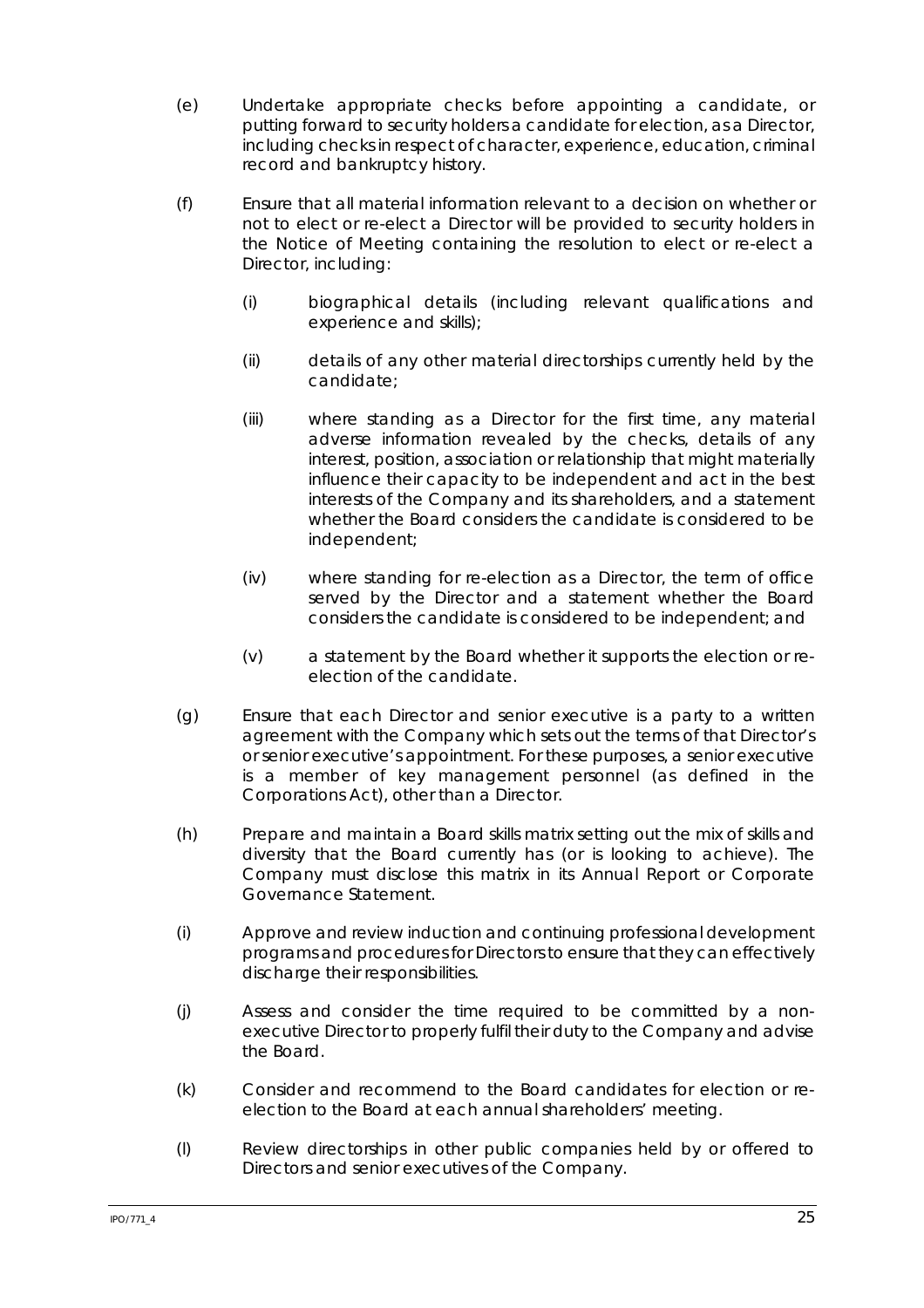- (m) Review succession plans for the Board with a view to maintaining an appropriate balance of skills and experience on the Board.
- (n) Arrange an annual performance evaluation of the Board, its Committee, individual Directors and senior executives as appropriate.

#### **5. MEETINGS**

- (a) The Committee will meet at least once a year and additionally as circumstances may require.
- (b) Meetings are called by the Secretary as directed by the Board or at the request of the Chairman of the Committee.
- (c) Where deemed appropriate by the Chairman of the Committee, meetings and subsequent approvals may be held or concluded by way of a circular written resolution or conference call.
- (d) A quorum shall comprise any two members of the Committee. In the absence of the Committee Chairman or appointed delegate, the members shall elect one of their number as Chairman.
- (e) Decisions will be based on a majority of votes with the Chairman having a casting vote.
- (f) The Committee may invite executive management team members or other individuals, including external third parties to attend meetings of the Committee, as they consider appropriate.

### **6. SECRETARY**

- (a) The Company Secretary or their nominee shall be the Secretary of the Committee and shall attend meetings of the Committee as required.
- (b) The Secretary will be responsible for keeping the minutes of meetings of the Committee and circulating them to Committee members and to the other members of the Board.
- (c) The Secretary shall distribute supporting papers for each meeting of the Committee as far in advance as possible.

### **7. RELIANCE ON INFORMATION OR PROFESSIONAL OR EXPERT ADVICE**

Each member of the Committee is entitled to rely on information, or professional or expert advice, to the extent permitted by law, given or prepared by:

- (a) an employee of the Group whom the member believes on reasonable grounds to be reliable and competent in relation to the matters concerned;
- (b) a professional adviser or expert in relation to matters that the member believes on reasonable grounds to be within the person's professional or expert competence; or
- (c) another Director or officer of the Group in relation to matters within the Director's or officer's authority.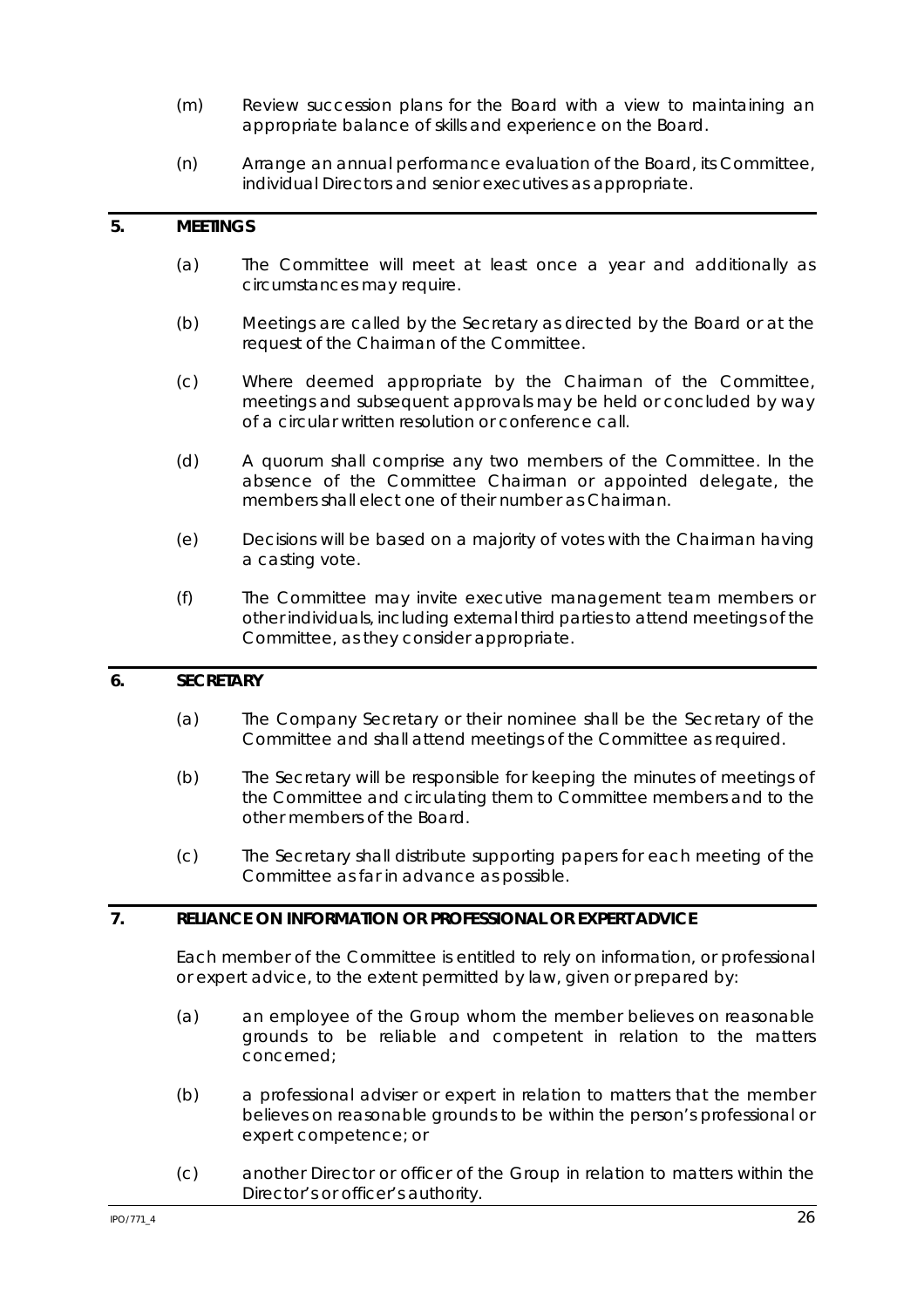# **8. ACCESS TO ADVICE**

- (a) Members of the Committee have rights of access to the books and records of the Company to enable them to discharge their duties as Committee members, except where the Board determines that such access would be adverse to the Company's interests.
- (b) The Committee may consult independent experts to assist it in carrying out its duties and responsibilities. Any costs incurred as a result of the Committee consulting an independent expert will be borne by the Company, subject to paragraph 7(c) of the Board Charter.

### **9. REVIEW OF CHARTER**

- (a) The Board will conduct an annual review of the membership to ensure that the Committee has carried out its functions in an effective manner, and will update the Charter as required or as a result of new laws or regulations.
- (b) The Charter shall be made available to members on request, to senior management, to the external auditor and to other parties as deemed appropriate and will be posted to the Company's website.

### **10. REPORTING**

- (a) The Committee must report to the Board formally at the next Board meeting following from the last Committee meeting on matters relevant to the Committee's role and responsibilities.
- (b) The Committee must brief the Board promptly on all urgent and significant matters.
- (c) The Company must disclose the policies and practices regarding the nomination of non-executive directors, executive directors and other senior executives in the annual report or Corporate Governance Statement.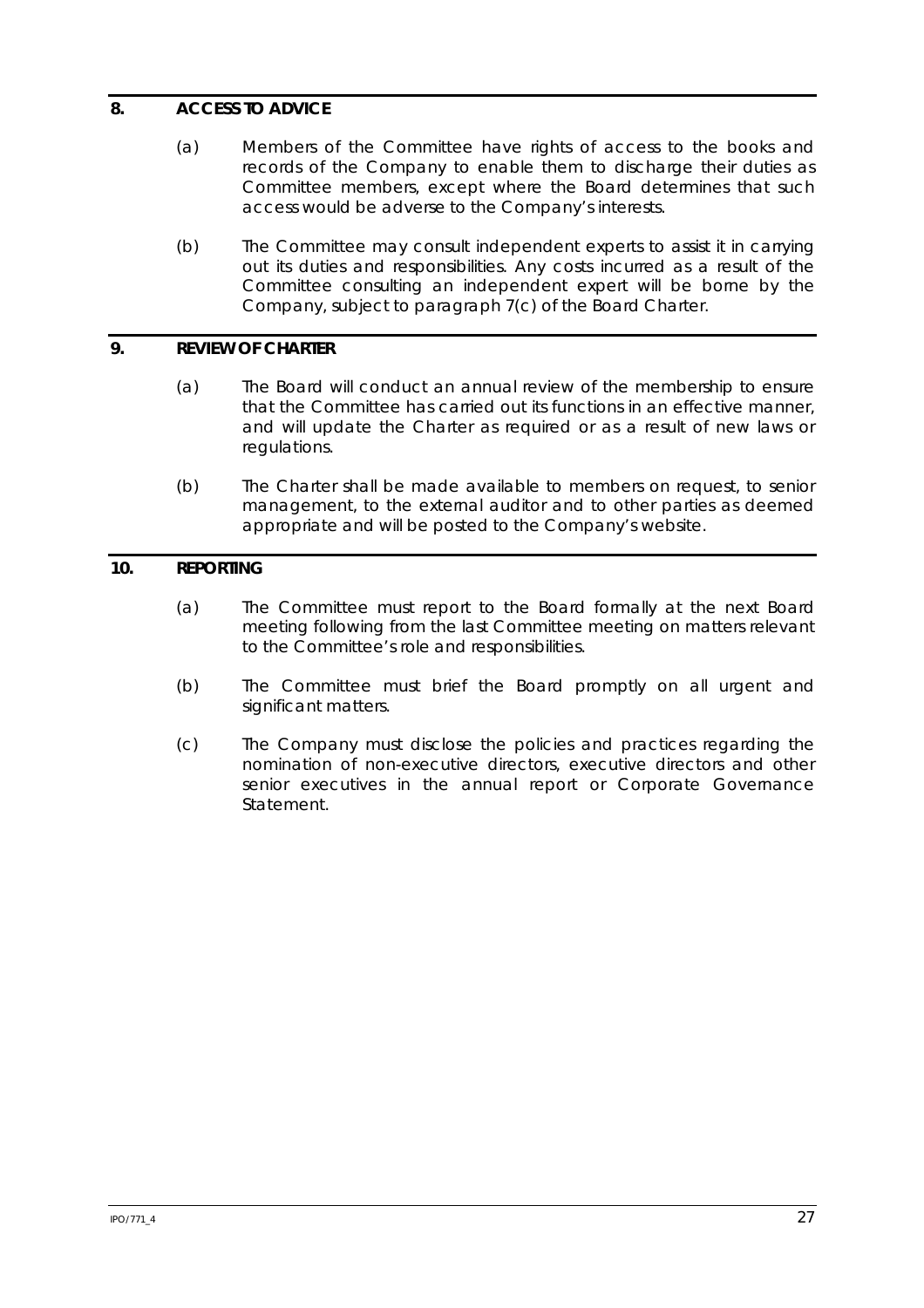# **SCHEDULE 6 – DISCLOSURE – PERFORMANCE EVALUATION**

The Nomination Committee will arrange a performance evaluation of the Board, its Committees, individual Directors and senior executives on an annual basis as appropriate. To assist in this process an independent advisor may be used.

The Nomination Committee will conduct an annual review of the role of the Senior Executives and the Board, assess the performance of the Board over the previous 12 months and examine ways of assisting the Board in performing its duties more effectively.

The review will include:

- (a) comparing the performance of the Board with the requirements of its Charter;
- (b) examination of the Board's interaction with management;
- (c) the nature of information provided to the Board by management; and
- (d) management's performance in assisting the Board to meet its objectives.

A similar review may be conducted for each Committee by the Board with the aim of assessing the performance of each Committee and identifying areas where improvements can be made.

The Remuneration Committee will oversee the evaluation of the remuneration of the Company's senior executives. This evaluation must be based on specific criteria, including the business performance of the Company and its subsidiaries, whether strategic objectives are being achieved and the development of management and personnel.

The Company must disclose, in relation to each financial year, whether or not the relevant annual performance evaluations have been conducted in accordance with the above processes.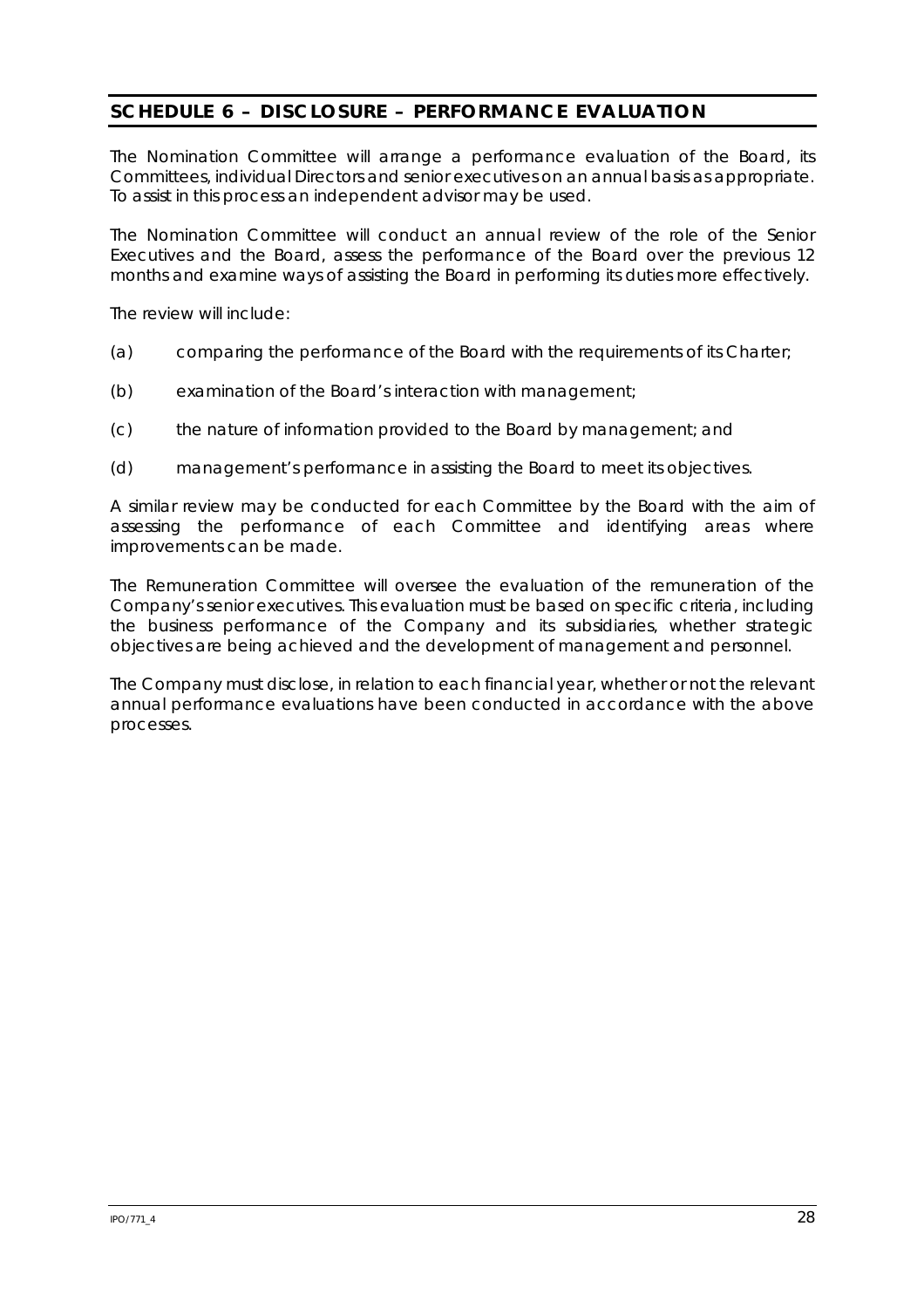# **SCHEDULE 7 – DISCLOSURE – CONTINUOUS DISCLOSURE**

The Company must comply with continuous disclosure requirements arising from legislation and the ASX Listing Rules.

The general rule, in accordance with ASX Listing Rule 3.1, is that once the Company becomes aware of any information concerning it that a reasonable person would expect to have a material effect on the price of value of the Company's securities, the Company must immediately disclose that information to the ASX.

The Company has in place a written policy on information disclosure and relevant procedures.

The focus of these procedures is on continuous disclosure compliance and improving access to information for investors including:

- a) Complying with the general and continuous disclosure principles contained in the ASX Listing Rules and the Corporations Act 2001.
- b) Ensuring that shareholders and the market are provided with timely and accurate information about its activities; and
- c) Ensuring that all market participants have equal opportunities to receive externally available information issued by the Company.

The Company Secretary is responsible for:

- (a) overseeing and co-ordinating disclosure of information to the relevant stock exchanges and shareholders; and
- (b) providing guidance to Directors and employees on disclosure requirements and procedures.

### **Material Information**

Price sensitive information is publicly released through ASX before it is disclosed to shareholders and market participants. Price sensitive information is information or proposal that would likely influence investors in deciding whether to buy or sell securities in the Company. Distribution of other information to shareholders and market participants is also managed through disclosure to the ASX. If the information or proposal is material information, however satisfies the exceptions by the ASX as per Listing Rule 3.1A, then the Company is not required to release that information to the market.

All announcements (and media releases) must be:

- (a) prepared in compliance with ASX Listing Rules continuous disclosure requirements;
- (b) factual and not omit material information; and
- (c) expressed in a clear and objective manner to allow investors to assess the impact of the information when making investment decisions.

The Company's protocol in relation to the review and release of ASX announcements (and media releases) is as follows: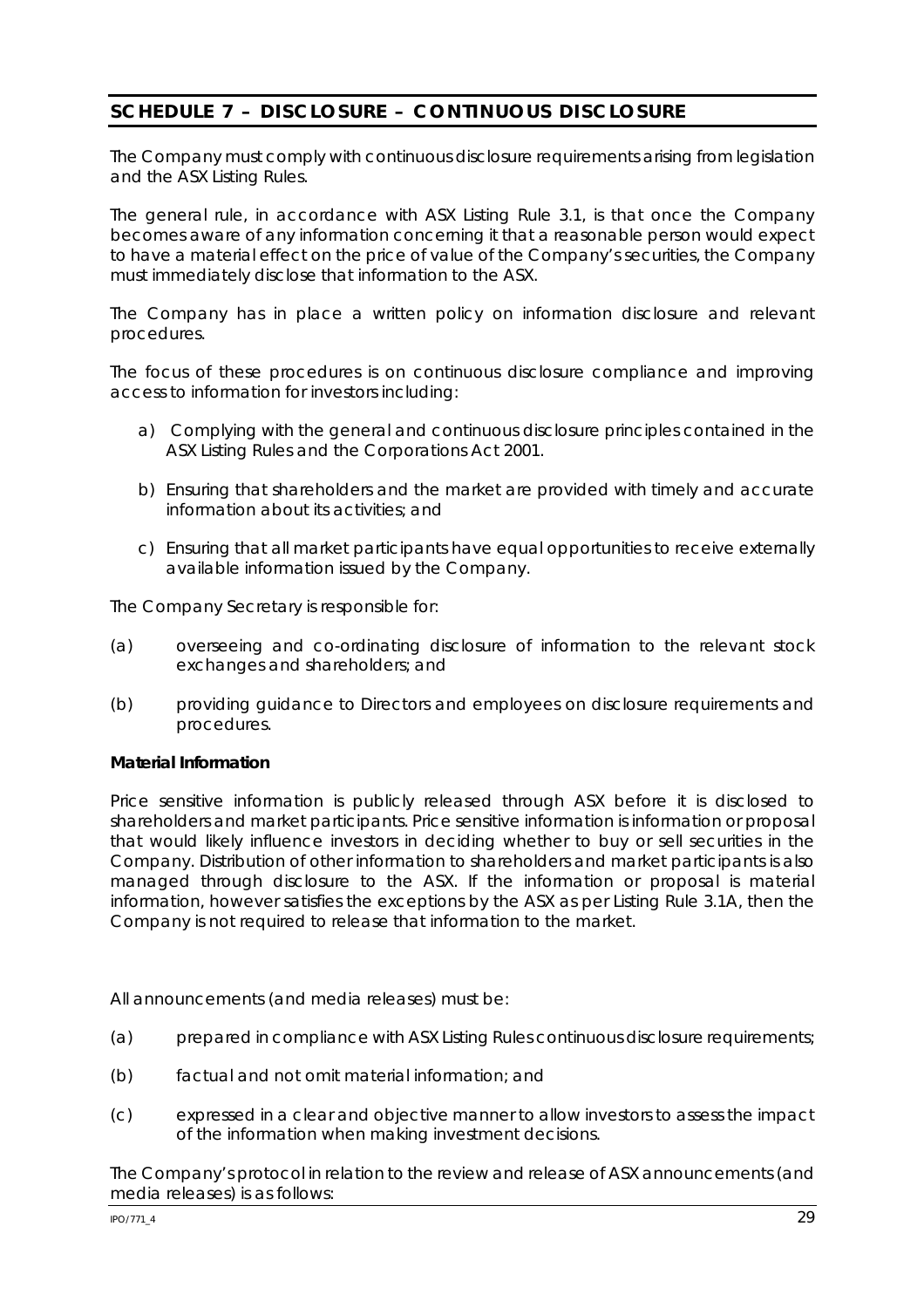- (a) Any information or proposal that may potentially be considered material information must be communicated by all management and staff immediately to the Managing Director, or in his/her absence, the Company Secretary or another Director.
- (b) All announcements are to be circulated to relevant verification and legal teams as required and reviewed by all members of the Board where the matter is the subject of an 'announcement protocol' as adopted by the Board from time to time.
- (c) When Board approval is necessary, all members of the Board are required to seek to provide to the Managing Director (or in his/her absence, the Company Secretary) with verbal or written contribution of each key announcement, prior to its release.
- (d) Any relevant parties named in the announcement should also be given the opportunity to review the announcement prior to its release, to confirm all information is factually correct.
- (e) The Managing Director (and in his/her absence, the Chairman) is to be given the final signoff before release to the ASX of the announcement.

The Company Secretary is to maintain a copy of all announcements released.

The Managing Director, Chairman, Company Secretary, or their delegates nominated for a special purpose are the authorised representatives of the Company for media and market communications.

The Company's general policy is not to respond to reports of rumours about the Company published by analysts, fund managers, or reporters. However it may be necessary to respond to the unauthorised, or selective disclosure of information or market rumours concerning the Company, where the information is having, or likely to have an impact on the price of the Company's securities. Should this matter arise the Managing Director or Company Secretary will discuss the significance of the matter and possible disclosure responses with the Chairman. The Company Secretary will co-ordinate the disclosure response to the ASX.

The Company procedures enable price sensitive information to be publically released through ASX before it is disclosed to shareholders and market participants. Distribution of other information to shareholders and market participants is also managed through disclosure to ASX.

Information is posted on the Company's website after the ASX confirms an announcement has been made, with the aim of making the information readily accessible to the widest audience.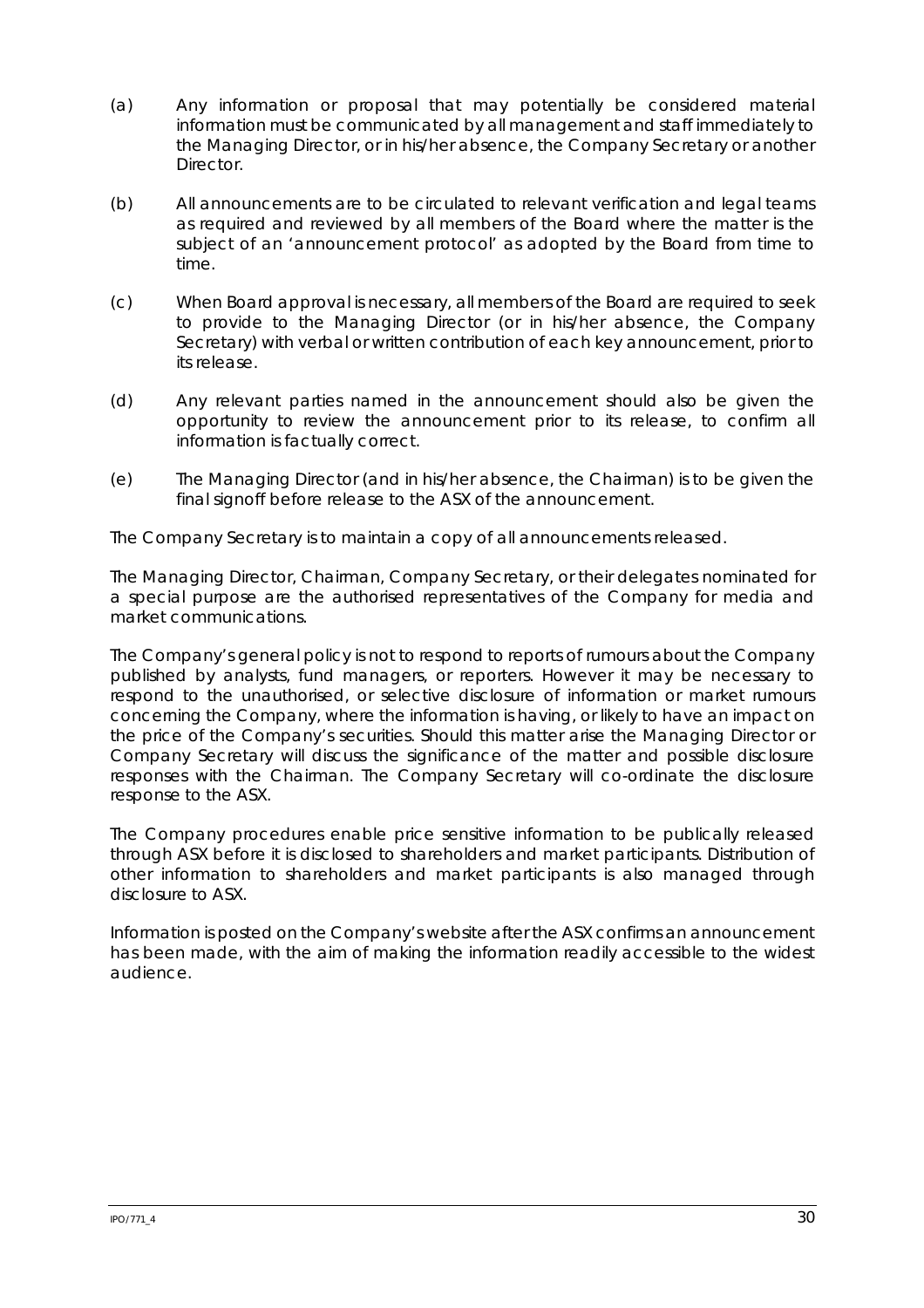# **SCHEDULE 8 – DISCLOSURE – RISK MANAGEMENT**

### **1. DISCLOSURE – RISK MANAGEMENT REVIEW PROCEDURE AND INTERNAL COMPLIANCE AND CONTROL**

The Board determines the Company's "risk profile" and is responsible for overseeing and approving risk management strategy and policies, internal compliance and internal control.

The Board has delegated to the Audit and Risk Committee responsibility for implementing the risk management system.

The Audit and Risk Committee will submit particular matters to the Board for its approval or review. Among other things it will:

- (a) oversee the Company's risk management systems, practices and procedures to ensure effective risk identification and management and compliance with internal guidelines and external requirements;
- (b) assist management to determine whether it has any material exposure to economic, environmental and/or social sustainability risks (as those terms are defined in the ASX Corporate Governance Council's *Corporate Governance Principles and Recommendations*) and, if it does, how it manages, or intends to manage, those risks;
- (c) assist management to determine the key risks to the businesses and prioritise work to manage those risks; and
- (d) review reports by management on the efficiency and effectiveness of risk management and associated internal compliance and control procedures.

The Company's process of risk management and internal compliance and control includes:

- (a) identifying and measuring risks that might impact upon the achievement of the Company's goals and objectives, and monitoring the environment for emerging factors and trends that affect these risks;
- (b) formulating risk management strategies to manage identified risks, and designing and implementing appropriate risk management policies and internal controls; and
- (c) monitoring the performance of, and improving the effectiveness of, risk management systems and internal compliance and controls, including regular assessment of the effectiveness of risk management and internal compliance and control.

To this end, comprehensive practises are in place that are directed towards achieving the following objectives:

- (a) compliance with applicable laws and regulations:
- (b) preparation of reliable published financial information; and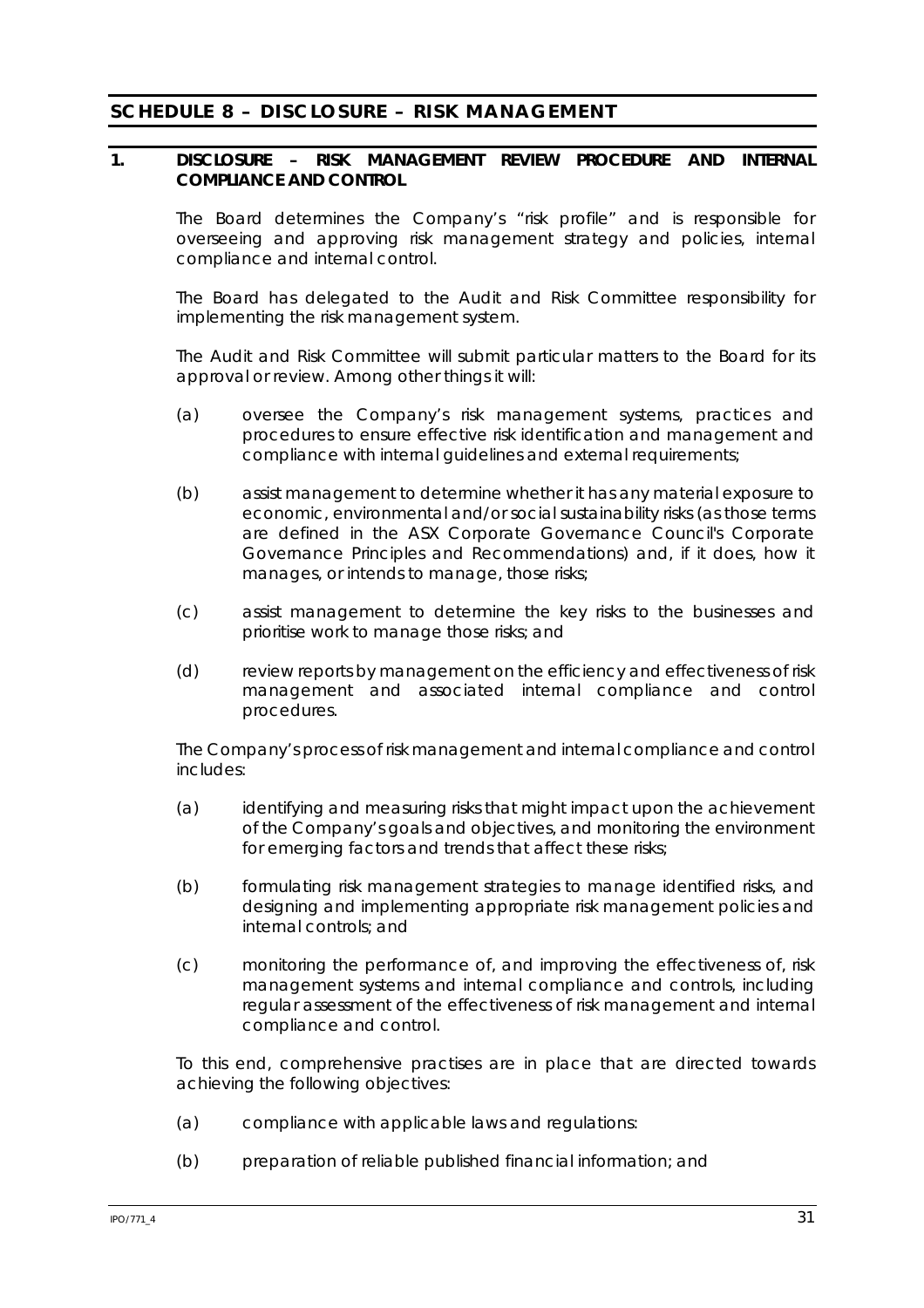(c) implementation of risk transfer strategies where appropriate eg insurance.

The responsibility for undertaking and assessing risk management and internal control effectiveness is delegated to management. Management is required to assess risk management and associated internal compliance and control procedures and report back quarterly at each Audit and Risk Committee.

The Board will review assessments of the effectiveness of risk management and internal compliance and control at least annually.

The Company must disclose at least annually whether the Board (or a committee of the Board) has completed a review of the Company's risk management framework to satisfy itself that it continues to be sound.

The Company will disclose if it has any material exposure to economic, environmental and/or social sustainability risks (as those terms are defined in the ASX Corporate Governance Council's *Corporate Governance Principles and Recommendations*) and, if it does, how it manages, or intends to manage, those risks.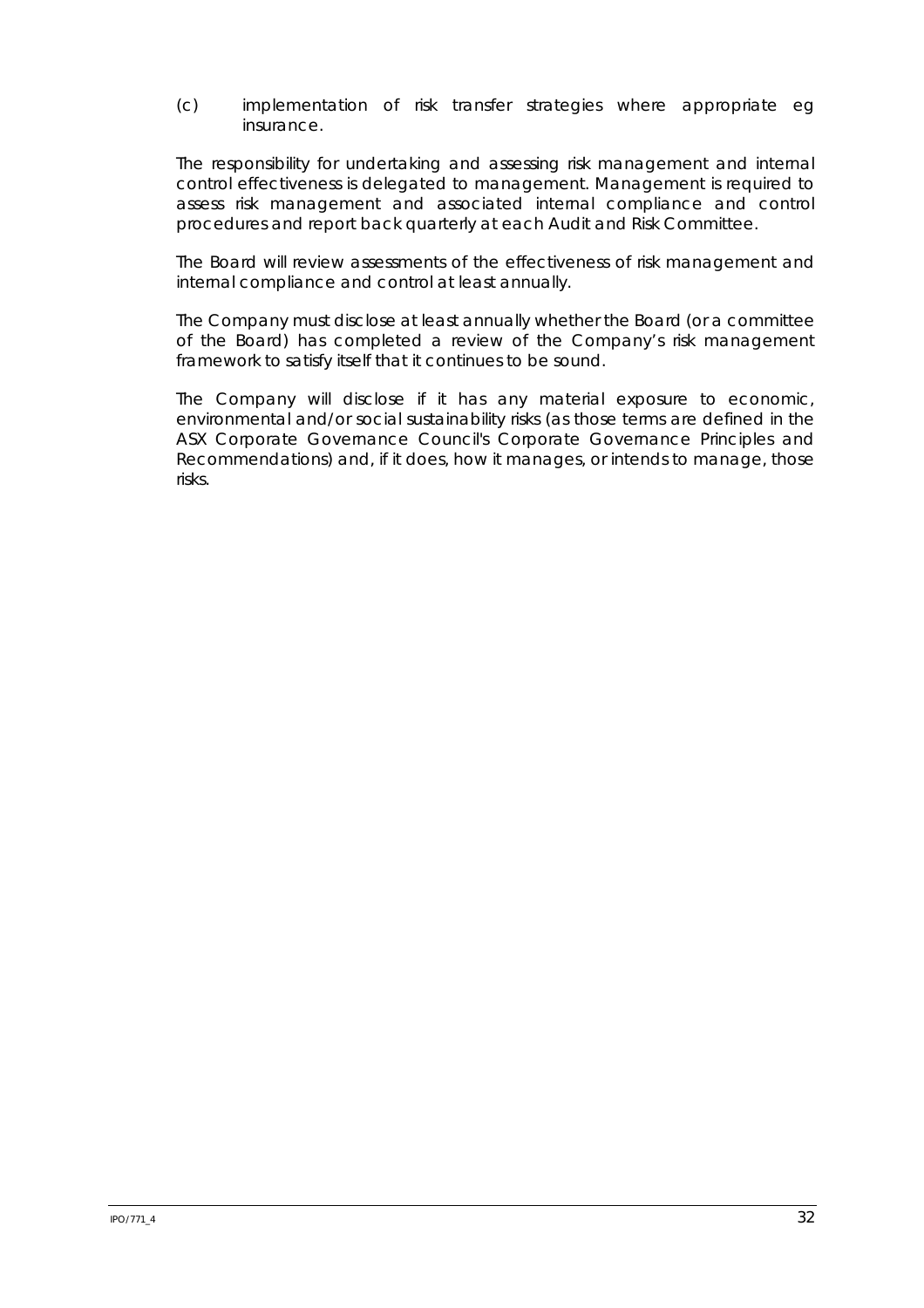# **SCHEDULE 9 – TRADING POLICY**

# **1. INTRODUCTION**

These guidelines set out the policy on the sale and purchase of securities in the Company by its Key Management Personnel.

Key Management Personnel are those persons having authority and responsibility for planning, directing and controlling the activities of the Company and/or subsidiaries of the Company, directly or indirectly, including any Director (whether executive or otherwise) of the Company and/or subsidiaries of the Company.

The Company has determined that its Key Management Personnel are its Directors, those employees directly reporting to the Managing Director and for the purpose of compliance with this policy, the Company Secretary of the Company and/or subsidiaries of the Company.

Key Management Personnel are encouraged to be long-term holders of the Company's securities. However, it is important that care is taken in the timing of any purchase or sale of such securities.

Approving Personnel are the Board, or:

- (a) Where the Key Management Personnel wishing to buy, sell or exercise rights in relation to the Company's securities is not the Managing Director or a Company Secretary, the Approving Personnel are the Managing Director and one of the Company Secretary or a non-executive Director.
- (b) Where the Managing Director or a Company Secretary wish to buy, sell or exercise rights in relation to the Company's securities, the Approving Personnel are the Chairman and one other non-executive Director.

The purpose of these guidelines is to assist Key Management Personnel to avoid conduct known as 'insider trading'. In some respects, the Company's policy extends beyond the strict requirements of the *Corporations Act 2001* (Cth).

# **2. WHAT TYPES OF TRANSACTIONS ARE COVERED BY THIS POLICY?**

This policy applies to both the sale and purchase of any securities of the Company and its subsidiaries on issue from time to time.

# **3. WHAT IS INSIDER TRADING?**

#### **3.1 Prohibition**

Insider trading is a criminal offence. It may also result in civil liability. In broad terms, a person will be guilty of insider trading if:

- (a) that person possesses information which is not generally available to the market and, if it were generally available to the market, would be likely to have a material effect on the price or value of the Company's securities (ie information that is 'price sensitive'); and
- (b) that person: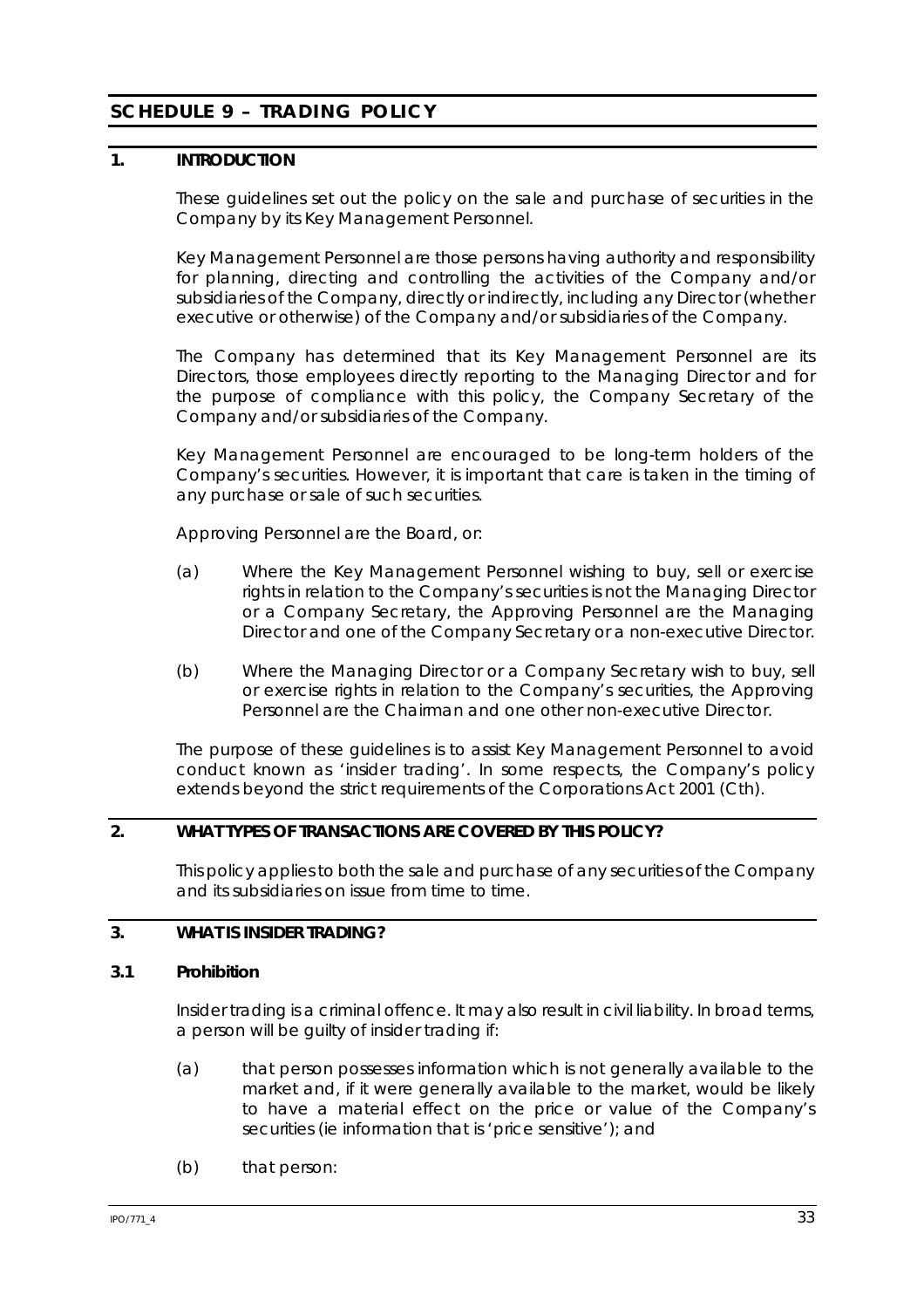- (i) buys or sells securities in the Company; or
- (ii) procures someone else to buy or sell securities in the Company; or
- (iii) passes on that information to a third party where that person knows, or ought reasonably to know, that the third party would be likely to buy or sell the securities or procure someone else to buy or sell the securities of the Company.

### **3.2 Examples**

To illustrate the prohibition described above, the following are possible examples of price sensitive information which, if made available to the market, may be likely to materially affect the price of the Company's securities:

- (a) the Company considering a major acquisition;
- (b) the threat of major litigation against the Company;
- (c) the Company's revenue and profit or loss results materially exceeding (or falling short of) the market's expectations;
- (d) a material change in debt, liquidity or cash flow;
- (e) a significant new development proposal (e.g. new product or technology);
- (f) the grant or loss or a major contract;
- (g) a management or business restructuring proposal;
- (h) a share issue proposal;
- (i) an agreement or option to acquire an interest in a mining tenement, or to enter into a joint venture or farm-in or farm-out arrangement in relation to a mining tenement; and
- (j) significant discoveries, exploration results, or changes in reserve/resource estimates from mining tenements in which the Company has an interest.

#### **3.3 Dealing through third parties**

The insider trading prohibition extends to dealings by individuals through nominees, agents or other associates, such as family members, family trusts and family companies (referred to as "**Associates**" in these guidelines).

#### **3.4 Information however obtained**

It does not matter how or where the person obtains the information – it does not have to be obtained from the Company to constitute inside information.

### **3.5 Employee share schemes**

The prohibition does not apply to acquisitions of shares or options by employees made under employee share or option schemes, nor does it apply to the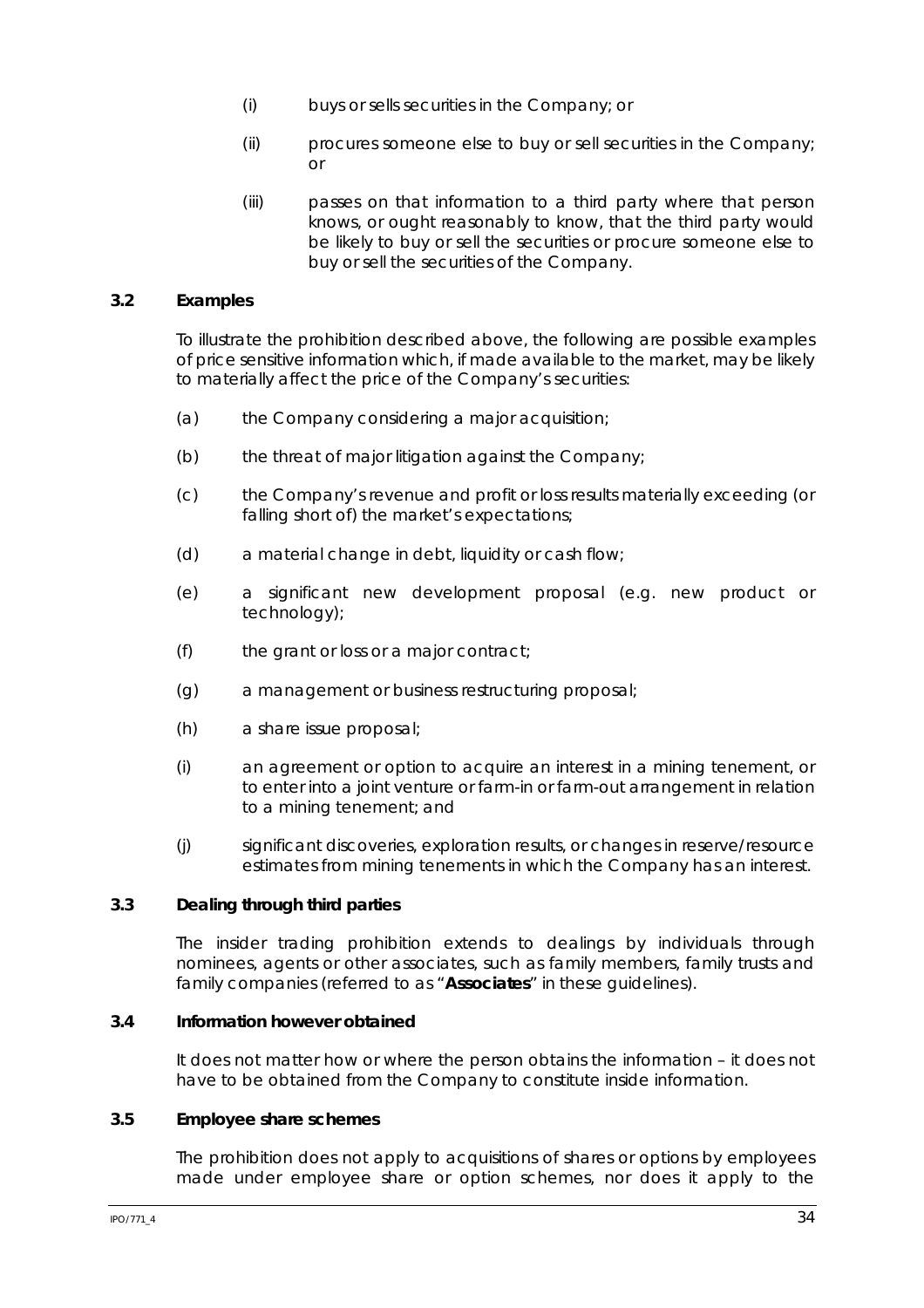acquisition of shares as a result of the exercise of options under an employee option scheme. However, the prohibition does apply to the sale of shares acquired under an employee share scheme and also to the sale of shares acquired following the exercise of an option granted under an employee option scheme.

### **4. GUIDELINES FOR TRADING IN THE COMPANY'S SECURITIES**

#### **4.1 General rule**

Key Management Personnel must not, except in exceptional circumstances deal in securities of the Company during the following periods:

- (a) two weeks prior to, and 24 hours after the release of the Company's Annual Financial Report;
- (b) two weeks prior to, and 24 hours after the release of the Consolidated Interim Financial Report of the Company; and
- (c) two weeks prior to, and 24 hours after the release of the Company's quarterly reports, and
- (d) any period notified in writing to Key Management Personnel by the Managing Director.

### (together the **Closed Periods**).

The Company may at its discretion vary this rule in relation to a particular Closed Period by general announcement to all Key Management Personnel either before or during the Closed Periods. However, if a Key Management Personnel is in possession of price sensitive information which is not generally available to the market, then he or she must not deal in the Company's securities at **any** time.

#### **4.2 No short-term trading in the Company's securities**

Key Management Personnel should never engage in short-term trading of the Company's securities except for the exercise of options where the shares will be sold shortly thereafter.

### **4.3 Equity based remuneration**

Key Management Personnel should never enter into transactions which hedge or otherwise act to limit the economic risk of participating in a Company equity based scheme including equity based remuneration, and employee incentive schemes.

### **4.4 Securities in other companies**

Buying and selling securities of other companies with which the Company may be dealing is prohibited where an individual possesses information which is not generally available to the market and is 'price sensitive'. For example, where an individual is aware that the Company is about to sign a major agreement with another company, they should not buy securities in either the Company or the other company.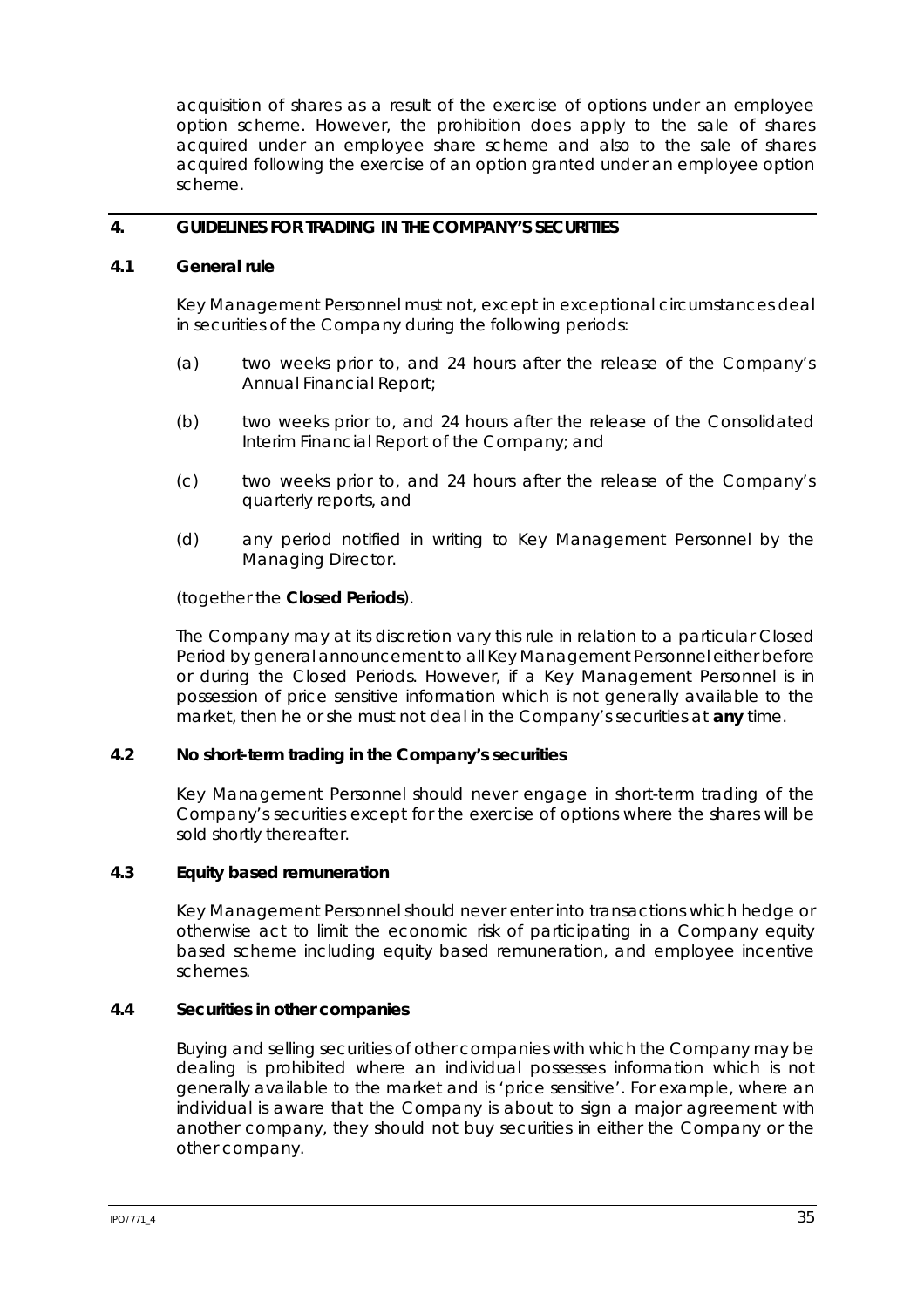## **4.5 Exceptions**

- (a) Key Management Personnel may at any time:
	- (i) acquire ordinary shares in the Company by conversion of securities giving a right of conversion to ordinary shares;
	- (ii) acquire Company securities under a bonus issue made to all holders of securities of the same class;
	- (iii) acquire Company securities under a dividend reinvestment, or top-up plan that is available to all holders or securities of the same class;
	- (iv) acquire, or agree to acquire or exercise options under an employee incentive scheme (as that term is defined in the ASX Listing Rules);
	- (v) withdraw ordinary shares in the Company held on behalf of the Key Management Personnel in an employee incentive scheme (as that term is defined in the ASX Listing Rules) where the withdrawal is permitted by the rules of that scheme;
	- (vi) acquire ordinary shares in the Company as a result of the exercise of options held under an employee option scheme;
	- (vii) transfer securities of the Company already held into a superannuation fund or other saving scheme in which the restricted person is a beneficiary;
	- (viii) make an investment in, or trade in units of, a fund or other scheme (other than a scheme only investing in the securities of the Company) where the assets of the fund or other scheme are invested at the discretion of a third party;
	- (ix) where a restricted person is a trustee, trade in the securities of the Company by that trust, provided the restricted person is not a beneficiary of the trust and any decision to trade during a prohibited period is taken by the other trustees or by the investment managers independently of the restricted person;
	- (x) undertake to accept, or accept, a takeover offer;
	- (xi) trade under an offer or invitation made to all or most of the security holders, such as a rights issue, a security purchase plan, a dividend or distribution reinvestment plan and an equal access buy-back, where the plan that determines the timing and structure of the offer has been approved by the Board. This includes decisions relating to whether or not to take up the entitlements and the sale of entitlements required to provide for the take up of the balance of entitlements under a renounceable pro rata issue;
	- (xii) dispose of securities of the Company resulting from a secured lender exercising their rights, for example, under a margin lending arrangement;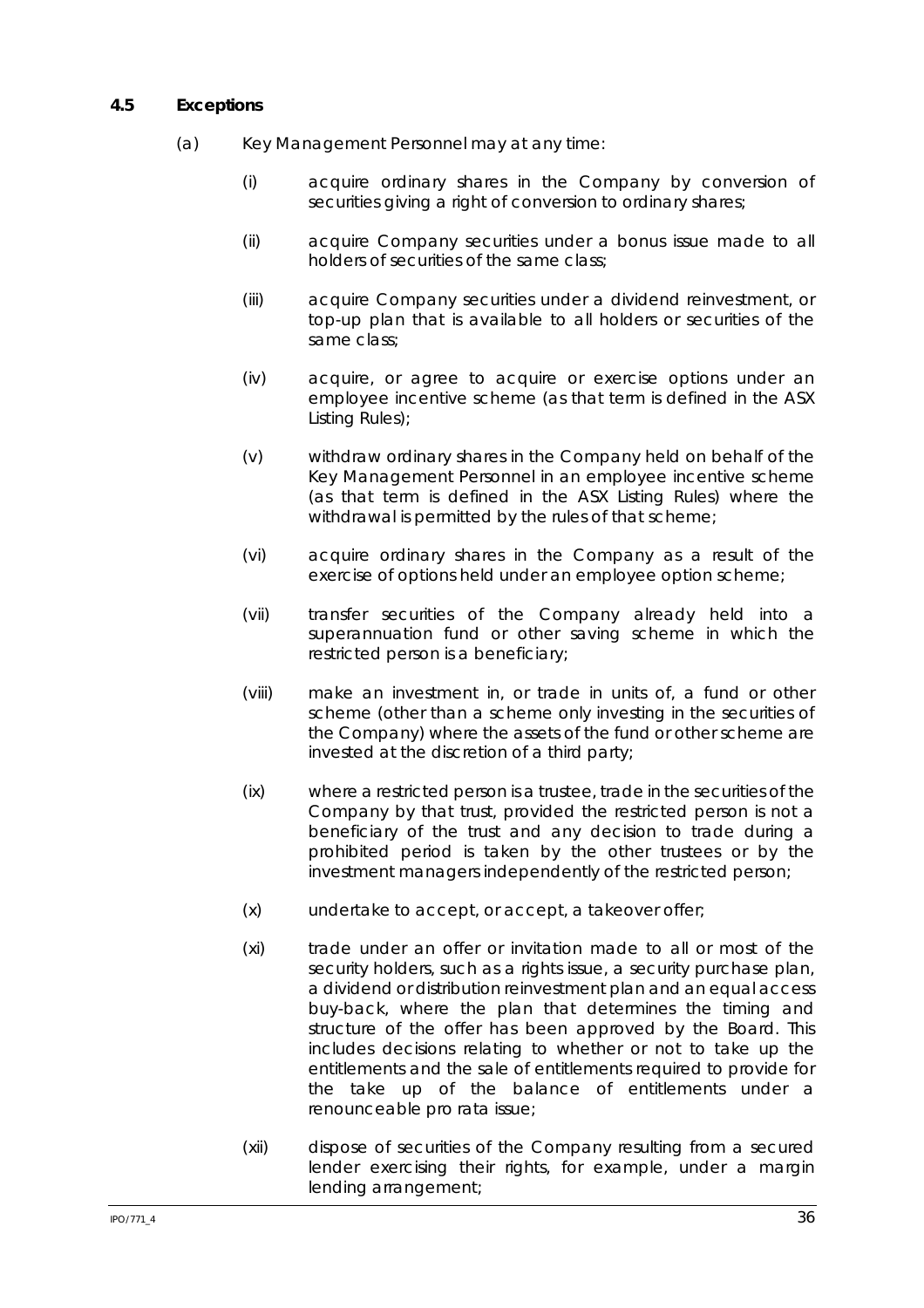- (xiii) exercise (but not sell securities following exercise) an option or a right under an employee incentive scheme, or convert a convertible security, where the final date for the exercise of the option or right, or the conversion of the security, falls during a prohibited period or the Company has had a number of consecutive prohibited periods and the restricted person could not reasonably have been expected to exercise it at a time when free to do so; or
- (xiv) trade under a non-discretionary trading plan for which prior written clearance has been provided in accordance with procedures set out in this Policy.
- (b) In respect of any share or option plans adopted by the Company, it should be noted that it is not permissible to provide the exercise price of options by selling the shares acquired on the exercise of these options unless the sale of those shares occurs outside the periods specified in paragraph 4.1.

Were this is to occur at a time when the person possessed inside information, then the sale of Company securities would be a breach of insider trading laws, even though the person's decision to sell was not influenced by the inside information that the person possessed and the person may not have made a profit on the sale. Where Company securities are provided to a lender as security by way of mortgage or charge, a sale that occurs under that mortgage or charge as a consequence of default would not breach insider trading laws.

### **4.6 Notification of periods when Key Management Personnel are not permitted to trade**

The Company Secretary will endeavour to notify all Key Management Personnel of the times when they are not permitted to buy or sell the Company's securities as set out in paragraph 4.1.

# **5. APPROVAL AND NOTIFICATION REQUIREMENTS**

### **5.1 Approval requirements**

Any Key Management Personnel wishing to buy, sell or exercise rights in relation to the Company's securities must obtain prior written approval of the Approving personnel before doing so.

### **5.2 Approvals to buy or sell securities**

- (a) All requests to buy or sell securities as referred to in paragraph 5.1 must include confirmation that the applicant is not in possession of sensitive information that is not generally available to the market, the intended volume of securities to be purchased or sold and an estimated time frame not to exceed five (5) trading days from written approval for the sale or purchase.
- (b) Copies of written approvals must be forwarded to the Company Secretary prior to the approved purchase or sale transaction.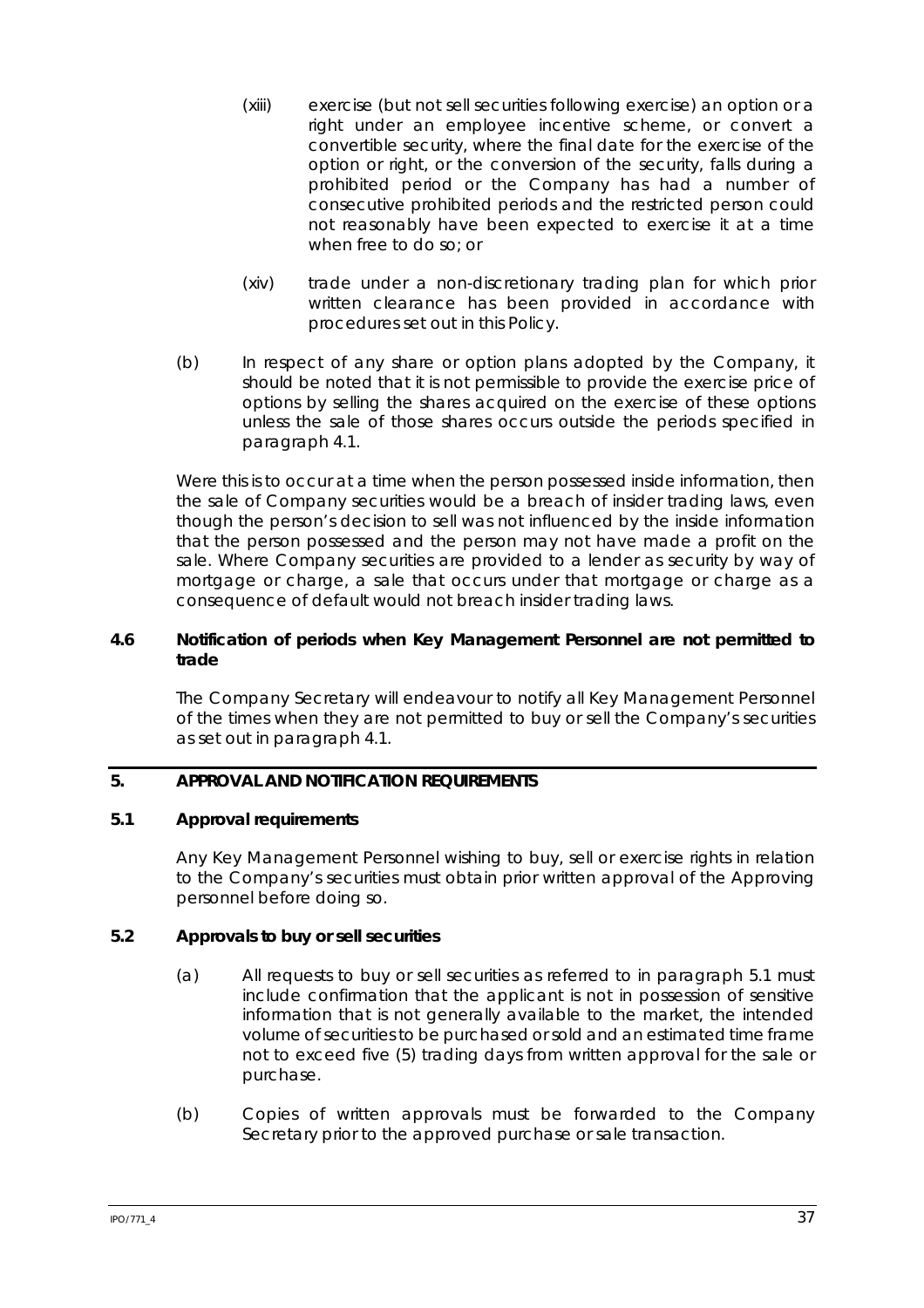### **5.3 Notification**

Subsequent to approval obtained in accordance with paragraphs 5.1 and 5.2 (if required), any Key Management Personnel who (or through his or her Associates) buys, sells, or exercises rights in relation to Company securities (including entering into an agreement that provides a lender with rights I their securities held in the Company) **must** notify the Company Secretary in writing of the details of the transaction within five (5) business days of the transaction occurring. This notification obligation **operates at all times** but does not apply to acquisitions of shares or options by employees made under employee share or option schemes nor does it apply to the acquisition of shares as a result of the exercise of options under an employee option scheme.

# **5.4 Key Management Personnel sales of securities**

Key Management Personnel need to be mindful of the market perception associated with any sale of Company securities and possibly the ability of the market to absorb the volume of shares being sold. With this in mind, the management of the sale of any significant volume of Company securities by a Key Management Personnel needs to be discussed with the Board and the Company's legal advisers prior to the execution of any sale. These discussions need to be documented in the form of a file note, to be retained by the Company Secretary.

### **5.5 Exemption from Closed Periods restrictions due to exceptional circumstance**

Key Management Personnel who are not in possession of inside information in relation to the Company, may be given prior written clearance by the Managing Director (or in the case of the Managing Director by all other members of the Board) to sell or otherwise dispose of Company securities in a Closed Period where the person is in severe financial hardship or where there are exceptional circumstances as set out in this policy.

### **5.6 Severe financial hardship or exceptional circumstances**

The determination of whether a Key Management Personnel is in severe financial hardship will be made by the Managing Director and one of the Company Secretary or a non-executive Director (or in the case of the Managing Director or Company Secretary the Chairman and one other non-executive Director).

A financial hardship or exceptional circumstances determination can only be made by examining all of the facts and if necessary obtaining independent verification of the facts from banks, accountants or other like institutions.

# **5.7 Financial hardship**

Key Management Personnel may be in severe financial hardship if they have a pressing financial commitment that cannot be satisfied other than by selling the securities of the Company.

In the interests of an expedient and informed determination by those to consider any application for an exemption allowing the sale of Company securities in a Closed Period based on financial hardship must be made in writing stating all of the facts and be accompanied by copies of relevant supporting documentation, including contact details of the person's accountant, bank and other such independent institutions (where applicable).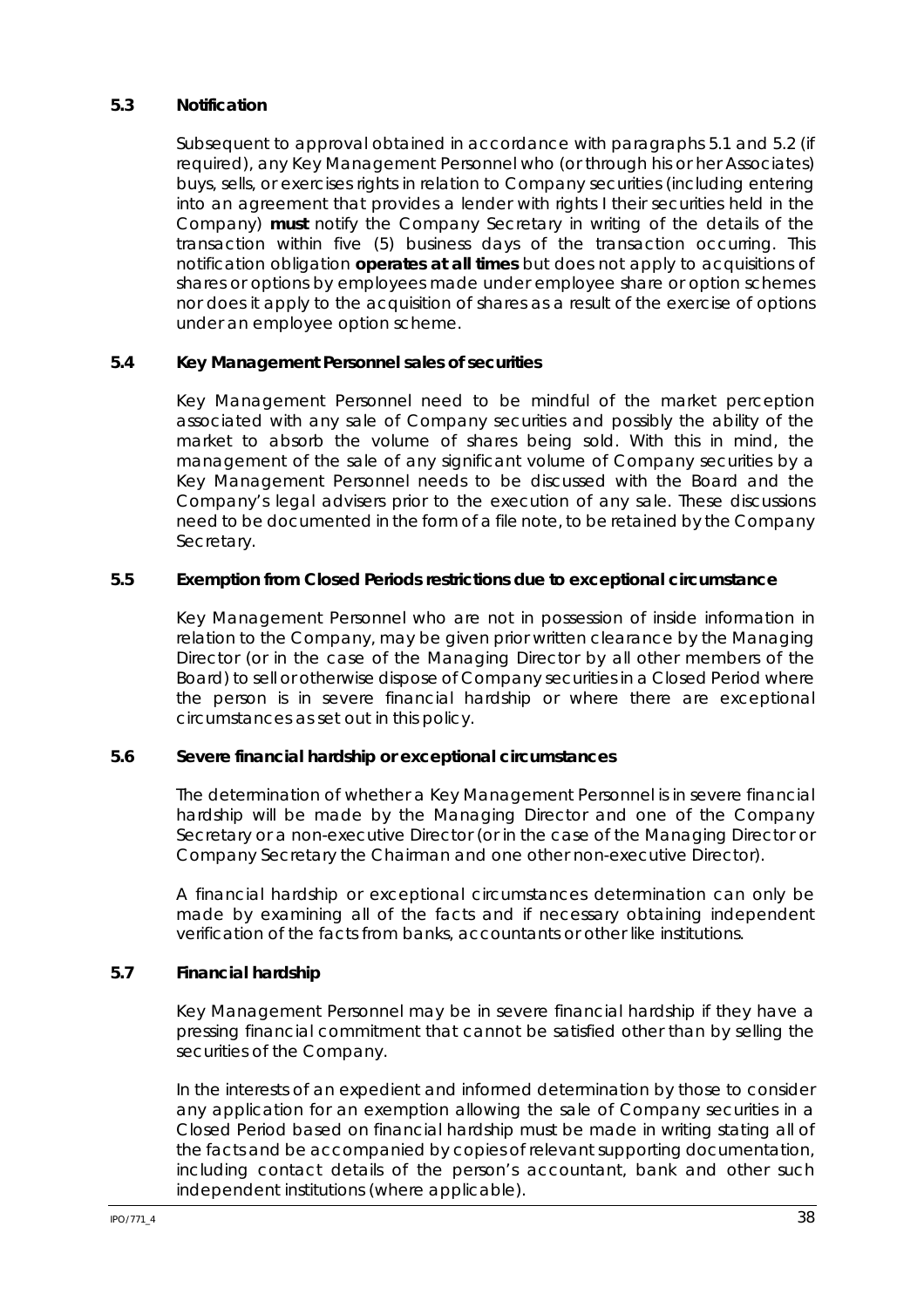Any exemption, if issued, will be in writing and shall contain a specified time period during which the sale of securities can be made.

## **5.8 Exceptional circumstances**

Exceptional circumstances may apply to the disposal of Company securities by a Key Management Personnel if the person is required by a court order, a court enforceable undertaking for example in a bona fide family settlement, to transfer or sell securities of the Company, or there is some other overriding legal or regulatory requirement to do so.

Any application for an exemption allowing the sale of Company securities in a Closed Period based on exceptional circumstances must be made in writing and be accompanied by relevant court and/or supporting legal documentation (where applicable).

Any exemption, if issued, will be in writing and shall contain a specified time period during which the sale of securities can be made.

### **6. ASX NOTIFICATION FOR DIRECTORS**

The ASX Listing Rules require the Company to notify the ASX within 5 business days after any dealing in securities of the Company (either personally or through an Associate) which results in a change in the relevant interests of a Director in the securities of the Company. The Company has made arrangements with each Director to ensure that the Director promptly discloses to the Company Secretary all the information required by the ASX.

# **7. EFFECT OF COMPLIANCE WITH THIS POLICY**

Compliance with these guidelines for trading in the Company's securities does not absolve that individual from complying with the law, which must be the overriding consideration when trading in the Company's securities.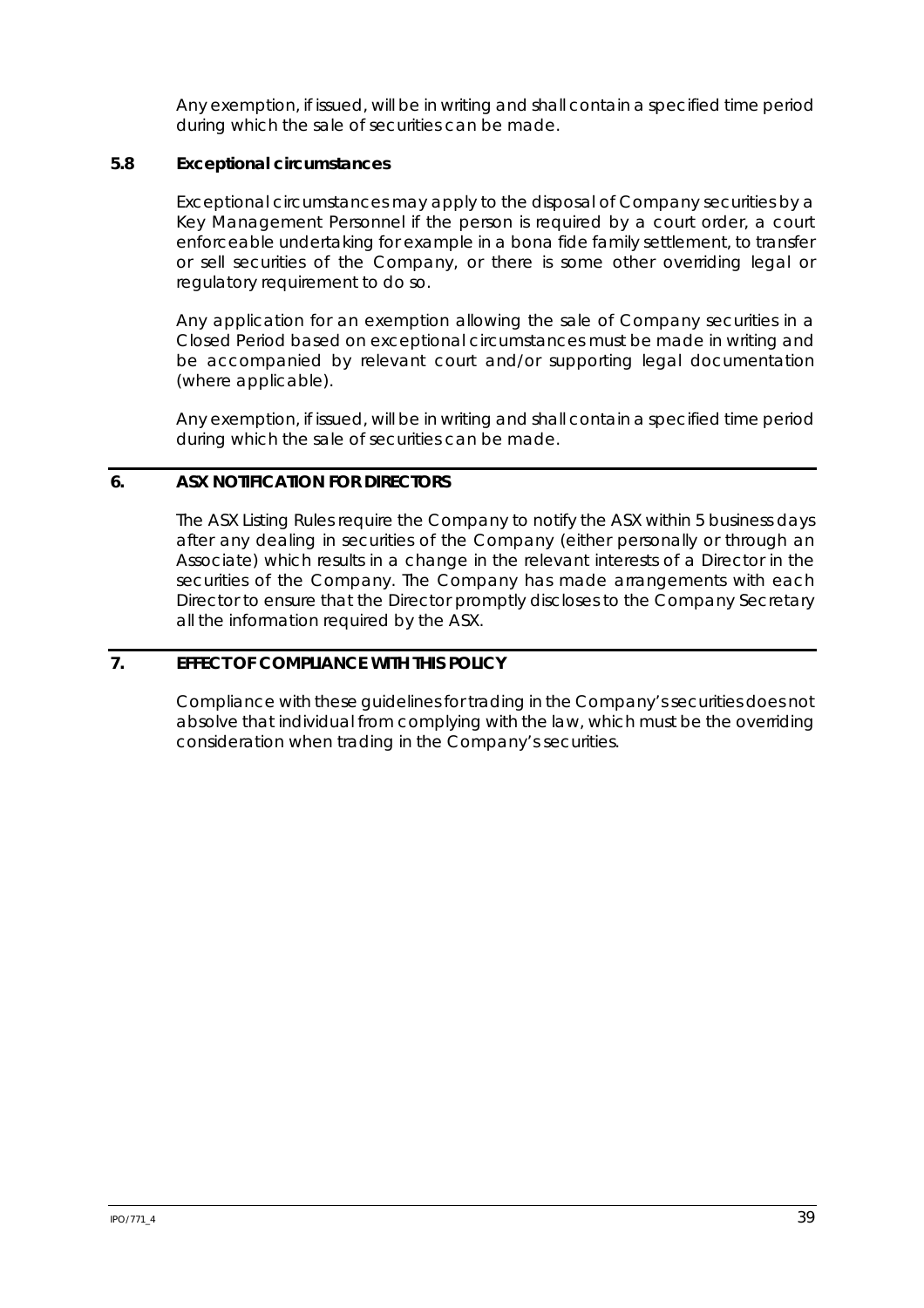# **SCHEDULE 10 – DIVERSITY POLICY**

## **1. INTRODUCTION**

The Company and all its related bodies corporate are committed to workplace diversity.

The Company recognises the benefits arising from employee and Board diversity, including a broader pool of high quality employees, improving employee retention, accessing different perspectives and ideas and benefiting from all available talent.

Diversity includes, but is not limited to, gender, age, ethnicity and cultural background.

To the extent practicable, the Company will consider the recommendations and guidance provided in the ASX Corporate Governance Council's *Corporate Governance Principles and Recommendations* where appropriate to the Company.

The Diversity Policy does not form part of an employee's contract of employment with the Company, nor gives rise to contractual obligations. However, to the extent that the Diversity Policy requires an employee to do or refrain from doing something and at all times subject to legal obligations, the Diversity Policy forms a direction of the Company with which an employee is expected to comply.

# **2. OBJECTIVES**

The Diversity Policy provides a framework for the Company to achieve:

- (a) a diverse and skilled workforce, leading to continuous improvement in service delivery and achievement of corporate goals;
- (b) a workplace culture characterised by inclusive practices and behaviours for the benefit of all staff;
- (c) improved employment and career development opportunities for women;
- (d) a work environment that values and utilises the contributions of employees with diverse backgrounds, experiences and perspectives through improved awareness of the benefits of workforce diversity and successful management of diversity; and
- (e) awareness in all staff of their rights and responsibilities with regards to fairness, equity and respect for all aspects of diversity,

(collectively, the **Objectives**).

The Diversity Policy does not impose on the Company, its directors, officers, agents or employee any obligation to engage in, or justification for engaging in, any conduct which is illegal or contrary to any anti-discrimination or equal employment opportunity legislation or laws in any State or Territory of Australia or of any foreign jurisdiction.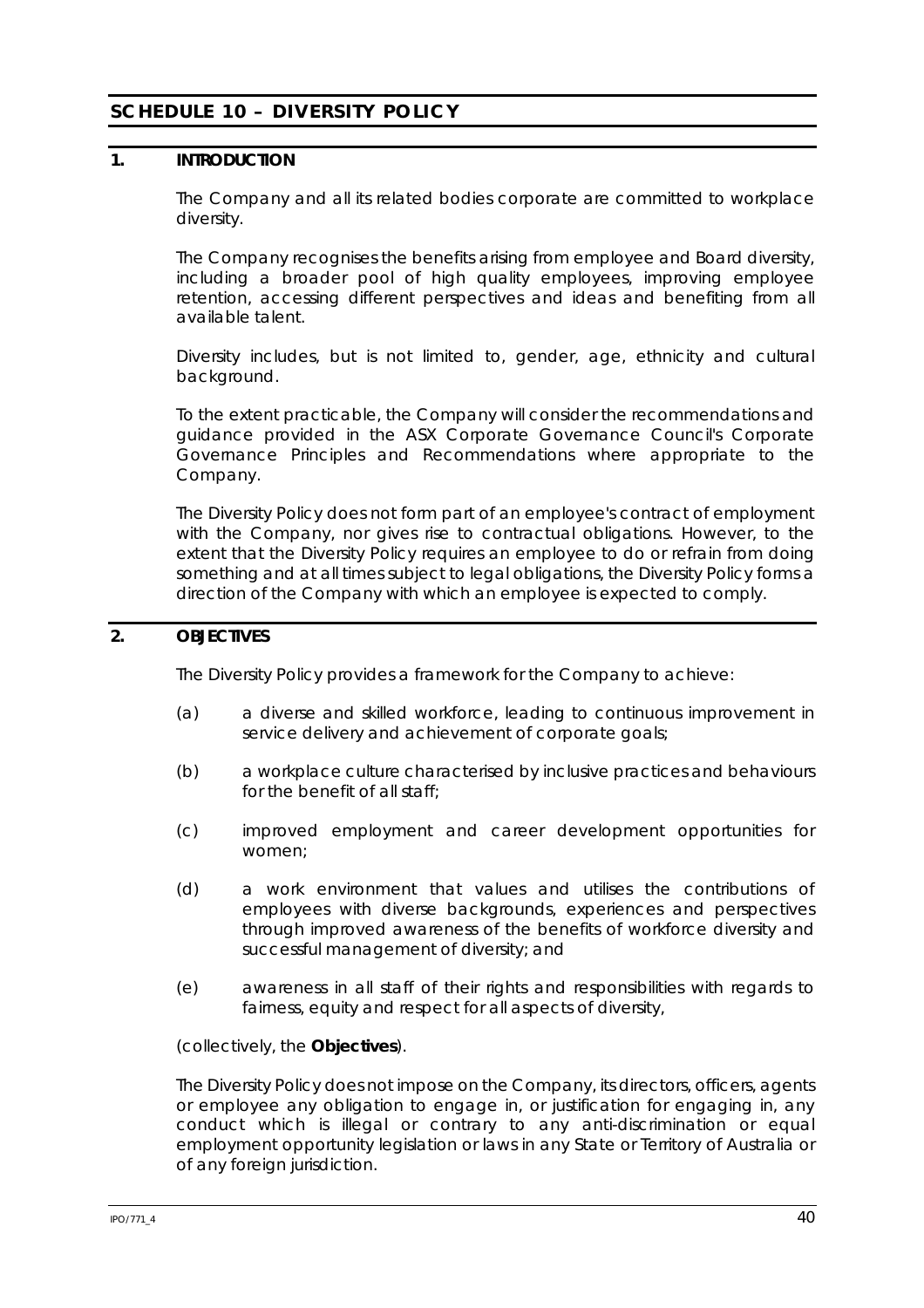### **3. RESPONSIBILITIES**

#### **3.1 The Board's commitment**

The Board is committed to workplace diversity and supports representation of women at the senior level of the Company and on the Board where appropriate.

The Board is responsible for developing measurable objectives and strategies to meet the objectives of the Diversity Policy (**Measurable Objectives**) and monitoring the progress of the Measurable Objectives through the monitoring, evaluation and reporting mechanisms listed below. The Board shall annually assess any Measurable Objectives (if any), and the Company's progress towards achieving them.

The Board at its discretion and when appropriate will set Measurable Objectives for achieving gender diversity and monitor their achievement.

The Board will conduct all Board appointment processes in a manner that promotes gender diversity, including establishing a structured approach for identifying a pool of candidates, using external experts where necessary.

### **3.2 Strategies**

The Company's diversity strategies include:

- (a) recruiting from a diverse pool of candidates for all positions, including senior management and the Board;
- (b) reviewing succession plans to ensure an appropriate focus on diversity;
- (c) identifying specific factors to take account of in recruitment and selection processes to encourage diversity;
- (d) developing programs to develop a broader pool of skilled and experienced senior management and Board candidates, including, workplace development programs, mentoring programs and targeted training and development;
- (e) developing a culture which takes account of domestic responsibilities of employees and adopting flexible work practices where it would assist the employee; and
- (f) any other strategies the Board develops from time to time.

### **4. MONITORING AND EVALUATION**

The Board is responsible for establishing the Measurable Objectives if it deems it appropriate.

The Chairman will monitor the scope and currency of this policy.

Management are responsible for implementing initiatives to achieve Measurable Objectives, monitoring and annually reporting on the achievement of them. The Managing Director has a discretion regarding specific initiatives, which will be implemented by Management to achieve these Measurable Objectives.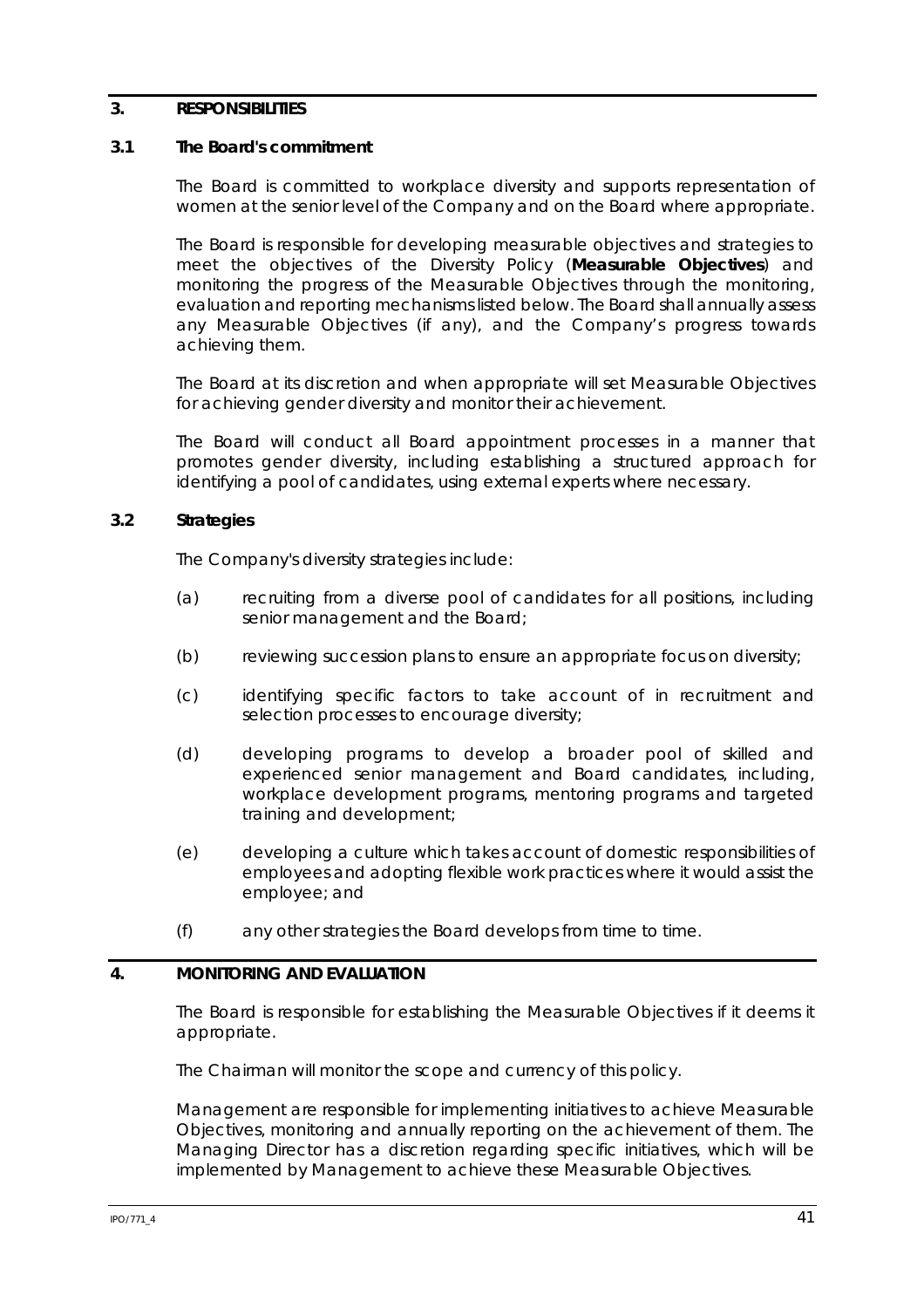The Remuneration Committee, with assistance from Management, will conduct an annual review of this Policy, discuss any required changes with the Board and ensure that any revisions to this Policy are approved by the Board.

Measurable Objectives (if any) as set by the Board may be included in the annual key performance indicators for the Chief Executive Officer/Managing Director and senior executives.

The Board will annually review progress against the Measurable Objectives and assess the Measurable Objectives and progress in achieving the Measurable Objectives.

In addition, the Board may review progress against the Measurable Objectives (if any) as a key performance indicator in its annual performance assessment.

# **5. REPORTING**

The Company will disclose, for each financial year:

- (a) the Measurable Objectives (if any) set by the Board;
- (b) progress against these Measurable Objectives; and
- (c) either:
	- (i) the respective proportions of men and women on the Board, in senior executive positions (which the Company defines a senior executive as a member of its Key Management Personnel) and across the whole Company; or
	- (ii) if the entity is a "relevant employer" under the Workplace Gender Equality Act, the entity's most recent "Gender Equality Indicators", as defined in the Workplace Gender Equality Act.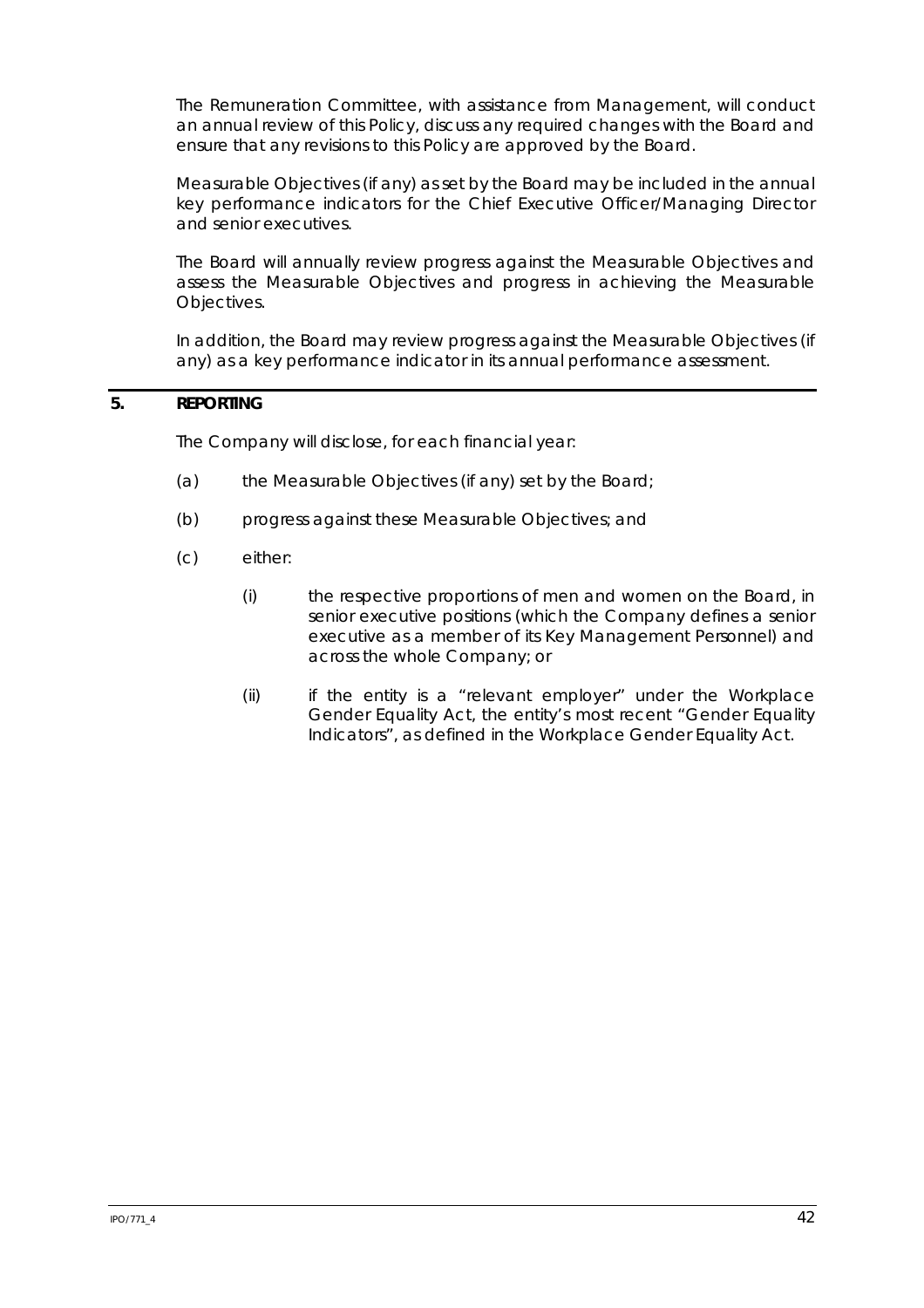# **SCHEDULE 11 – SHAREHOLDER COMMUNICATIONS STRATEGY**

The Board of the Company aims to ensure that the shareholders are informed of all major developments affecting the Company's state of affairs.

Information is communicated to shareholders through:

- 1. the Annual Report which is released to Australian Securities Exchange (**ASX**), delivered by post or via email (if requested by the shareholder) and which is placed on the Company's website;
- 2. the half yearly report which is released to ASX and also placed on the Company's website;
- 3. the quarterly reports which are released to ASX and also placed on the Company's website;
- 4. disclosures and announcements made to the ASX copies of which are placed on the Company's website;
- 5. notices and explanatory statements of Annual General Meetings (**AGM**) and Extraordinary General Meetings (**EGM**) copies of which are released to ASX and placed on the Company's website;
- 6. the Chairman's address and/or the Managing Director's address made at the AGMs and the EGMs, copies of which are released to ASX and placed on the Company's website;
- 7. the Company's website on which the Company posts all announcements which it makes to the ASX; and
- 8. the auditor's lead engagement partner being present at the AGM to answer questions from shareholders about the conduct of the audit and the preparation and content of the auditor's report.

As part of the Company's developing investor relations program, Shareholders can register with the Company to receive email notifications of when an announcement is made by the Company to the ASX, including the release of the Annual Report, half yearly reports and quarterly reports. Links are made available to the Company's website on which all information provided to the ASX is immediately posted.

Historical Annual Reports of the Company are provided on the Company's website.

Shareholders are encouraged to participate at all EGMs and AGMs of the Company:

- (a) Upon the despatch of any notice of meeting to Shareholders, the Company Secretary shall send out material with that notice of meeting stating that all Shareholders are encouraged to participate at the meeting.
- (b) Shareholders are entitled to appoint a Proxy, and the Company includes a proxy form with the Notice of Meeting.
- (c) Shareholders may ask questions of the Company's Auditor at the AGM and may also submit their questions in writing to be read out by the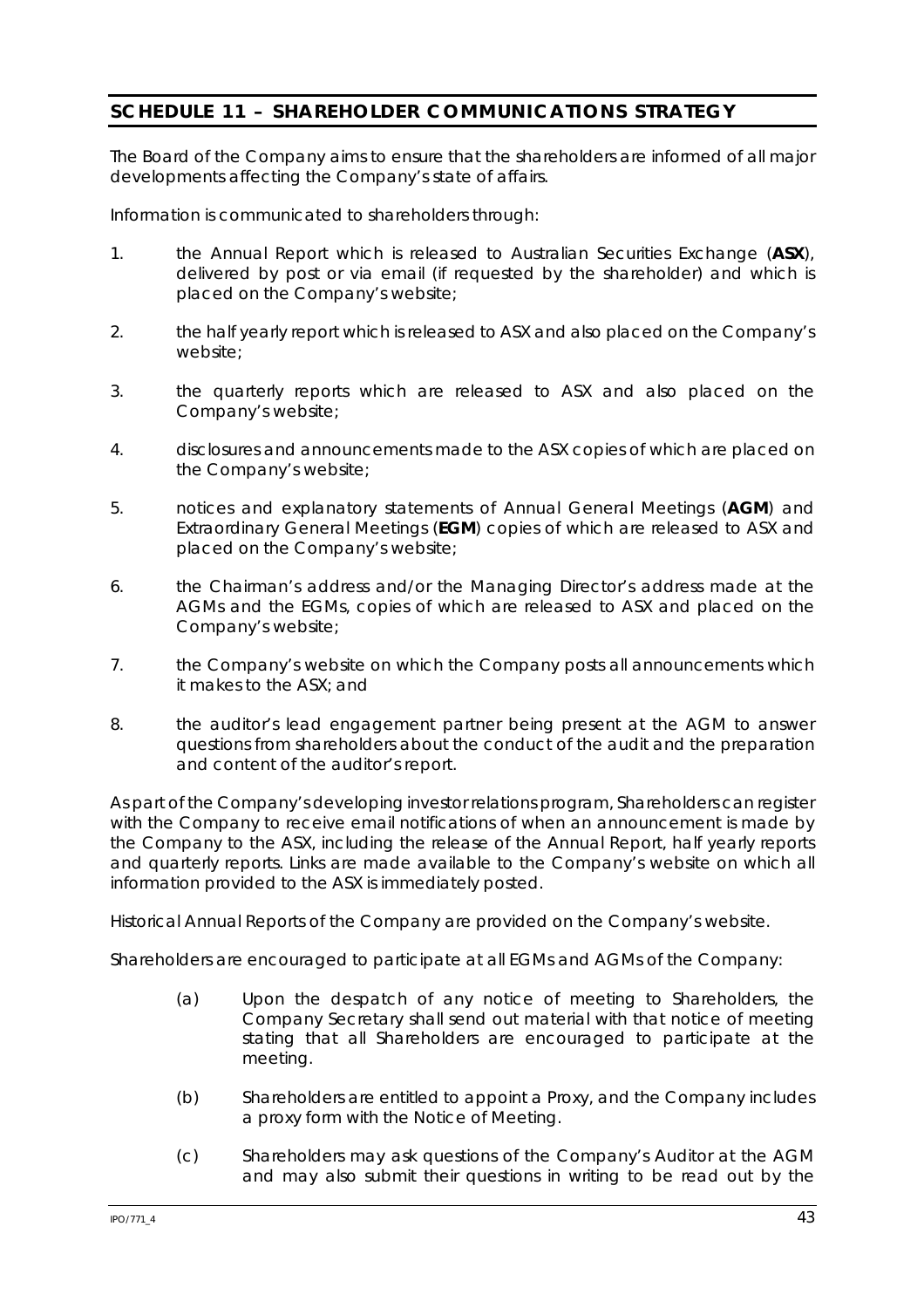Company at the AGM, provided that the question is provided at least 5 business days before the meeting.

(d) Questions and comments by shareholders and their proxies are encouraged by the Chairman at the AGM and EGM's.

The Company maintains an investor relations plan which is aimed at facilitating two-way communication with its investors through:

- (e) maintaining online social media presence via LinkedIn and Twitter,
- (f) attendance at various conference throughout the year which are posted to the Company's corporate calendar available on its website,
- (g) Email and telephone communication which is monitored during business hours,
- (h) Roadshows, 1:1 and group meetings where appropriate, and
- (i) Targeted communication including regular news and media updates via the company's distribution list, accessible by all stakeholders.

Shareholders queries should be referred to the Company Secretary in the first instance.